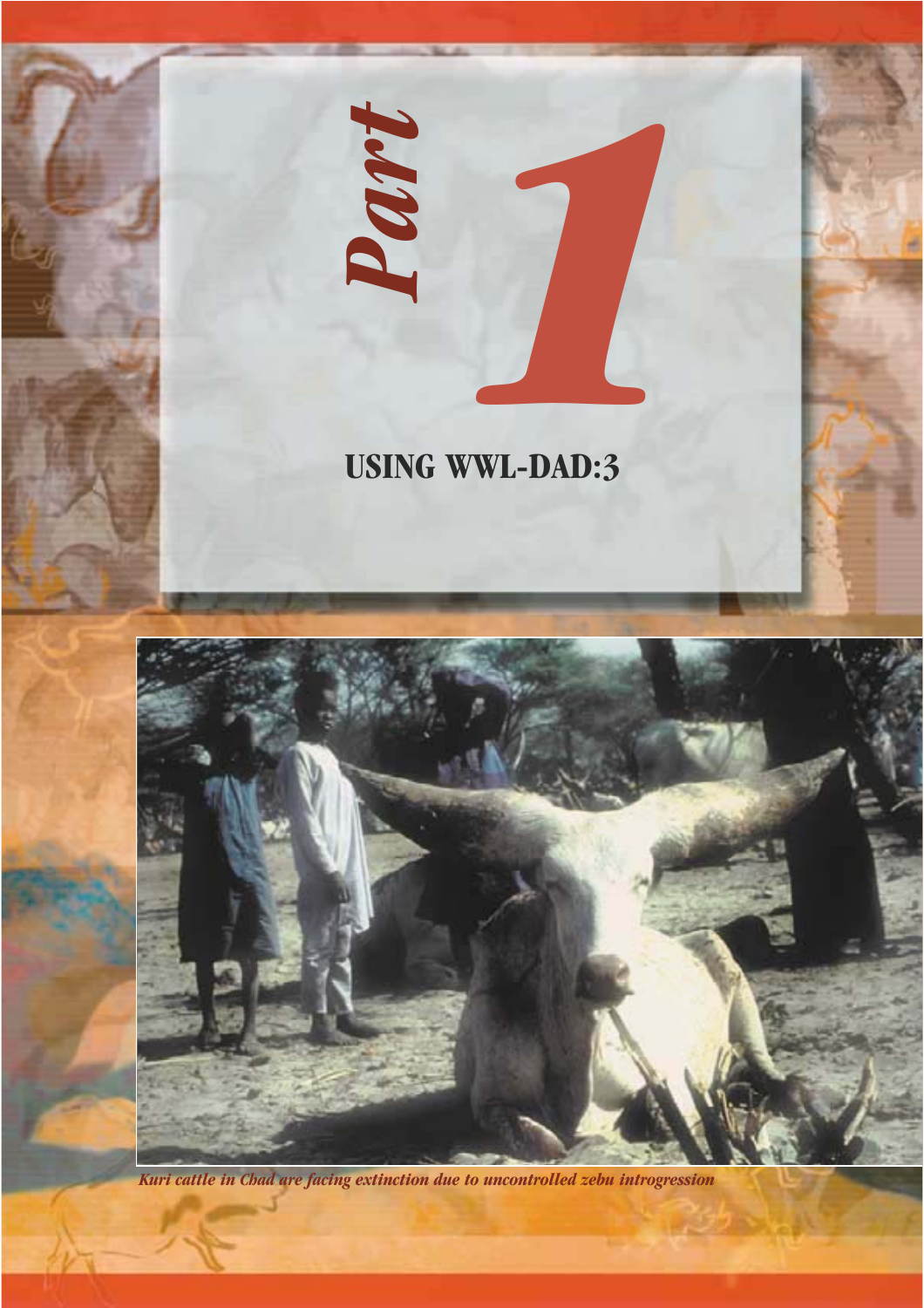emands for a diverse range of livestock products will increase rapidly in the next decades, primarily in the developing world. In order to meet the demands of a much larger and more affluent human population in this century,the use and development of a broad spectrum of locally adapted domestic animal breeds, in association with the intensification of animal agriculture in most available production environments is required.

Awareness of the roles and values of animal genetic resources and concern for their rapid loss must be translated into effective action at the local, national, regional and global levels. Development of FAO's Global Strategy for the Management of Farm Animal Genetic Resources is supported by the UN Secretariat's 181 members as offering a framework for planning and implementing necessary management action.

As an element of the Global Strategy for Farm Animal Genetic Resources, the World Watch List for Domestic Animal Diversity (WWL-DAD:3) provides inventories and descriptions of breeds at risk in order to identify and monitor conservation priorities. Part 1 of WWL-DAD:3 introduces the important issues relating to management and conservation of domestic animal genetic resources and outlines the struture of the list for better use.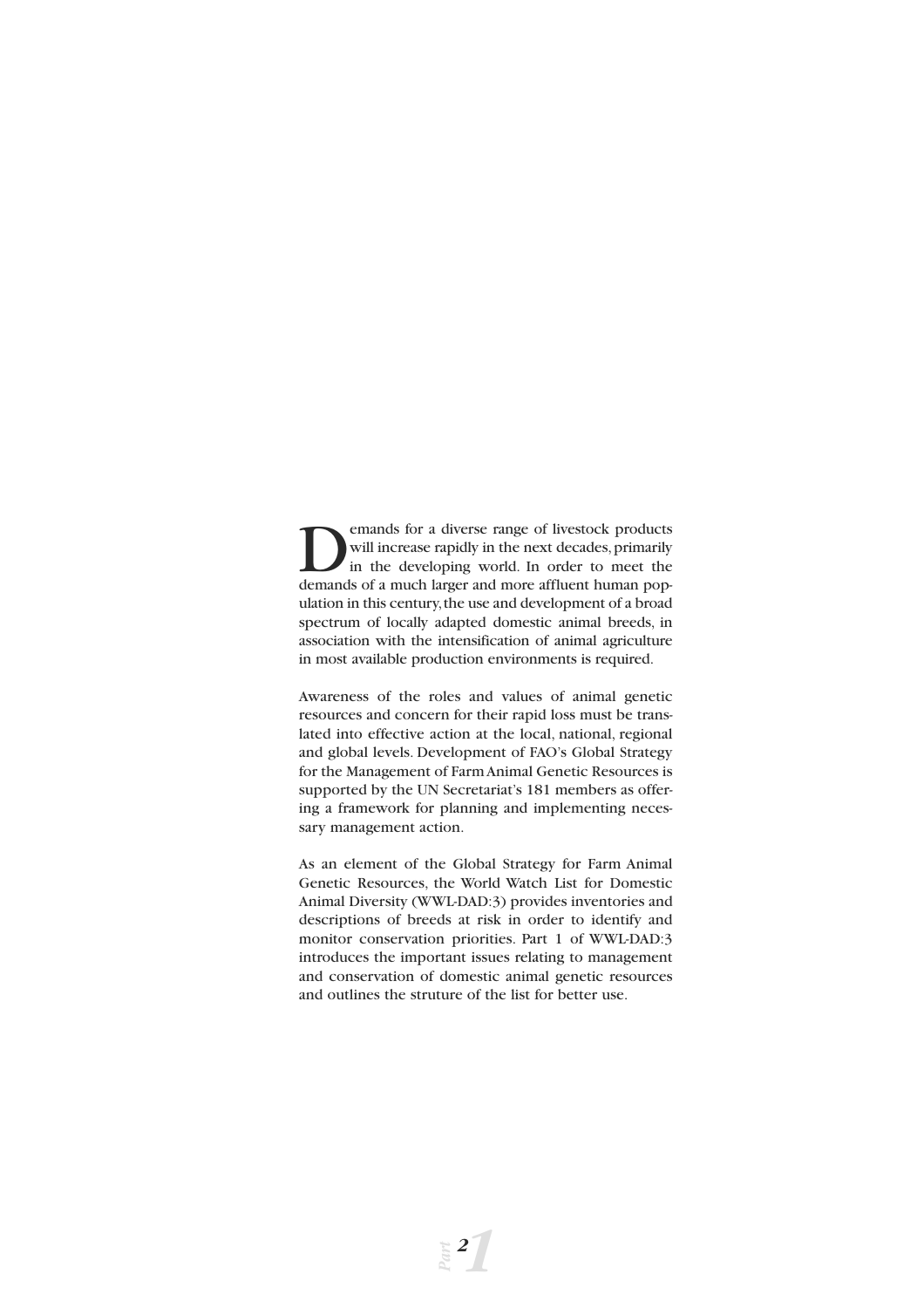# **1.1 THE PURPOSE OF WWL-DAD:3**

The World Watch List for Domestic Animal Diversity (WWL-DAD) is the voice of the Global Early Warning System for Farm Animal Genetic Resources. Based on survey data, a system of monitoring has been put in place as part of FAO's Global Strategy for the Management of Farm Animal Genetic Resources. Analysis of this data, which has been collated in the Global Databank for Farm Animal Genetic Resources within the Domestic Animal Diversity Information System, enables the identification of domestic animal genetic resources at risk of loss and the monitoring over time of extinction rates.

The goal of WWL-DAD:3 is to communicate the state of these genetic resources and to further serve as a catalyst to stop and reverse the trend of erosion of genetic diversity. These farm animal resources and the genetic diversity they represent, have developed over 12 000 years of domestication as a result of selection by human communities and adaptation to new environments and environmental challenges.Because of their major contributions to food and agriculture production and their important role in sustainable production systems, a threat to domestic animal resources is a major threat to global food security.

Part 2 of WWL-DAD:3 includes information on 30 mammalian and avian species of domesticated animals,a list of which appears in Table 1.1.1.

Not to be overlooked are the wild relatives of domestic species and their current or future role as animal genetic resources important for food and agriculture production.

**Part 3** of the WWL-DAD:3 is devoted to the wild relatives of domesticated species.

| <b>MAMMALIAN</b> species                          | <b>AVIAN species</b>     |
|---------------------------------------------------|--------------------------|
| A<br><b>Buffalo</b>                               | Chicken                  |
| Cattle <sup>1</sup>                               | Duck                     |
| Yak                                               | Turkey                   |
| $\overline{\mathcal{M}}$<br>Goat                  | Goose                    |
| $\lambda$<br>Sheep                                | <b>Muscovy Duck</b>      |
| <b>The Second</b><br>Pig                          | Guinea fowl              |
| $\pi$<br>Ass                                      | R<br>Partridge           |
| $\pi$<br>Horse                                    | Pheasant                 |
|                                                   | Quail                    |
| R<br><b>Bactrian Camel</b>                        |                          |
| N<br>Dromedary                                    | Pigeon                   |
| $\mathbf{r}$<br>Alpaca<br>$\overline{M}$<br>Llama | スキスト<br>Cassowary<br>Emu |
|                                                   |                          |
| त्<br>त<br>Guanaco                                | Ñandu<br>Ostrich         |
| Vicuña                                            |                          |
| $\overrightarrow{\pi}$<br>Deer <sup>2</sup>       |                          |
| Rabbit                                            |                          |

**TABLE 1.1.1** SPECIES INCLUDED IN WWL-DAD:3

1 *The term cattle is used in the broad sense to include Bos indicus, Bos taurus, Banteng, Mithan.*

2 *The term deer is used in the broad sense to include all domesticated and semi-domesticated deer species.*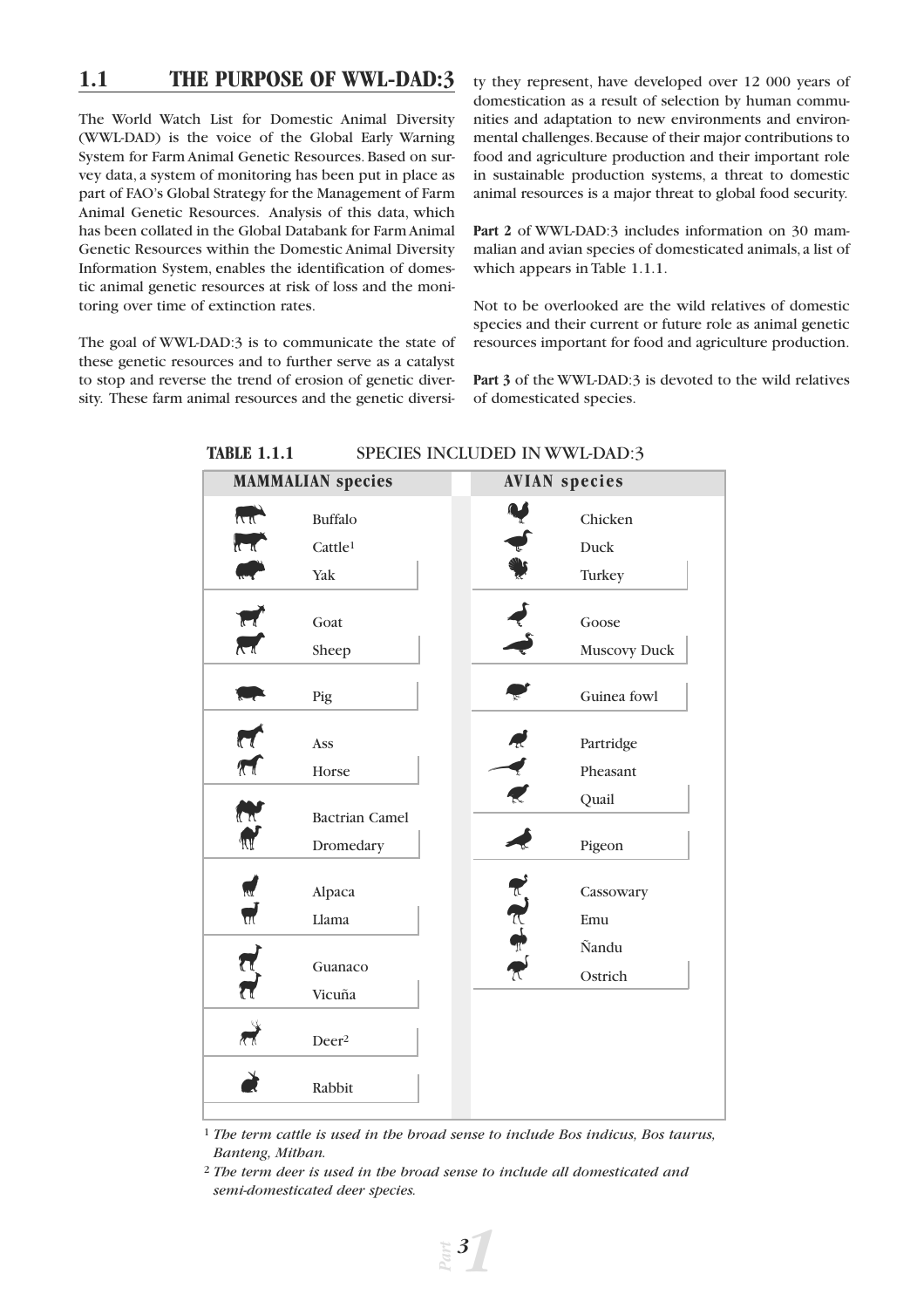Part 4 introduces feral populations that have been derived from previously domesticated stock.Discussed in this section are the potential costs and benefits of feral animals, the impact of such animals on the environment, the use of management practices to limit harmful impacts and gain some economic and nutritional benefits and their value as sources of genetic diversity.

# **The WWL-DAD:**

- •Is a central communications tool for the Global Early Warning System for Farm Animal Genetic Resources.
- •Will focus attention on the very large number of breed populations currently at high risk of loss.
- •Provides risk status and extinction monitoring assessments as a tool for all those concerned with biodiversity and the production of food.
- •Has been developed as an aid for use by country, regional and global NGOs and training and research institutions concerned with conserving threatened farm animal breeds and the sustainable utilization of animal genetic diversity.
- •Identifies areas where action (conservation, sustainable use and research requirements) from governments and concerned institutions and organizations is needed.
- •Facilitates education on and awareness of the status of domestic animal breeds and their conservation and sustainable use, thus leading to more effective management of these resources.
- •Identifies those key country contacts and national coordinating institutions that are in the best position to assist with local information and advice on the status of animal breeds of all species used for food and agriculture and their conservation and sustainable use.These contacts are developing within-country networks responsible for providing quality data to upgrade and continually update the Global Databank for Farm Animal Genetic Resources, enabling it to assist country and regional decision-making and to develop as the ongoing global monitoring mechanism for domestic animal diversity.
- •Contributes to better global communication and collaboration in conservation, encourages more efficient, effective and sustainable use of the remaining farm animal genetic resources and facilitates project development and international collaborative action.
- •Brings to public attention the importance of the wild and feral relatives of domestic livestock.Wild and feral relatives are important for several reasons.Wild relatives may be domesticated in their own right and used to produce similar or new products in modified production systems, or possibly in new production environments. In the future, unique genes may be extracted from them and introgressed into domesticants to

improve production, productivity, product quality and possibly adaptive fitness to particular production systems. Similarly, feral populations of domesticated livestock represent important sources of genetic diversity.

# **1.2 OPPORTUNITIES FOR ACTION**

To assist the necessary country, regional and global conservation efforts governments and other relevant bodies should consider the following opportunities for using and contributing to the information presented in the WWL-DAD:3.

- •Treat animal genetic resources and domestic animal diversity, including the wild relatives of domestic farm animals, as an essential component of global biodiversity, which requires good management both for its most effective short-term use, and to ensure its future availability.
- •Take into account the many breeds classified as critical and endangered and extinction rates when formulating, adopting and implementing farm animal genetic resource management policies and strategies for their sustainable use and conservation.Also to be considered are the wild relatives of farm animals classified as endangered, vulnerable, rare, indeterminate or threatened. For further information refer to references outlined in the bibliography (section 1.12) and in particular to the set of FAO's Guidelines that can be found in the Reference Library of the FAO Domestic Animal Diversity Information System (DAD-IS) at URL: www.fao.org/dad-is/.
- •Implement appropriate conservation measures to maintain breeds or populations of wild relatives of farm animals included in WWL-DAD:3, in co-operation with neighbouring countries sharing a similar goal.All breed populations should be regularly monitored, whether currently under threat or not.A current and reliable description of the status of each animal genetic resource is fundamental to good management and sustainable development.
- •Undertake the preparation of comprehensive national Watch Lists for all farm animal species and their wild relatives using the recommended status categories (see section 1.6). Particular emphasis should be given to locally adapted breeds and wild relatives that have not yet been well described. DAD-IS offers a readily available means for collecting, validating and reporting data.
- •Strengthen national programmes for surveying and monitoring farm animals. Particular emphasis should be given to breeds listed in WWL-DAD:3 as critical or endangered and wild relatives of farm animals at risk.
- •Maintain country animal genetic resources inventories current through DAD-IS.
- •Regularly report data to FAO on the state of national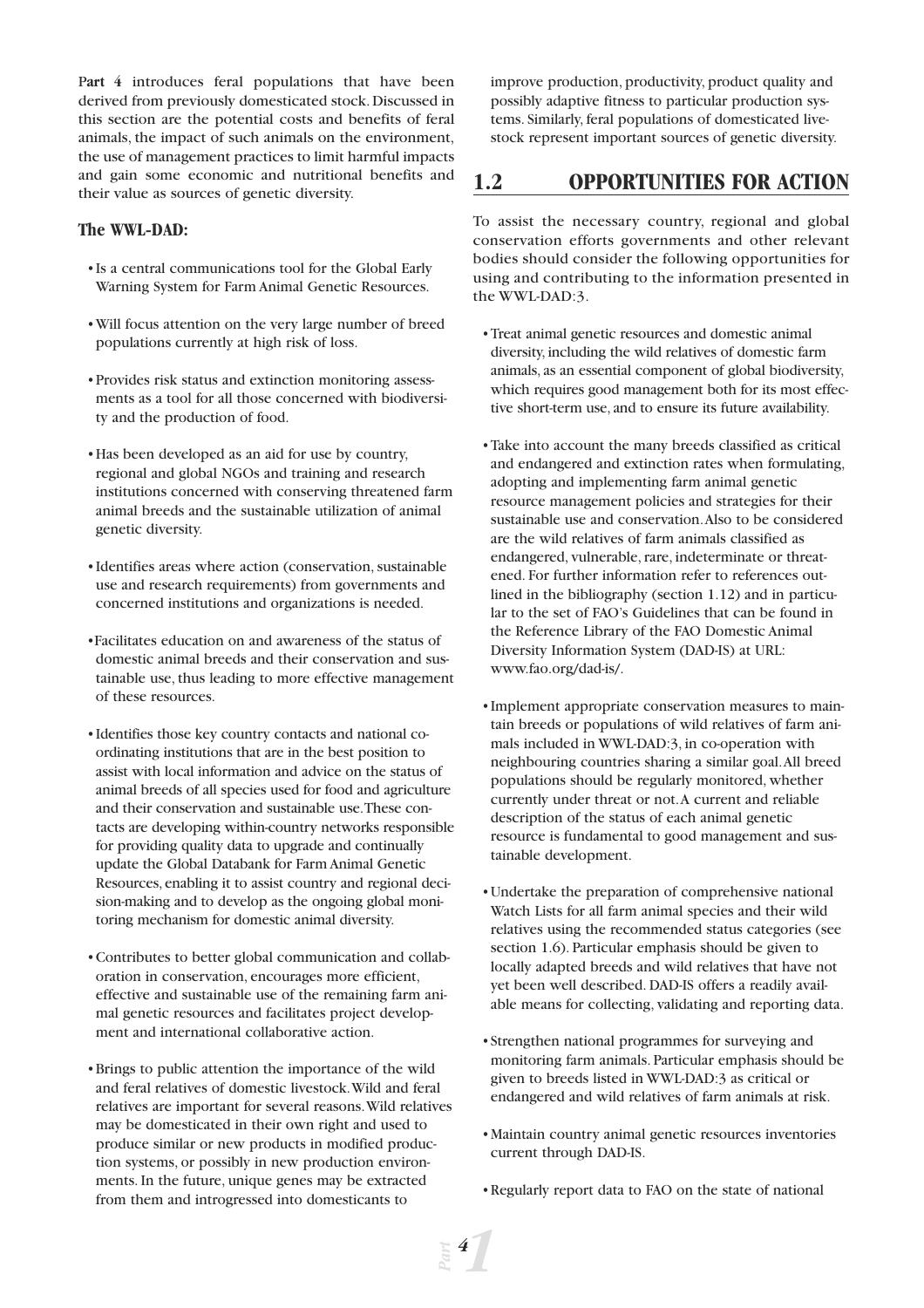domestic breeds and their wild relatives, to contribute to benefit sharing amongst countries and to the development and maintenance of the Global Early Warning System for Farm Animal Genetic Resources.

- •Identify incentives and possibilities encouraging the more effective development, use and maintenance of breeds under threat, and design, execute and maintain farm animal genetic development initiatives to ensure the conservation of diversity. Sustainable, well-managed utilization of a genetic resource (*in situ* conservation) is likely to be the most cost-effective means of also maintaining it for future use. For further information refer to references outlined in the bibliography (section 1.12) and in particular to FAO's Guidelines for the Development of National Farm Animal Genetic Resources Management Plans – Developing Breeding Strategies, that can be found in the Reference Library of DAD-IS at URL: www.fao.org/dad-is/.
- •Support the development and maintenance of gene banks to ensure cryo-preservation of adequate samples of each animal genetic resource not currently being effectively maintained via *in situ* conservation activities. For further information refer to references outlined in the bibliography (section 1.12) and in particular to FAO's Guidelines for the Development of National Farm Animal Genetic Resources Management Plans – Management of Small Populations at Risk, that can be found in the Reference Library of DAD-IS at URL: www.fao.org/dad-is/.
- •Participate in the first report on the State of the World's Animal Genetic Resources, to establish a sound basis for action at the country, regional and global levels, in relation to the resources themselves and the state of the art capacity to manage these resources' priority needs (see section 1.11).

# **1.3 THE STRUCTURE OF WWL-DAD:3**

# STRUCTURE OF PART 2

The information of greatest importance in WWL-DAD:3 includes the descriptive lists of the animal breeds currently recorded at risk and the resulting summary figures and charts presented by species for each region.This information is provided in Part 2 (see figures 2.2.2.1 to 2.2.7.2). Breeds are categorized in the lists as either CRITICAL, CRITICAL MAINTAINED, ENDANGERED or ENDANGERED MAIN-TAINED according to criteria described in section 1.6. Risk status was assessed only for breeds for which population information was available in the Global Databank for Farm Animal Genetic Resources, as of 30 November 1999.

Breeds are listed according to FAO's regional structure: Africa,Asia and the Pacific, Europe, Latin America and the Caribbean, Near East and North America. This regional categorization is based on climatic, agro-ecological and cultural considerations.

A section (sections 2.2.2 – 2.2.7) devoted to each region highlights the countries included and presents an outline of the region. Geography, demography, agro-ecology, and special factors affecting the development of breeds are described. Examples are included to illustrate the diversity and utility of breeds at the local level.

Within each region, breed descriptions are sorted alphabetically within mammalian and then within avian breeds, first by country, then by species, by risk status (see section 1.6) and finally by most common breed name. Breeds are referred to by using the name by which they are most commonly known within each country.

# **BREED NAME**<br>**SPECIES**

**SPECIES** *RISK STATUS*

**Local names or synonyms (lang.):**

# **Population data:** (total population size • number of breeding females • number of breeding males • year of data collection) **Population trend:** (increasing/stable/decreasing) **Range of uses:** (listed by priority)

# **COUNTRY**

A short paragraph details the origins, current location, phenotype (particularly any unusual visible traits), adaptability to local environmental pressures, population information and any *in situ* and *ex situ* conservation efforts that are operational. Basic information is given only for traits that differ from the most common situation for the species as a whole. For example, cattle breeds are presumed to be horned unless specifically listed as polled, coat type is described only if it is exceptional in some way, etc.

FAO REGION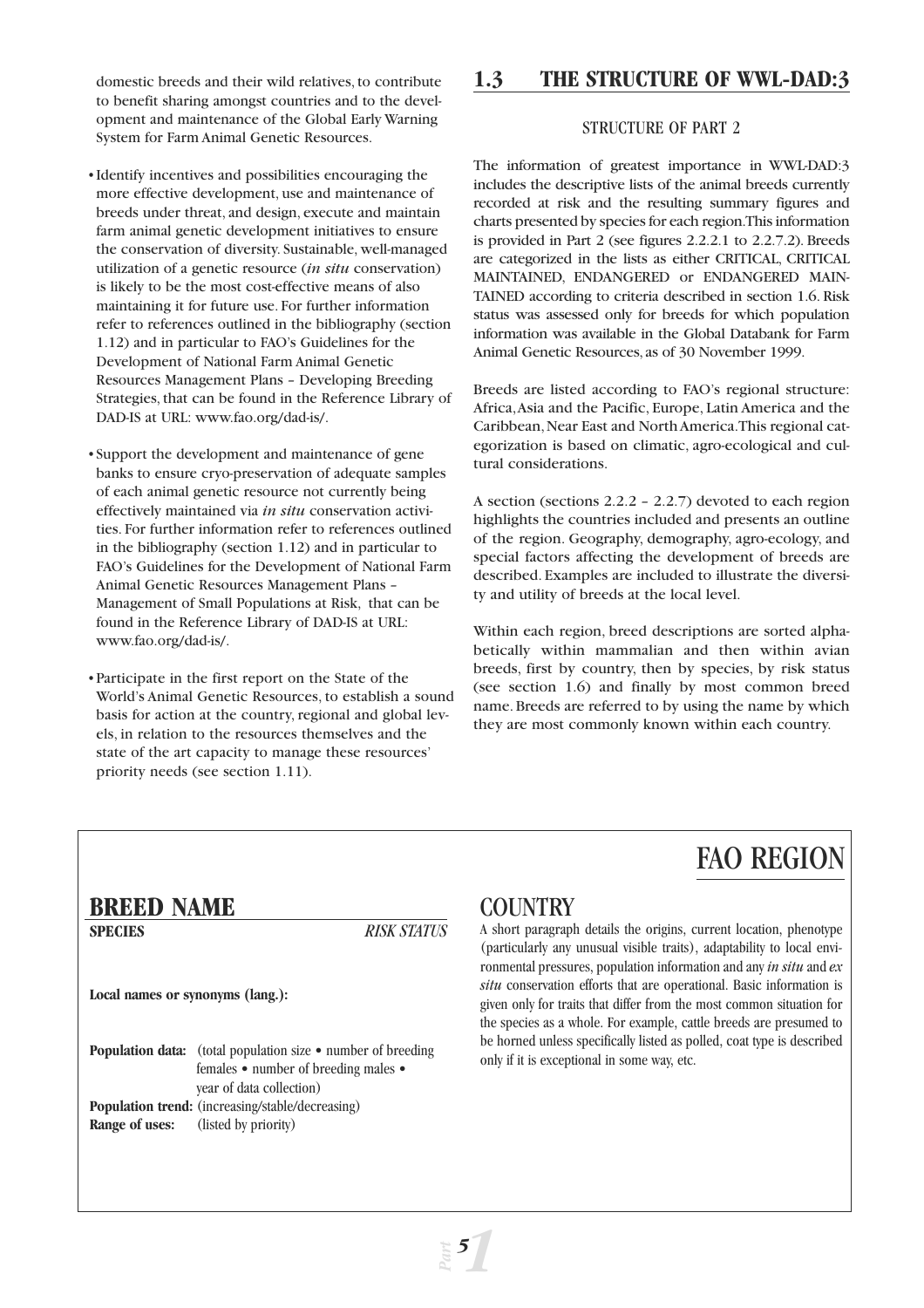#### BREED INFORMATION

Basic descriptive information documented in the Global Databank for Farm Animal Genetic Resources, provided by countries from Breed Surveys for each species, is presented in the format outlined below.Additional data such as performance data, provided by some countries' Breed Surveys are not included in the WWL-DAD:3. However, this information is available in the Global Databank for Farm Animal Genetic Resources within DAD-IS. Country networks are encouraged to better characterize their animal genetic resources by including more complete and current data in the Global Databank for Farm Animal Genetic Resources. The language of the most common name is identified in Local names or synonyms (lang.). Language abbreviations can be found on page XIX.

# EXTINCTION INFORMATION

Although it may not be possible to conserve every breed at risk, attention to breed extinction in the animal genetic resources management programme will serve to reduce the number of losses and, through proper recording, enable the analysis of extinction rates over time periods as an indicator of the effectiveness of the programme.

WWL-DAD:3 provides the first concerted effort by FAO to collate and summarize all of the available information on breed loss.A summary, incorporating a list of documented extinct breeds, is provided in Part 2.3. The Extinct Breeds List gives some indication of the number and types of breeds that are being lost.The breeds are listed by region,by country and by species (mammalian species followed by avian species). For each entry the origin of the breed is given followed, when available, by the reason for its extinction. For some breeds, confirmation of their extinction is still required from National Co-ordinators.

# STRUCTURE OF PART 3

Part 3 documents and describes the wild relatives of domestic livestock. Species are grouped taxonomically rather than geographically as they are in Part 2. Some species that are farmed also occur in the wild and others have just recently been bred in captivity. As a result, Parts 2 and 3 may contain some common information.

Part 3 records the geographical distribution of the wild relatives of domesticates, their current status in the wild, threats to survival and economic importance. Where appropriate, prospects for the use of their genetic attributes for the improvement of the productivity of their domestic counterparts are presented. Extensive ranching and intensive farming of some of these wild relatives are already being developed. Some speculations on potential value are made for other species that are not immediately related to domesticated animal species but which are, or could be, in the process of domestication for the benefit of humankind.

Past and present domestication achievements are discussed. The development of innovative husbandry techniques which may overcome the difficulties that have constrained the management, taming and breeding of non-social, territorial species are described.

#### STRUCTURE OF PART 4

Part 4 introduces the issue of feral populations associated with domestic animal diversity.In explaining that feral populations, by definition, are derived from previously domesticated stock, the section expands on the potential costs and benefits of feral animals.Species covered include goats and sheep, through cattle and buffaloes to horses.

Exploring issues related to the impact of feral organisms on the environment, the use of management practices, especially hunting, to limit harmful impacts and gain some economic and nutritional benefits is discussed.The value of the resource for genetic diversity and the means of assessing this potential are included.

More detailed documentation of these feral populations and their relationships to farm animal genetic resources will be provided as the Global Strategy for the Management of Farm Animal Genetic Resources is further developed.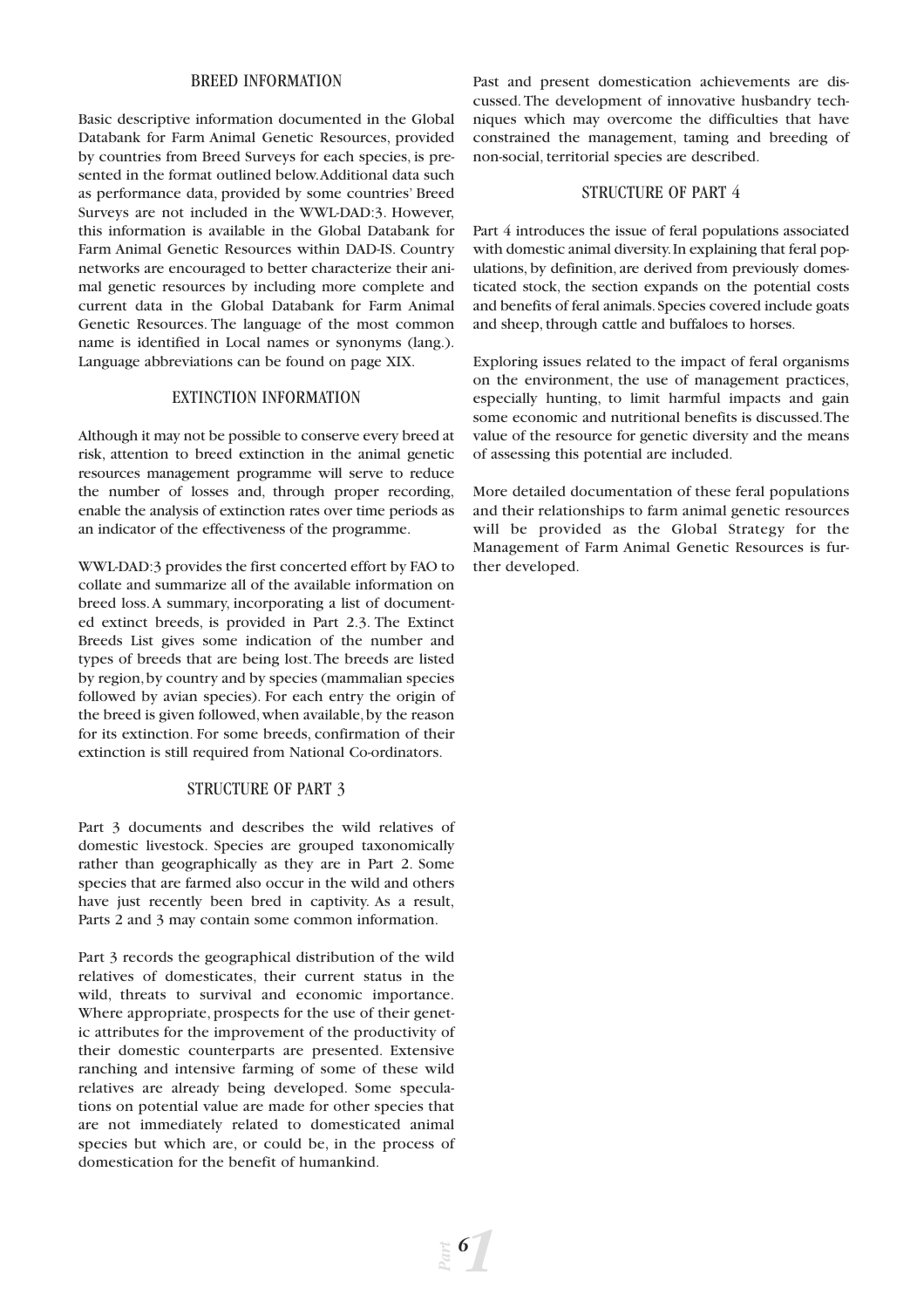# **1.4 DOMESTIC ANIMALS AND BIODIVERSITY**

The animal species important today for food and agriculture production are a consequence of processes of domestication that have been continuing for almost 12 000 years. The domestication of animal species involves controlled breeding and husbandry. As human beings evolved and extended the area under their control, animals were domesticated and breeds developed to provide for human needs within these new environments.The purpose was to ensure the sustainability of human communities.The result was the development of genetically distinct breeds through the combined response of these animal populations to two interacting forces: selection pressures imposed by human communities, identifying and making greater use of preferred genetic types amongst the available animals over time; and the selection pressures imposed by the ruling environmental stress factors which operate through differential reproduction and survival of parent animals and their offspring to realize high adaptive fitness of the breed in the environment.

The evolutionary relationships between several of the domestic mammalian and avian species are summarized in Figures 1.4.1 and 1.4.2. Thirty avian and mammalian species of domestic livestock are included WWL-DAD:3, and future issues will incorporate additional species as the survey data becomes available. There are some 40+ species of domestic animals. Although small in number, their impact is substantial - they contribute directly and indirectly to some 30 – 40 percent of the total value of food and agriculture production. For most agro-ecosystems animals are one of the fundamental elements. Combining animal and plant species will commonly increase production and productivity of sustainable agriculture in most production environments.

Animal genetic diversity allows farmers to select stocks or develop new breeds in response to environmental change, threats of disease, new knowledge of human nutrition requirements, changing market conditions and societal needs, all of which are largely unpredictable. What is predictable is the future human demand for food. At the current rate of population growth, during the second decade of this century, it is predicted that the consumption of food and agriculture products will be equivalent to that in all of the last 10 000 years.This need will be felt most acutely in developing countries where 85 percent of the increased food demand is expected.

Given the above facts, domestic animal diversity is critical for food security.It is important not to permit the erosion of this diversity. WWL-DAD:3 provides an inventory and basic descriptive information on the domestic animal breeds that are at risk of extinction and those that are already extinct.The list will serve to monitor the stability of the remaining breeds and highlight conservation needs over time.

The domestication of animals over the past 12 000 years has been arguably one of humankind's greatest achievements.The following paragraphs give some indication of the major schools of thought on the domestication of the animal genetic resources outlined in WWL-DAD:3. Some indication of the genetic relationships within and between the families of domestic animals is also given. Please note that there may be some overlap with Part 3, which provides more details on the wild relatives of domesticants.

# **MAMMALIAN SPECIES**



There are four main species in the family *Equidae,* which include horses and asses.

*Equus caballus* – the true horses of Europe and northern Asia *Equus heminus* – the pseudo-asses of central and southern Asia *Equus asinus –* the true asses of north and north-east Africa *Equus quagga, –* the quaggas of Africa south of the Sahara *Equus greyvi, etc.*

Archaeological evidence for the domestication of the horse has been found in the Eurasian Steppes of the Ukraine dating to 4 000 BC where they were used for riding and as a source of meat. Other possible areas of horse domestication have been suggested and include China, Mesopotamia, Turkestan and the region north of the Persian mountains.

Two theories for the domestication of the donkey are debated. One theory contends that the donkey is descended from the Nubian wild ass.An alternative theory suggests the *Equus asinus africanus*, or the *Equus africanus somalicus* as the progenitor. The group of true asses includes eight subspecies of Asian wild ass that have not been domesticated.

# PIG Re

The ancestors of the domestic pig are found among the wild pigs of the species *Sus scrofa*.These wild relatives occur throughout Eurasia and in North Africa - in the countries through which the Atlas range runs, in the Sudan and, until the beginning of the 1900s, Egypt. *Sus scrofa* is divided into 25 subspecies.

The domestic pig is believed to have originated in several different regions. For example, Chinese breeds originated in east Asia, whereas European breeds are believed to have originated in south-west Asia.The Sulawesi Warty Pig (*Sus celebensis*) has been independently domesticated on the island of Sulawesi and elsewhere in Indonesia.

# GOAT  $\overline{u}$  and sheep  $\overline{v}$

Goats (*Capra hircus*) and sheep (*Ovis aries*) were among the earliest livestock species to be domesticated.As ruminants, they provided humankind with a means of digesting, via fermentation, a substantial proportion of the fibrous material produced by grasslands, which single-stomach or monogastric species are less able to digest.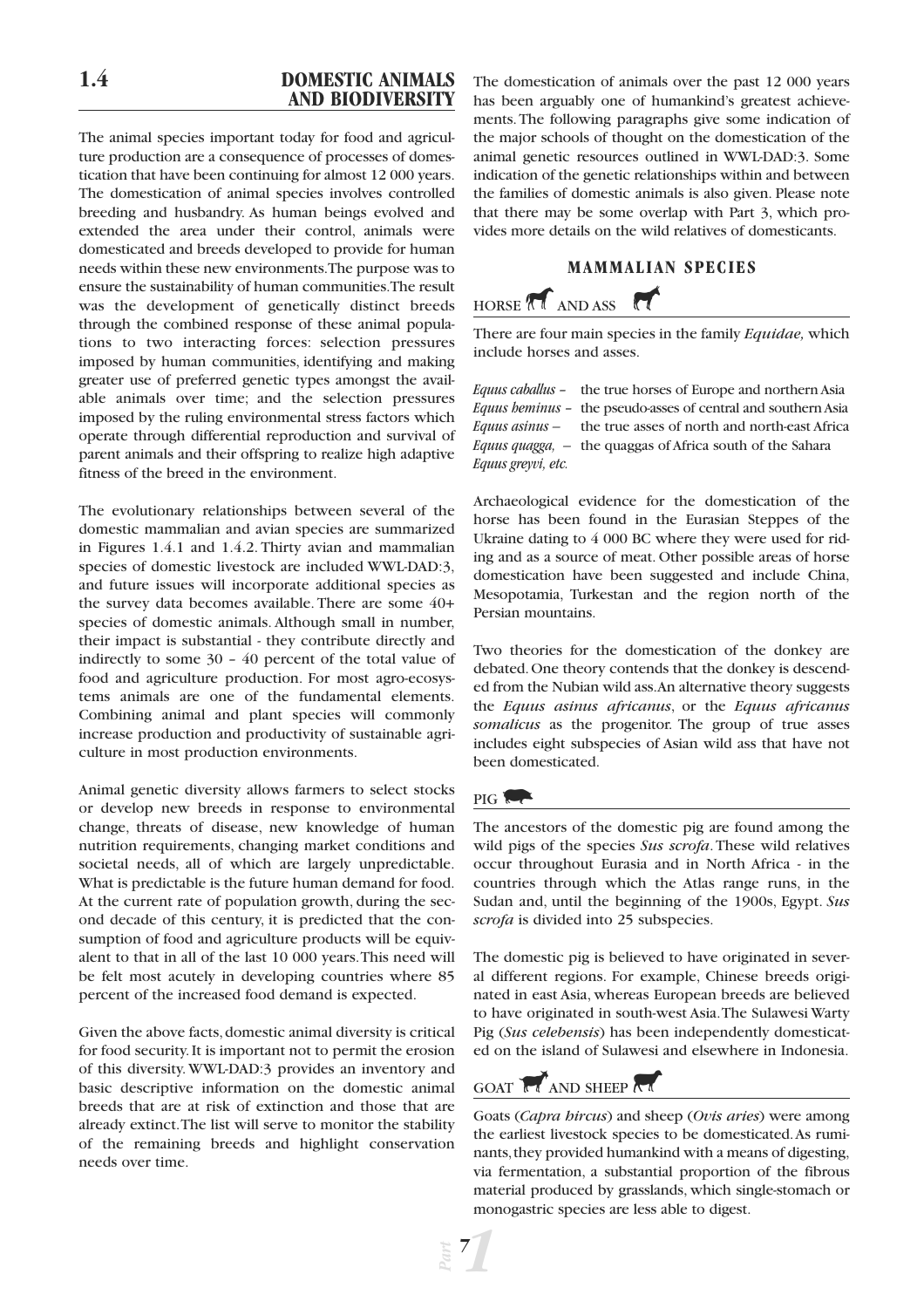# **FIGURE 1.4.1.** EVOLUTIONARY RELATIONSHIPS OF MAMMALIAN SPECIES USED FOR FOOD AND AGRICULTURE



These genera, *Capra* and *Ovis*, which form the subfamily *Caprinae,* have quite distinct evolutionary histories. The domestic breeds of goat are descended from the Bezoar of Pasang, *Capra aegagrus,* and may have been domesticated in Iran some time around 10 000 years ago. Genetic sequence analysis of mitochondrial cytochrome b genes suggests the presence of two distinct clades of goat in the Caucasus and a domestication event in the Fertile Crescent.

All domestic breeds of sheep are thought to have descended from the Mouflon (*Ovis musimon*), although the Urial (*Ovis orientalis*) may have contributed to European breeds. Blood protein analysis has suggested that the genetic variability is greater both within and between domesticated sheep than their wild relatives, probably a result of increased genetic drift following the processes of domestication.

CATTLE  $R - A$  AND RELATED SPECIES  $R - A$ 

A further major group of mammals to be domesticated are the *Bovinae*.This family includes humped (*Bos indicus*) and humpless (*Bos taurus*) cattle, the Yak (*Bos grunniens*), the Mithan or Gaur (*Bos frontalis*), Banteng (*Bos javanicus*) and Buffalo (*Bubalus bubalis*). Both the Swamp and the Riverine Buffalo belong to *Bubalus bubalis* and, as members of the same species group, may be inter-bred. Buffalo production is on the increase because of the lifecycle efficiency of this species particularly under extensive tropical and sub-tropical farming systems. The unique genetics of the Yak enable human communities to live in otherwise inhospitable high altitude, alpine ecosystems, by supplying most of the communities' daily needs.

Genetic evidence suggests two independent domestication events for *Bos indicus* and *Bos taurus* cattle.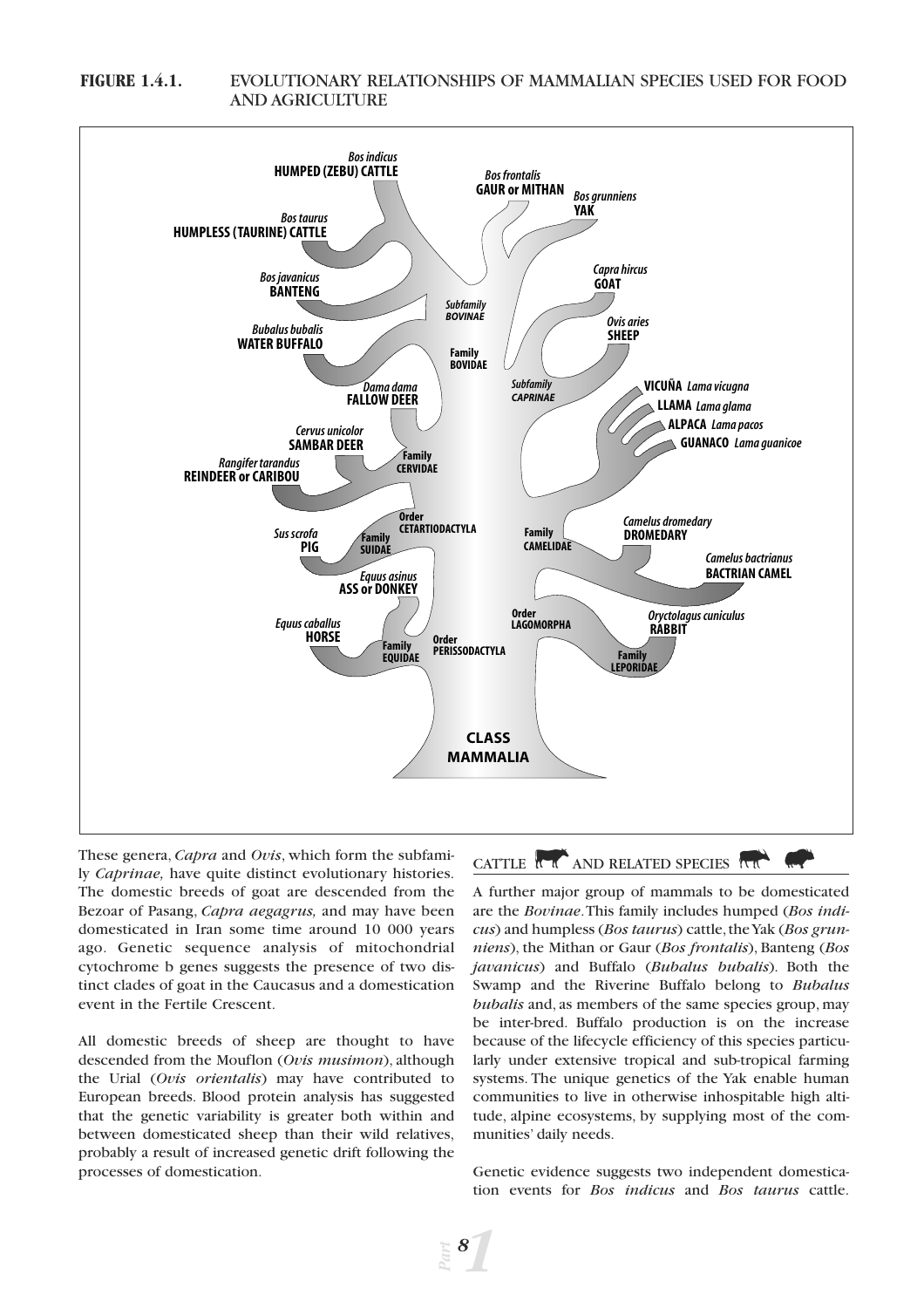Mitochondrial DNA sequence analysis identifies two major genetic clades; one in which humpless, or taurine, sequences cluster and another in which humped, or zebu, sequences cluster.The two major clades diverged at least 200 000 years ago, a date inconsistent with a single domestication 10 000 years ago.This has been interpreted most simply as evidence for two separate domestication events at this time, the ancestral stock presumably being different subspecies of the local aurochs,*Bos primigenius*. Taurine cattle were domesticated in the Fertile Crescent region, whereas zebu cattle were domesticated independently in the Indus valley region.

The range of species in the family *Bovinae* makes a very large number of important contributions to food and agriculture, providing nearly 30% of the world's meat and over 87% of the world's milk production. *Bovinae* are also highly valued for provision of draught power (transport of families and goods and for cultivation for cropping) and manure for fuel and fertilizer. *Bovinae* in particular commonly serve as the family bank and hedge against drought.

# RABBIT

Domesticated rabbits are descended from the wild rabbit (*Oryctolagus cuniculus*) of Southern Europe and possibly North Africa. *Oryctolagus cuniculus* was discovered by the Phoenicians when they reached the shores of Spain in 1 000 BC, and the Romans introduced it as a game species throughout their empire. Domestication was probably carried out by monks in the late Middle Ages, and by the sixteenth century several breeds were known.Whilst China and Italy are the main producers of rabbit meat, farming of the species is increasing in many countries because of its high production capacity.

# DEER TH

The wild relatives of those species of the *Cervidae* family which have been domesticated or semi-domesticated in recent years are in most cases still present in the wild in considerable numbers. Presently, the main species under domestication are Red deer *(Cervus elaphus elaphus*), Sika deer (*C. nippon nippon*), Wapiti (*C. elaphus canadensis*), Sambar *(C. unicolor unicolor*), Hog deer (*Axis porcinus*), Fallow deer (*Dama dama*), Rusa or Javan deer (*C.timorensis russa*), Chital or Axis deer (*Axis axis*), Reindeer/Caribou (*Rangifer tarandus*), Musk deer (*Moschus moschiferus*), Pere David's deer (*Elaphurus davidianus*) and Moose / Elk (*Alces alces*).

Deer of various species have long been exploited by man as mobile sources of meat. In recent years there has been much interest in the domestication and farming of different species of deer under varying degrees of intensification.

# $\overline{\text{CAMELIDAE}}$   $\overline{\text{M}}$   $\overline{\text{M}}$   $\overline{\text{M}}$   $\overline{\text{M}}$   $\overline{\text{M}}$   $\overline{\text{M}}$

The early evolution of the family *Camelidae* occurred in North America over 40 million years ago. *Camelidae* descended from an animal the size of a rabbit.During one of the Ice Ages a solid bridge between Alaska and Siberia enabled the early migration of camels to Asia.

Camelids that migrated to South America became the ancestors of the Guanaco (*Lama guanicoe*) and Vicuña (*Vicugna vicugna*). Archaeological evidence indicates that Llama (*Lama glama*) and Alpaca (*Lama pacos*) were domesticated in the Andean Puna at elevations of 4 000 – 4 900 m asl, by 4 000 BC.There are different theories as to whether these New World camels should be classified as species or subspecies, and whether the Guanaco is the common ancestor of the Llama and Alpaca or the Alpaca is the result of crossing domestic Llama with the Vicuña.The Vicuña and the Guanaco are not domesticated, but species are hunted and used intensively for meat and wool.

Southern Arabia is the most probable area of domestication of the wild Dromedary Camel (*Camelus dromedary*) around 3 000 BC.The wild two-humped camel, the Bactrian Camel (*Camelus bactrianus*) is now found only in one small area in the Trans-Altai Gobi desert on the border of Mongolia, China and Russia. Many attempts have been made to introduce Dromedaries into areas beyond their original range, as far north as the Tuscany region in Italy but with lasting success only in the Canary Islands and Australia where the population is now feral.

*Camelidae* provide humankind with a range of products and services, from fine wool to meat, milk, blood and draught power. The ability of the *Camelidae* to go for long periods of time without water and live on thorny and high-fibre diets, tolerate high altitudes and extreme temperatures makes them one of the few animal families well adapted for food and agricultural production under harsh semi-desert environments.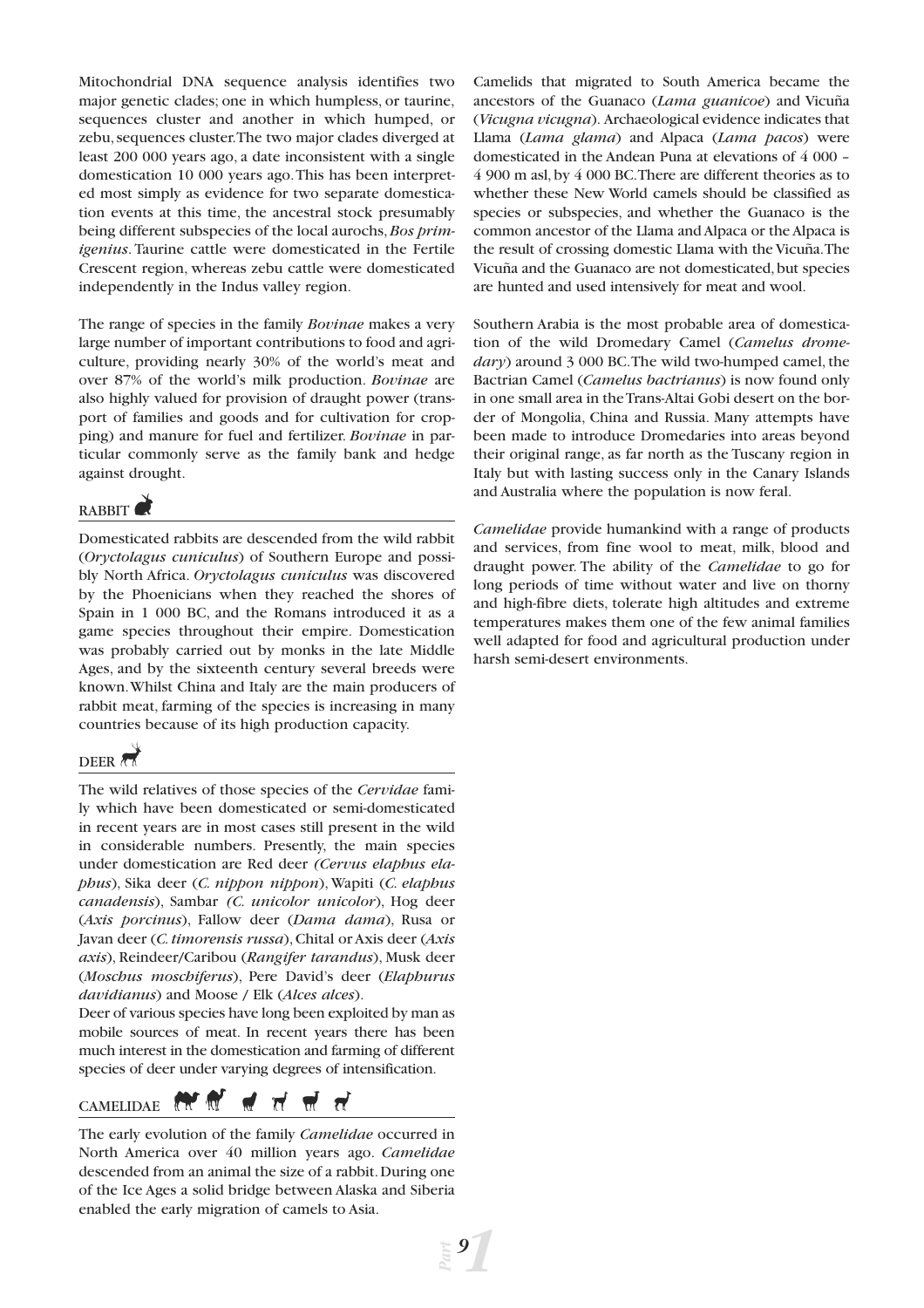**FIGURE 1.4.2.** EVOLUTIONARY RELATIONSHIPS OF AVIAN SPECIES USED FOR FOOD AND AGRICULTURE



#### **AVIAN SPECIES**

# CHICKEN<sup></sup>

The representatives of the most useful family of birds for humankind belong to the family *Phasianidae,* from the order *Galliformes*. The genus *Gallus* comprises four species of birds occurring naturally in different regions of Asia. It is believed that the wild form of the red jungle fowl (*Gallus gallus*) was the main ancestor of the domestic form.The three other species (*G.sonneratii* - grey jungle fowl, *G. lafayetii* - Ceylon jungle fowl and *G. varous* green jungle fowl) may also have contributed to the gene pool, although this has not yet been established using molecular genetic techniques. The exact date of its domestication is unknown but there is some evidence to suggest that the first domestication occurred in Southeast Asia some time prior to 6 000 BC before introduction to China.The domestication of chickens in the Indus Valley (India) around 2 500 – 2 100 BC might have been independent, although it has been argued that their presence

in this area may have been a result of diffusion from south-east Asia.

Chickens were formerly used primarily for cock-fighting or were assigned specific cultural or religious significance. However, they spread rapidly and became popular and highly appreciated as an important source of food. There is evidence that as early as the times of Plato and Aristotle specific chicken varieties were distinguishable.

# $DUCK$

The duck is a member of the genus *Anas*, subfamily *Anatinae*, family *Anatidae*, order *Anseriformes*. It is thought that *Anseriformes* and *Galliformes* (chickens) had a common ancestor in the Cretaceous period. The oldest fossils of *Anatidae* have been found in archaeological remains from the upper Eocene, about 40 - 50 million years ago. It is generally agreed that all breeds of domestic duck were derived from the wild mallard (*Anas platyrhynchos*) and that there were two domestication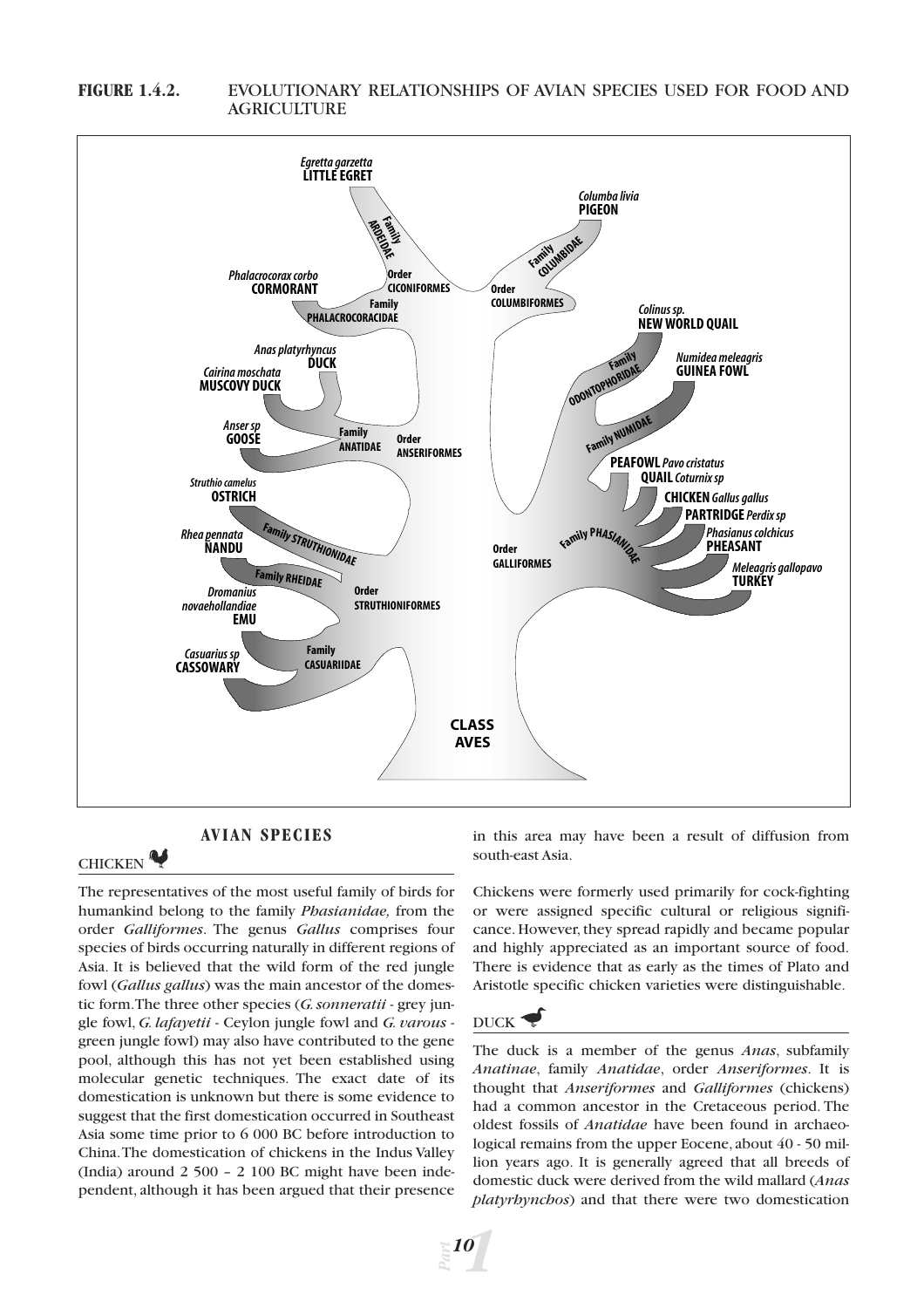events. The first is thought to have occurred in the Far East at least 3 000 years ago. The second domestication event took place in Europe during the Middle Ages.

# TURKEY

The turkey belongs to the family *Phasianidae*, subfamily *Meleagridinae*.The natural habitats of birds belonging to the genus *Meleagris* were mixed forests,open woodlands and the savannahs of North and Central America.The earliest known fossils date to the Miocene period around 8 - 15 million years ago. It is believed that among the *Galliformes*, *Meleagris* is the closest relative to pheasants, from which it diverged around 11 million years ago. Domestic turkeys originated from the wild form *Meleagris gallopavo*. Although the exact place and date of domestication are not certain, it is believed that turkey domestication took place initially in Mexico. Archaeological remains dating to 200 BC - AD 700 found in the Puebla state region of Mexico, suggests this as the place of domestication. Early records from the Spanish Conquest period indicate that turkeys were being used at that time for meat.

# MUSCOVY DUCK

The Muscovy duck belongs to the genus *Cairina*, family *Anatinae*.The domestic form was derived from the original dark Muscovy duck (*Cairina moschata*), the species common in Central and South America. Muscovy ducks were domesticated in pre-Columbian times in the Americas,but there is no evidence to indicate the precise time and location of this domestication. Domesticated Muscovy ducks, demonstrating different colour variants, were already present at the time of the Spanish Conquest. There is not a lot of information on the diffusion of Muscovy ducks, but it is believed that they were introduced to Europe after the Conquest.

# $GOOSE<sub>1</sub>$

The goose belongs to the genus *Anser*, subfamily *Anserinae*, family *Anatidae*.The genus *Anser* comprises 10 species.It is thought that there were several centres of goose domestication, one of which is believed to have been the Far East where the swan goose (*Anser cygnoides*) had been living with man in China and Southeast Asia from a very early date.The swan goose is the common ancestor of all Eastern goose breeds, the European domestic goose evolving from the greylag goose (*Anser anser*). It is possible that as early as before the great Mediterranean civilisations, Germanic tribes domesticated geese.There is also some evidence that the domestic goose was kept in Asia Minor about 4 000 BC. Domestic geese were very popular in the times of ancient Greece and Rome when they were regarded as a religious symbol as well as providing eggs, meat, down and feathers.A further domestication event occurred in Egypt where it is likely that both species, the greylag goose (*Anser anser*) and the Egyptian goose (*Alopochen aegyptiacus*) were present during the period of the Old Kingdom (around 2 500 BC).The domestication of the Egyptian goose was interrupted after the Persian Conquest in 525 - 524 BC.

# **GUINEA FOWL**

The helmeted guinea fowl (*Numida meleagris*) belongs to the family *Phasianidae* and the subfamily *Numidinae*. Found exclusively in Africa, there are nine regionally specific subspecies: West Africa *(N.m. galeata, N.m. sabyi*); East Africa (*N.m. meleagris, N.m. somaliensis*); Central-Southern Africa *(N.m. reichenovi, N.m. mitrata, N.m. marungensis, N.m. papillosa,* and *N.m. coronata*). Although guinea fowl have been found depicted in an Egyptian mural dating to 2 400 BC, it is unclear whether they have been domesticated since that time. It is likely that there were several separate domestication centres in two regions: central-southern and West Africa, but the exact dates are unknown. There may have been more than one subspecies involved in the domestication process, however, it is supposed that *N.m. galeata* is the ancestral source of domestic birds. Since contact with man, guinea fowl have been bred for eggs and meat although no known breeds have been developed.

# PHEASANT PARTRIDGE TO AND NEW WORLD QUAIL

There are a number of game birds bred in captivity on a very large scale for restocking wild populations, for sport shooting and as a speciality product for niche markets. The most common species used include the pheasant, the partridge and several species of quail.There are two species of pheasant from the genus *Phasianus*, subfamily *Phasianine*: the common pheasant (*Phasianus colchicus*) and the green (or Japan) pheasant (*Phasianus versicolor*).The common pheasant is widespread in the temperate regions of Eurasia and lives on open country, open woodland, grassy steppes or farmland. They have been known in Europe since the time of Jason and the Argonauts, about 1 300 BC. Pheasants, although kept in captivity for many centuries, have not yet been fully domesticated. *Phasianus* has been introduced to many regions of the world and has become one of the most popular game birds.

A similar role is played by members of another genus *Perdrix*. One, the grey partridge (*Perdrix perdrix*), living naturally on farmland, steppes and meadows, is widespread in Eurasia. Members of the New World quail family (*Odontophoridae*), such as the Bobwhite quail (*Colinus virginianus*), live in the neotropical and neoarctic regions of the Americas. Fossils of this family have been found dating to the lower Oligocene, around 37 million years ago. In spite of the similar nomenclature, quails from the New and Old Worlds should be clearly distinguished because they diverged some time around 35 - 63 million years ago.

# $PIGEON$

Pigeons, together with doves, belong to the family *Columbidae* that has been divided into numerous genera.The genus *Columba* comprises 51 species found in all terrestrial habitats throughout the world except at the polar caps. Among these species, 34 are from the Old World and 17 from the New World.The two groups are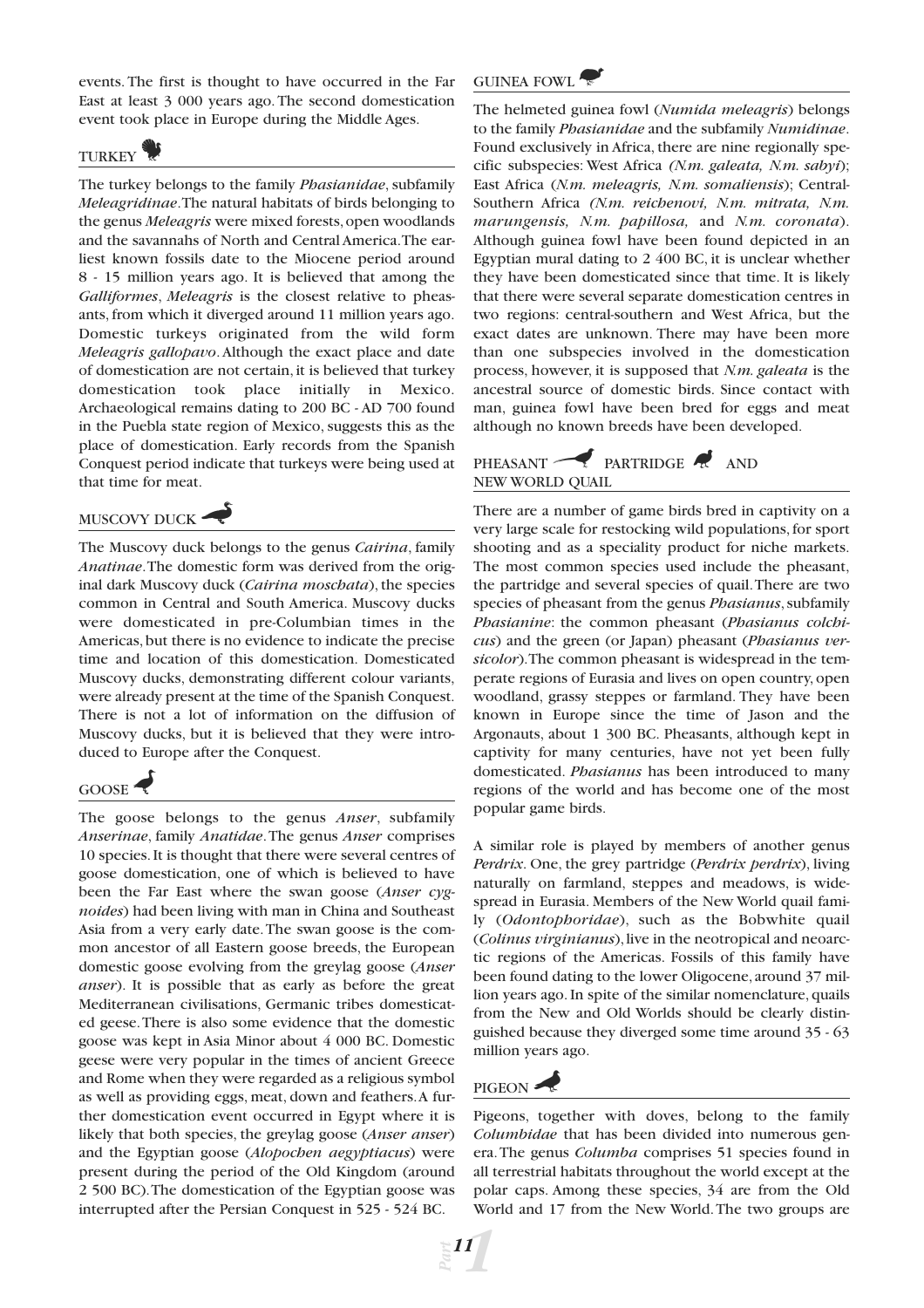not closely related.The earliest known pigeon fossils date to the Miocene (30 million years ago) but the family is thought to be older. Since ancient times (around 6 000 years ago) the presence of pigeons has been regarded as a symbol of longevity or fertility.

The rock pigeon (*Columba livia*) from Eurasia is believed to be the wild ancestor of all domestic pigeon breeds. It is believed that the pigeon was the first domesticated bird and that domestication occurred in the eastern Mediterranean region around 5 000 - 10 000 years ago. Nowadays, as a result of selective breeding practices, the number of domestic varieties exceeds 350. They differ in important traits such as body weight and shape, rate of sexual maturity, plumage colour, specific ornaments and singing, flying and homing ability.

# CASSOWARY **a**

Three species of birds belong to the tribe *Casuariini*, one of the two tribes of the *Casuariidae* family.Their natural habitat is the dense, humid forest of Papua New Guinea and north-eastern Australia. Cassowaries have been hunted in the wild for some time, mainly for meat. In Papua New Guinea they are often kept in captivity where domestication efforts are underway.

# **EMU**

The emu (*Dromaius novaehollanidiae*) is the sole surviving species of the tribe *Dromaiini*, which, along with cassowaries, belongs to the family *Casuariidae*. Emus and cassowaries are thought to have had a common ancestor during the Pliocene (5 - 10 million years ago). Emus live in the open woodland and semi-desert regions of Australia and Tasmania.They are easy to keep and rear in captivity and have been bred on farms in western Australia since 1970 mainly for meat. Emus are gaining in popularity in anticipation of a market for their meat, feathers, oil and hide.



The two species of ñandu, also known as rhea, belong to the family *Rheidae*, order *Rheiforms*. Ñandus are large, flightless birds related to ostriches, emus and cassowaries. Both of the ñandu species are confined to the South American continent: the common rhea (*Rhea americana*) inhabits open country from north-eastern Brazil to Argentina; Darwin's rhea (*Pterocnemia pennata*) is found in regions between Peru and Patagonia.They are hardy animals that can utilize marginal land. As a result, in the last few years they have become increasingly popular and commercial farming of the common rhea has commenced in North America primarily for meat, hide and oil products.



*Struthio camelus*, the unique species of the *Struthionidae* family, was formerly widespread in the African savannah and bush. The ancestor of the ostrich probably emerged during the Cretaceous period (65 – 146 million years ago) while contemporary ostrich fossils have been found dating to the Miocene period (12 million years ago). In Mesopotamian and Egyptian art there is evidence that ostrich feathers have been used by humankind for at least 5 000 years. However, the most important domestication occurred in the latter half of the nineteenth century when ostrich feathers became fashionable. In 1833 the first ostrich farm was established in South Africa.The number of ostrich farms as well as the number of breeding birds has increased in the last few decades, not only in South Africa and the Near East but also in regions with quite different climates, such as North America and Europe where ostrich meat has become valuable.

# CORMORANT

The cormorant family (*Phalacrocoracidae*) includes 38 species found all over the world. Fossils of a cormorant ancestor have been found in North America dating to around 60 million years ago. The use of cormorants for fishing was widespread in the Old World, and in China this custom dates to the end of the fourth century BC. It is continued today both in China and Japan with both bred and tamed birds which belong mainly to two species: great (*Phalacrocorax carbo*) and Japanese (*Phalacrocorax capillatus*) cormorants.The truly domesticated birds are often variable in colour.

# LITTLE EGRET

Egrets belong to the family *Ardeidae* and, like the cormorants, belong to the order *Ciconiformes*. The genus *Egretta* consists of 13 species. One, the *Egretta garzetta* (little egret), has been domesticated and has been farmed in Pakistan since 1930 for its ornamental plumes.At the height of the ostrich feather trade it was also domesticated and farmed on a small scale in Tunisia.

# PEAFOWL

There are two species of peafowl: Indian peafowl (*Pavo cristacus*) and green peafowl (*Pavo muticus*) which belong to the genus *Pavo* and the subfamily *Phasianinae*. They naturally inhabit the open forests of India. The domestic form is descended from the Indian peafowl. Present in Indian mythology, it has been known outside India since the time of Solomon (about 900 BC). Peafowl were originally kept for the beauty of the males who were regarded as a symbol of wealth and power. No varieties have been developed since domestication.

# QUAIL <sup>1</sup>

The quail belongs to the subfamily *Phasianinae*, in which the eight species of the genus *Coturnix* are included. Quails are found widespread throughout the Old World. Their natural habitats are fields, meadows, pastures and farmlands.The oldest indication of quails in human culture comes from a hieroglyph from the Old Kingdom of Egypt (about 2 500 BC). It was most probably a common quail (*Coturnix coturnix*) that is found in Europe and some parts of Asia and Africa. It is believed that all, or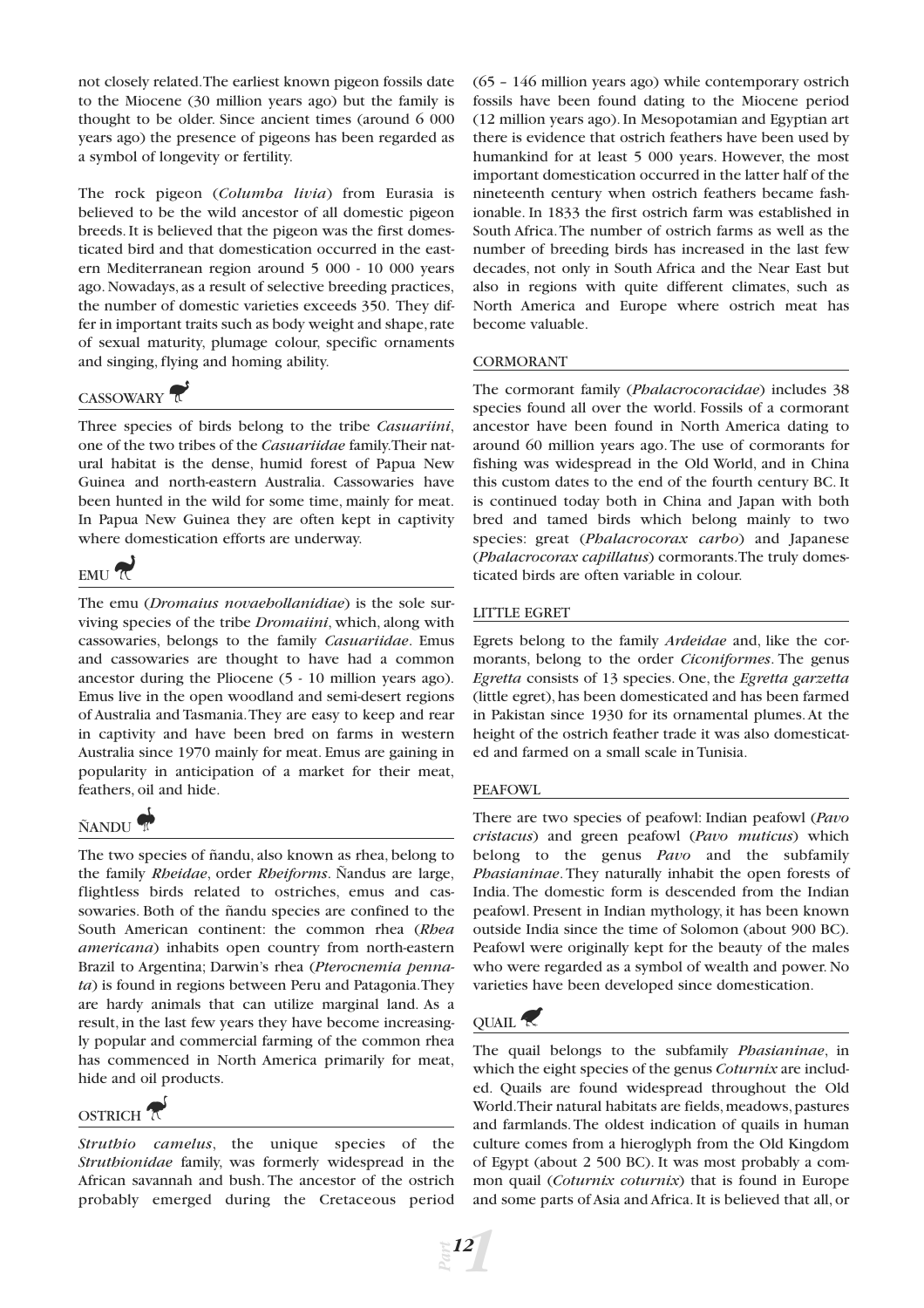almost all, domestic quails were derived from the wild Japanese quail (*Coturnix japonica*) originating in the Far East where their domestication occurred in the eleventh or twelfth century. Japanese quails were kept and bred primarily for their song and it was not until the beginning of the twentieth century that quail eggs and meat became valuable. After the Second World War, the Japanese quail was introduced to North America, Europe and the Near East where it is now used both for eggs and meat as well as a laboratory animal.

As many as 100 wild animal species a day may be facing extinction. The proportion of known threatened animal species varies on a country by country basis:according to the OECD (1999), in Japan eight percent of all known mammalian and avian species are threatened; and in the Czech Republic and Hungary almost 45 percent of all known mammalian and avian species are threatened.

Some of these vanishing wild species have the potential to contribute to humankind's food and agriculture by providing additional genetic diversity to that being maintained in the domestic breeds described in Part 2.For this reason,they are also of interest to food and agriculture for the sustainability of humankind, for which the Global Strategy for the Management of Farm Animal Genetic Resources is being developed. The imminent plight of both the domestic breed resources and of their wild relatives has not been widely recognised. Nevertheless, in 1980 a joint FAO/UNEP consultation on Animal Genetic Resources held in Rome *"urged all governments to give full consideration to ways and means of conserving viable populations of wild animal species, including avian, which are the ancestors or close relatives of domestic species".* To this end, the consultation recommended that FAO and UNEP *"expand their programmes in support of the establishment and improved management of national parks and reserves".* An outcome of the meeting was the development of a list, comprising more than 35 species of animals and birds, of the wild relatives of domestic species.

Developments are underway for the sustainable use and conservation of the genetic diversity associated both with domestic livestock and their immediate wild relatives.The botanical community has long recognised the importance of conservation and utilisation of wild plant genetic resources, but the conservation of wild animal genetic material lags far behind. The International Plant Genetic Resources Institute (IPGRI), co-ordinates the collection of wild specimens of plants, undertakes research and holds them in trust for farmers use. Research initiatives have led to improvements in crop yields and in disease and pest resistance. For animals, however, no such organisation exists.The International Livestock Research Institute (ILRI) has the system-wide mandate amongst the 14 International Agricultural Research Centres for certain domestic animal species and is developing a substantial animal genetic resources component in its research programme, with a second centre,The International Centre for Agricultural Research in the Dry Areas (ICARDA), now also contributing to this.

As yet, there have been very few examples of the systematic use of genetic material from wild relatives to improve modern domestic livestock. As such, the potential of these wild resources remains undervalued.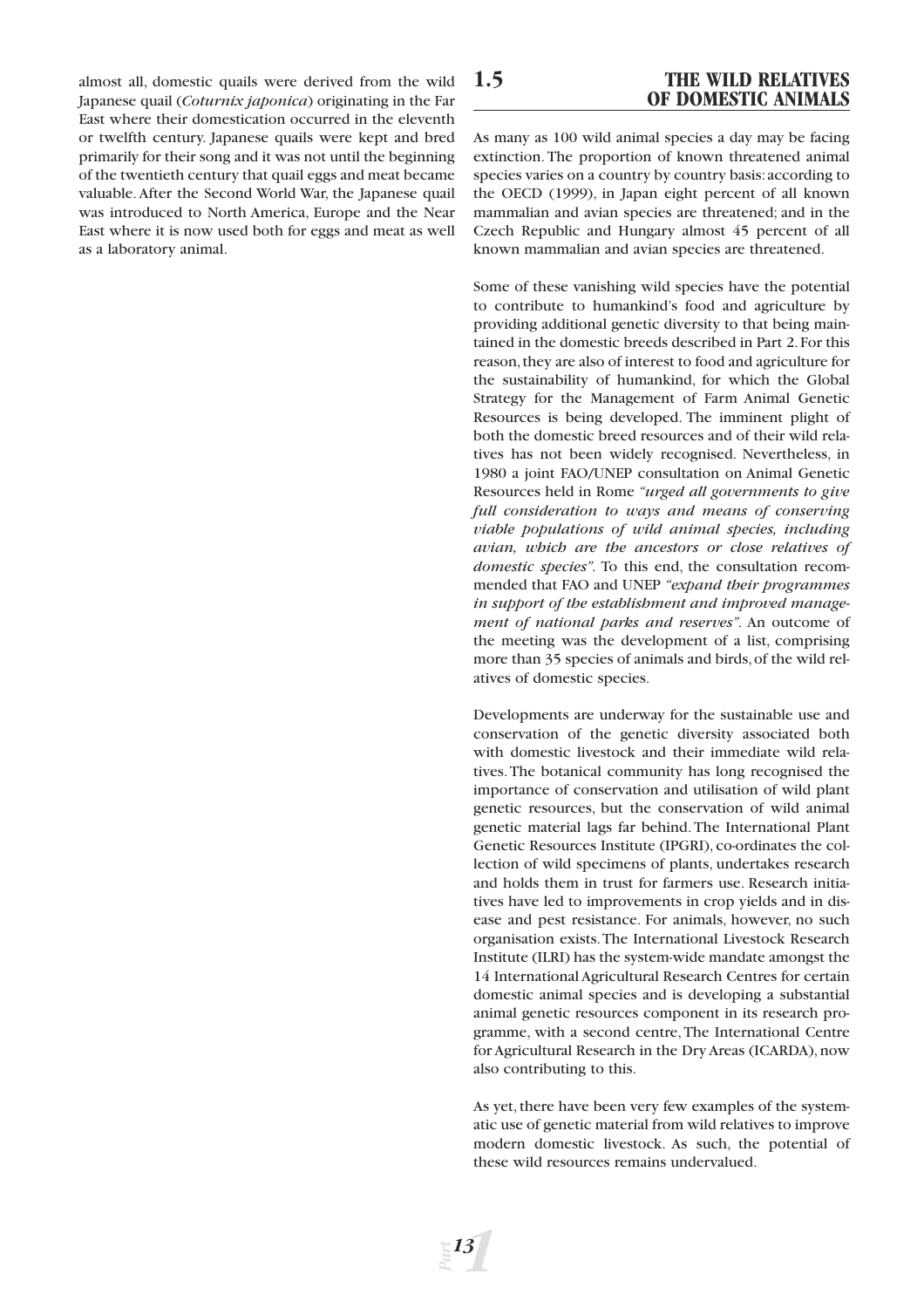*1*

**1.6 CRITERIA FOR DETERMINING BREEDS AT RISK**

#### DOMESTIC ANIMALS

In the analysis of the Global Databank for Farm Animal Genetic Resources, breeds are classified into one of seven categories:

- extinct
- critical
- critical-maintained
- endangered
- endangered-maintained
- not at risk
- unknown

This categorization is based on overall population size, number of breeding females, the number of breeding males,the percentage of females bred to males of the same breed and the trend in population size. Further consideration is given to whether active conservation programmes are in place for critical or endangered populations.When relevant information on conservation management of breeds at risk is not available a conservative approach is taken and the breed is categorised in the higher risk category of critical or endangered.

A further consideration in categorization is whether active conservation programmes are in place for critical or endangered populations.

When relevant information is not available a conservative approach is taken and the breed is categorised in the higher risk category.

The general guidelines used to determine the risk status involves the following iterative process:

#### **EXTINCT**

A breed is categorized as extinct if:

It is no longer possible to recreate the breed population. This situation becomes absolute when there are no breeding males or breeding females remaining. In reality extinction may be realized well before the loss of the last animal, gamete or embryo.

#### **CRITICAL**

A breed is categorized as critical if:

The total number of breeding females is less than or equal to 100 or the total number of breeding males is less than or equal to five;

#### OR

The overall population size is less than or equal to 120 and decreasing and the percentage of females being bred to males of the same breed is below 80 percent.

#### ENDANGERED

A breed is categorized as endangered if:

The total number of breeding females is greater than 100

In a world where there are estimated to be a quarter of a million more mouths to feed each day, many changes in our food production systems will of necessity be made, even in the near future. For example, the majority of meat demanded by humankind is still produced from grazing and foraging animals.Against this background it has been shown that just 22 unimproved guinea pigs, fed largely on household scraps and kept in makeshift housing, can provide enough animal protein for a family of six for a year and that already improved guinea pigs, with increased weights from 0.5 kg to 1.8 kg, have been developed by selective breeding. It is a matter for speculation as to what might be the potential for meat production of some of the other highly fecund South American rodents once they attract the attention of animal breeders.

In October 1992 the FAO Projet de Developpement des Animaux Villageois de Ouagadougou in Burkina Faso organised a workshop on the development of the guinea fowl (*Numida meleagris*) as a semi-domestic producer of meat and eggs in the dry regions of West Africa. Considering that more than 73 million guinea fowl (55 million in Nigeria alone) are kept by village farmers in these dry countries,highlights the importance of this workshop. It is by drawing to the attention of agricultural extension officers and the farmers themselves those wild species that can thrive and produce in areas unsuitable for conventional domestic livestock that their intrinsic value will be realised and an incentive for their conservation provided. If there is not to be a disastrous collision between everincreasing human numbers and the constraints of the earth's natural productivity, we can ill afford to ignore the genetic potential of the fast disappearing relatives of domestic livestock and the, as yet, largely unexploited wild animal resources.

The wild ancestral species included in Part 3 comprise those considered to be the free-living counterparts of the world's major domestic livestock species - cattle, sheep, goats, horses, asses, pigs, camelids and the avian species. Along with these long domesticated animals are a number of other taxa which are at present undergoing varying degrees of the domestication process. These taxa include species of deer, musk oxen,African and Asian elephants, bear, rodents and rabbits. The wild relatives of domestic chickens,ducks and geese are considered as are the emerging domesticants such as ostrich, emu and rhea (ñandu).Civet cats,valued for the production of musk,are also included because development of improved management procedures may eventually lead to their domestication. The imminent domestication of several reptile groups, important for meat and skin, is also discussed. Because of the contributions made to food and agricultural production by these wild, and sometimes emerging domestic species, they must not be overlooked in the global management of biodiversity.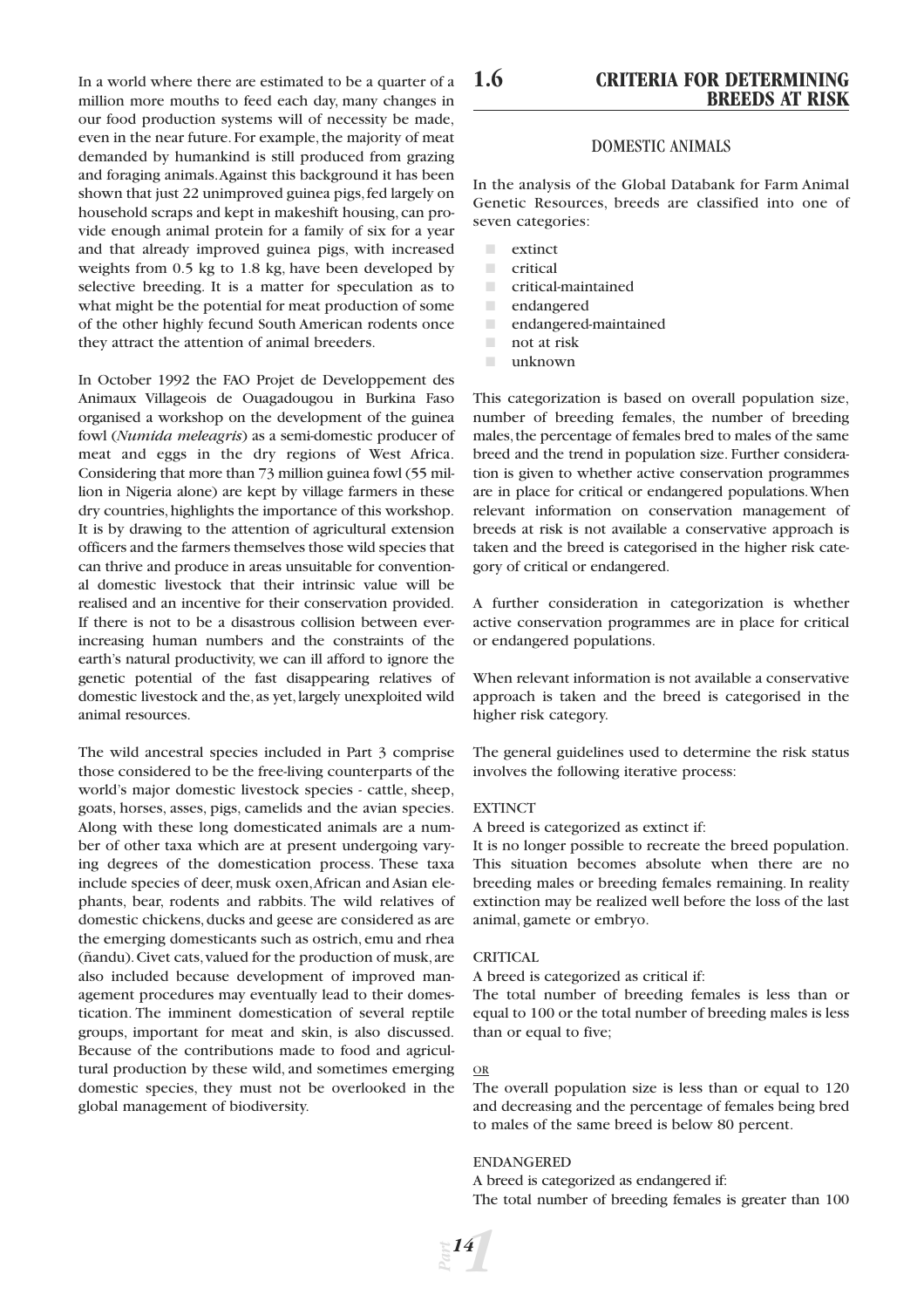and less than or equal to 1 000 or the total number of breeding males is less than or equal to 20 and greater than five;

#### OR

The overall population size is greater than 80 and less than 100 and increasing and the percentage of females being bred to males of the same breed is above 80 percent;

# OR

The overall population size is greater than 1 000 and less than or equal to 1 200 decreasing and the percentage of females being bred to males of the same breed is below 80 percent.

Breeds may be further categorized as CRITICAL-MAIN-TAINED or ENDANGERED-MAINTAINED. These categories identify critical or endangered populations for which active conservation programmes are in place or populations are maintained by commercial companies or research institutions.

# NOT AT RISK

A breed is categorized as not at risk if none of the above definitions apply and:

The total number of breeding females and males are greater than 1 000 and 20, respectively;

# OR

If the population size is greater than 1 200 and the overall population size is increasing.

These definitions are currently used by FAO but are not final and will be further developed. As they are, they enable all countries to participate in the evaluation of information in the Global Databank for Farm Animal Genetic Resources.However,some countries may wish to use a more refined or conservative system.

Whilst a small number of countries have themselves declared particular breeds to be not at risk or unknown where they believe those breeds to be also represented in one or more other countries; this refinement was not included in the analysis on which this edition of WWL-DAD is based, for the information could not be properly recorded in the current version of the Global Databank for Farm Animal Genetic Resources.The risk status categorization of breeds documented in Part 2 refers only to the status of the breed population in that country and should not be interpreted as reflecting the global picture. However, the further development of the Global Early Warning System for Farm Animal Genetic Resources and of DAD-IS will enable all countries to evaluate the status of their breeds that occur in other countries and will provide for the calculation of the global risk status of all breeds.

# WILD RELATIVES

The wild relatives documented in Part 3 are categorized by the IUCN threatened species categories which differ slightly from the FAO definitions of risk for domestic animals outlined above.

Species identified as threatened by IUCN are assigned a category indicating the degree of threat (for more details see reference in bibliography Part 3). These categories have been used for Part 3 of this text only, where they are generally more relevant. Definitions are as follows:

# EXTINCT (EX)

Species not definitely located in the wild during the last 50 years.

#### ENDANGERED (E)

Taxa in danger of extinction and whose survival is unlikely if the causal factors continue operating. Included are taxa whose numbers have been reduced to a critical level or whose habitats have been so drastically reduced that they are deemed to be in immediate danger of extinction. Also included are taxa that may be extinct but have definitely been seen in the wild in the past 50 years.

#### VULNERABLE (V)

Taxa believed likely to move into the endangered category in the near future if the causal factors continue operating. Included are taxa of which most of all the populations are decreasing because of over-exploitation, extensive destruction of habitat or other environmental disturbance; taxa with populations that have seriously been depleted and whose ultimate security has not yet been assured; and taxa with populations that are still abundant but are under threat from severe adverse factors throughout their range.

# RARE (R)

Taxa with small world populations that are not at present endangered or vulnerable, but are at risk.

# INDETERMINATE (I)

Taxa known to be endangered, vulnerable, or rare but where there is not enough information to say which of the three categories is appropriate.

#### INSUFFICIENTLY KNOWN (K)

Taxa that are suspected, but not definitely known, to belong to any of the above categories because of lack of information.

#### THREATENED (T)

Threatened is a general term to denote species that are endangered, vulnerable, rare, indeterminate, or insufficiently known and should not be confused with the use of the same term by the United States Office of Endangered Species.

#### COMMERCIALLY THREATENED (CT)

Taxa not currently threatened with extinction, but most or all of whose populations are threatened as a sustainable commercial resource, or will become so, unless their exploitation is regulated.This category applies only to taxa whose populations are assumed to be relatively large.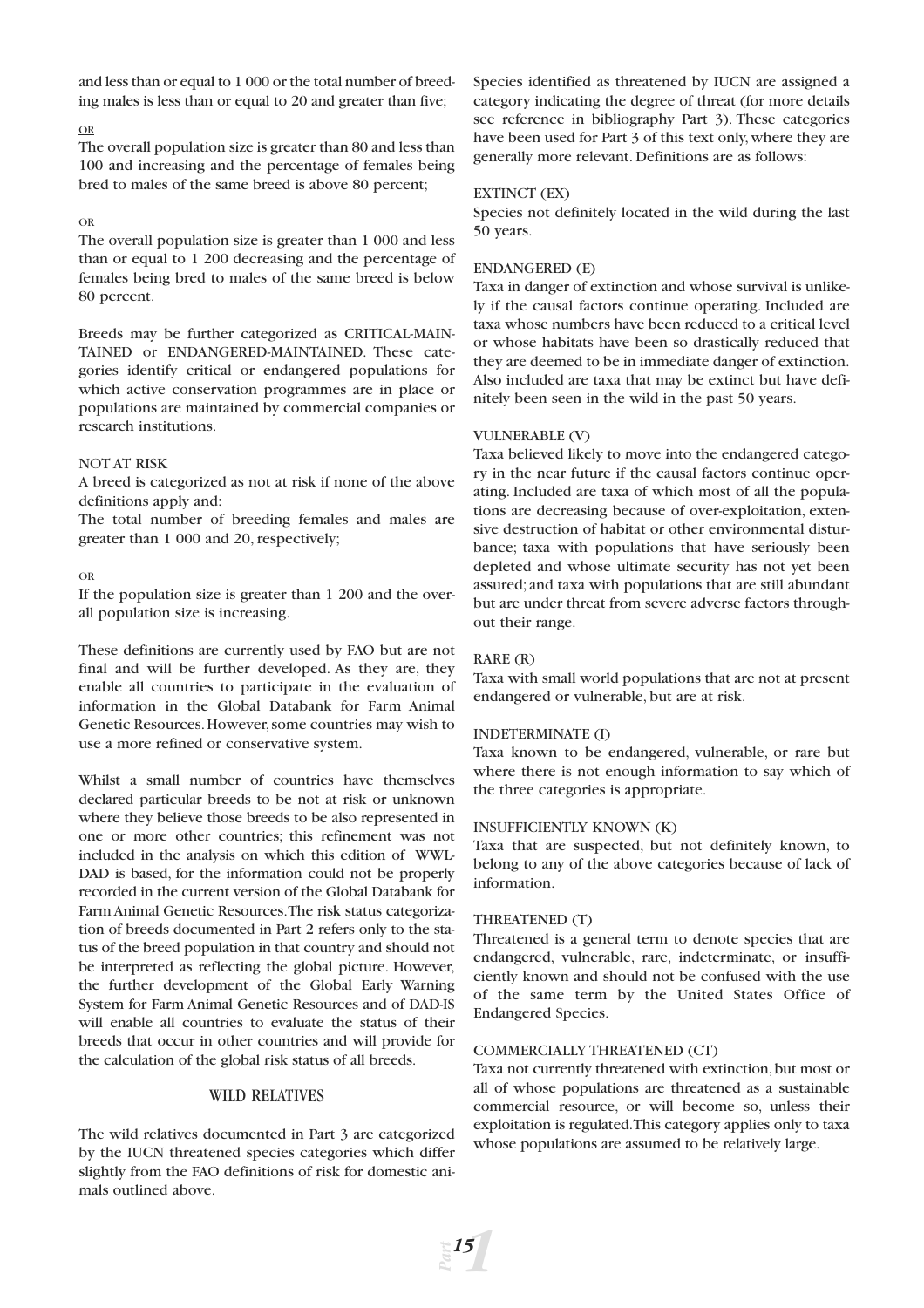# **1.7 INFORMATION GATHERING**

which must be regarded as animal genetic resources.

The information used to compile WWL-DAD:3 was derived from an analysis of the country survey data in the Global Databank for Farm Animal Genetic Resources. These data were compiled from the following sources:

#### **BREEDS SURVEYS**

In 1991 a breed survey focusing on the major domestic livestock species (ass, buffalo, cattle, goat, horse, pig and sheep) was initiated in all non-European countries. The primary aims of the survey were to identify and obtain basic descriptions of all breeds and varieties within each country and to identify breeds at risk of extinction.

Brief two-page questionnaires were completed enabling the collation of basic morphological descriptions, population size and production performance data.These questionnaires form a subset of the questionnaires that are directly accessible by National Co-ordinators, through DAD-IS,either on-line (URL:http://www.fao.org/dad-is) or via the DAD-IS CD-ROM (see also Table 1.7.1).The focus of the initial survey was to gather basic breed identification data and information on population size.

The National Co-ordinator for each country:

- arranged for the completion/update of one questionnaire for each breed/breed variety in the country or region, and
- remains responsible for validating and updating the country's data stored in the Global Databank for Farm Animal Genetic Resources.

In Europe, the need for animal genetic resources conservation efforts was recognised in the late 1960s.The first concerted action was initiated in the 1980s when The European Association for Animal Production (EAAP) initiated three successive breed surveys (1982, 1985 and 1988) on European cattle, sheep, goat and pig breeds, with the participation of 22, 17 and 12 countries respectively. In 1986, the Department of Animal Breeding at Hannover Veterinary University was entrusted by EAAP with the task of creating the European data bank for animal genetic resources.By 1994 all of the data contained in the EAAP-AGDB (EAAP-Animal Genetic Data Bank) on both non-European and European breeds, was transferred to the Global Databank for Farm Animal Genetic Resources.The EAAP-AGDB can be found at URL: http://www.tiho.hannover.de/einricht/zucht/eaap/index.htm**.**

Towards the end of 1993 global surveys were initiated for domestic avian species and the *Camelidae*. Two-page questionnaires were developed for use with the avian species survey to provide for avian-specific characteristics. Provision was also made for some added avian species that have only recently been bred in captivity by farmers. Contacts were asked to complete a questionnaire for each breed in their country, including varieties, strains and lines for research or other purposes, all of All of the information stored in the Global Databank for Farm Animal Genetic Resources is reviewed and verified before being made publicly accessible.When breed questionnaires are provided by National Co-ordinators to FAO a validation process is initiated.The data are critically examined in detail and, where necessary, correspondence is initiated between the National Co-ordinators and FAO in order to clarify points or questions raised by the provided data.Only when these queries are resolved is data released for general access through the Global Databank for Farm Animal Genetic Resources of DAD-IS. Once in the Global Databank for Farm Animal Genetic Resources a permanent record of sovereign animal genetic resources for the country is in place.This information is continually updated and developed by the respective National Co-ordinator. No sequential data such as population information has been or will be deleted or overwritten. This ensures the maintenance of valuable time-trend information that can be analysed at any point to assist management decision-making. For further verification of the stored information, all country contacts were requested, in early 1999, to check the validity of the data and to update the information where necessary. Tables 1.7.1 and 1.7.2 provide overviews of the type of information recorded in the Global Databank for Farm Animal Genetic Resources.

By April 1996, all of the information stored in the Global Databank for Farm Animal Genetic Resources was available for viewing on DAD-IS. In September 1998, the second stage of DAD-IS was released with additional functions, which included the initiation of an interactive service, allowing National Co-ordinators and Informal Contacts with special access rights to correct and update the information on the breeds in their own countries.The development of DAD-IS is ongoing. The third stage of development will train and include functionality to assist countries prepare for the first report on the State of the World's Animal Genetic Resources.

**MASON'S WORLD DICTIONARY OF LIVESTOCK BREEDS** Mason's World Dictionary of Livestock Breeds (1988) was used as an initial information source for the development of the Global Databank for Farm Animal Genetic Resources. For seven species (ass, buffalo, cattle, goat, horse, pig and sheep) it lists the breeds and breed varieties that Mason identified worldwide. For each entry the following are provided: the breed name, synonymous names, location and sometimes the origin, physical appearance, main uses and risk status. FAO uses the term breed differently to Mason, to also include breed varieties. Almost all breeds described by Mason were originally entered in the Global Databank for Farm Animal Genetic Resources.Those described as feral or wild were also included, while those referring to an unstable cross between breeds or to a group or collection of breeds were not. The information originally obtained from Mason was updated and validated by National Co-ordinators and Informal Contacts operating directly with FAO.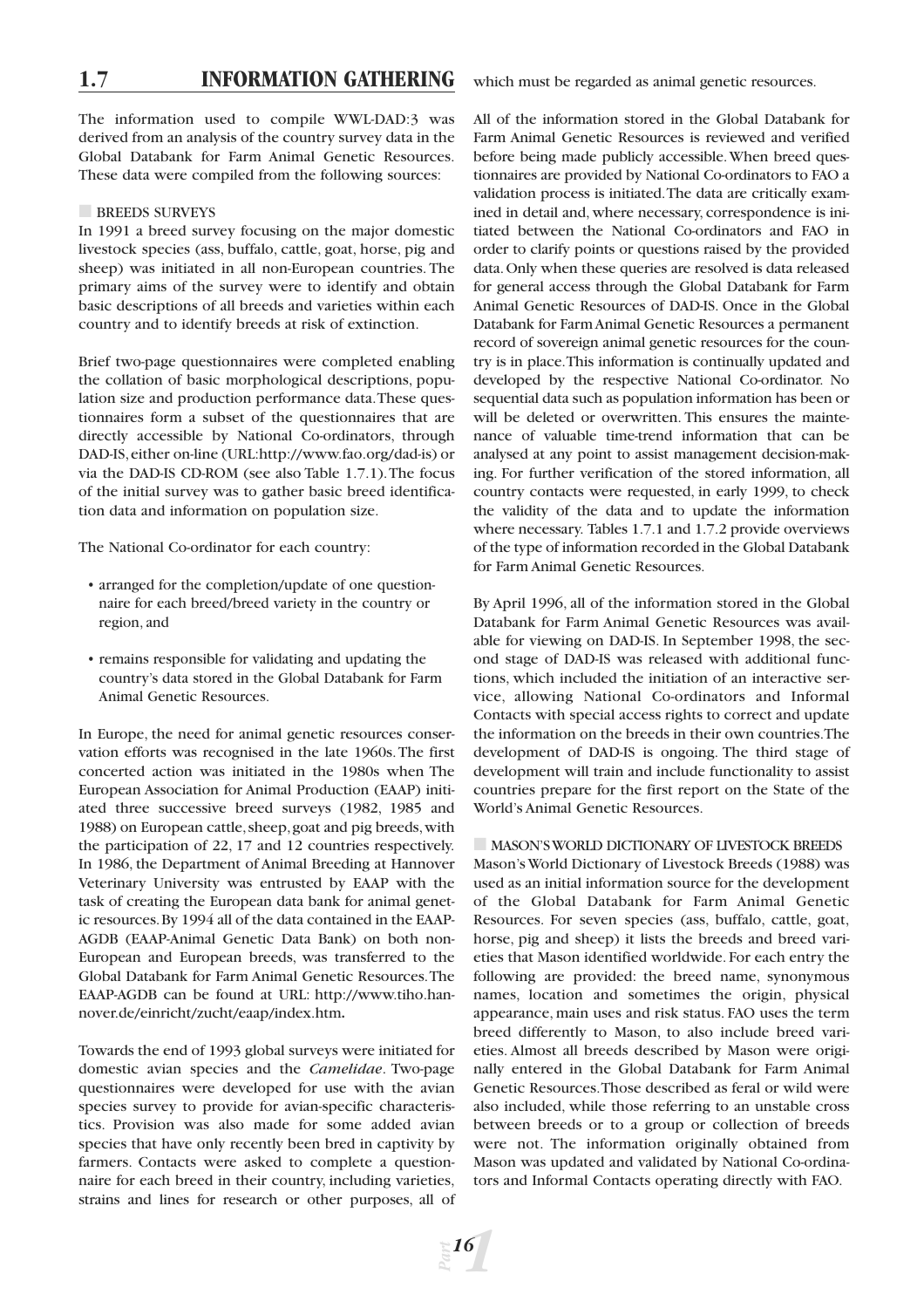# **TABLE 1.7.1** SUMMARY OF INFORMATION RECORDED FOR MAMMALIAN SPECIES IN THE GLOBAL DATABANK FOR FARM ANIMAL GENETIC RESOURCES

#### ■ GENERAL INFORMATION

Species

Breed name (most common name and other local names) Distribution

#### ■ POPULATION DATA

#### **Basic Population Information:**

Year of data collection

Total population size (range or exact figure) Reliability of population data Population trend (increasing, stable, decreasing) Population figures based on (census/survey at species/breed level or estimate)

#### **Advanced Population Information:**

Number of breeding females and males Percentage of females bred to males of the same breed and percentage of males used for breeding. Number of females registered in herd book/register Artificial Insemination usage and storage of semen and embryos Number of herds and average herd size

# ■ MAIN USES

Listed in order of importance

# ■ ORIGIN AND DEVELOPMENT

Current domestication status (domestic/wild/feral) Taxonomic classification (breed/variety/strain/line) Origin (description and year) Import Year of herd book establishment Organization monitoring breed (address)

# ■ MORPHOLOGY

Adult height and weight Number and shape/size of horns Colour Specific visible traits Hair and/or wool type

#### ■ SPECIAL QUALITIES

Specific quality of products Specific health characteristics Adaptability to specific environment Special reproductive characteristics Other special qualities

#### ■ MANAGEMENT CONDITIONS

Management system Mobility Feeding of adults Housing period Specific management conditions

#### ■ *IN SITU* CONSERVATION

Description of *in situ* conservation programmes

# ■ *EX SITU* CONSERVATION

Semen stored and number of sires represented Embryos stored and number of dams and sires represented in embryos Description of *ex situ* conservation programmes

# ■ PERFORMANCE

Birth weight Age at sexual maturity Average age of breeding males Age at first parturition and parturition interval Length of productive life Milk yield and lactation length (mammals) Milk fat Lean meat Daily gain Carcass Weight Dressing percentage Management conditions under which performance was measured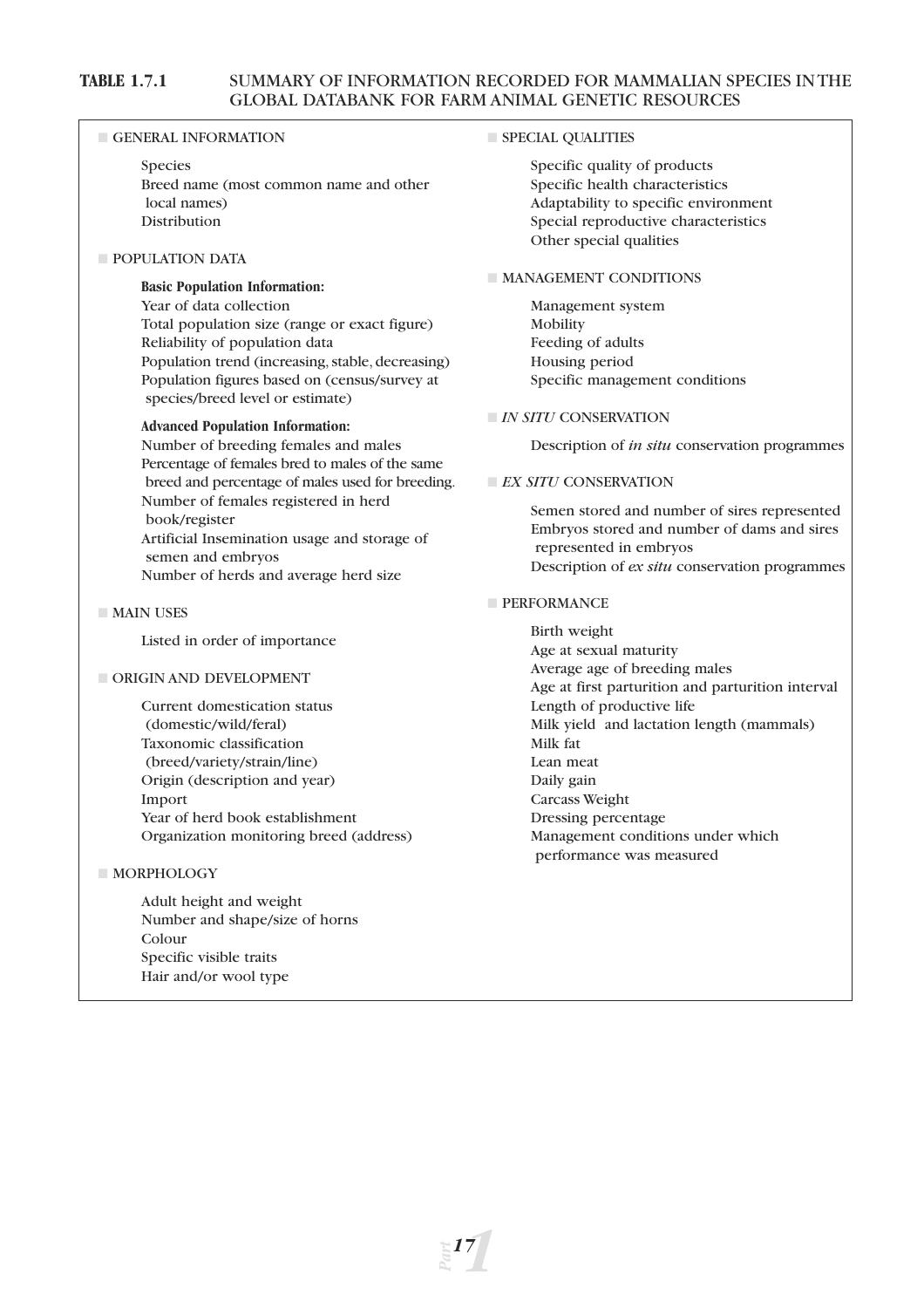# **TABLE 1.7.2** SUMMARY OF INFORMATION RECORDED FOR AVIAN SPECIES IN THE GLOBAL DATABANK FOR FARM ANIMAL GENETIC RESOURCES

#### ■ GENERAL INFORMATION

Species Breed name (most common name and other local names) Distribution

# ■ POPULATION DATA

# **Basic Population Information:**

Year of data collection Total population size (range or exact figure) Reliability of population data Population trend (increasing, stable, decreasing) Population figures based on (census/survey at species/breed level or estimate)

#### **Advanced Population Information:**

Number of breeding females and males Percentage of females bred to males of the same breed and percentage of males used for breeding. Number of females registered in herd book/register Artificial Insemination usage and storage of semen and embryos Number of herds and average herd size

#### ■ MAIN USES

Listed in order of importance

#### ■ ORIGIN AND DEVELOPMENT

Current domestication status (domestic/wild/feral) Taxonomic classification (breed/variety/strain/line) Origin (description and year) Import Year of herd book establishment Organization monitoring breed (address)

# ■ MORPHOLOGY

Adult live weight Patterns within feathers Plumage pattern Skin colour Shank and foot colour Comb type Egg shell colour Specific visible traits

# ■ SPECIAL QUALITIES

Specific quality of products Specific health characteristics Adaptability to specific environment Special reproductive characteristics Other special qualities

# ■ MANAGEMENT CONDITIONS

Management system Mobility Feeding of adults Housing period Specific management conditions

#### ■ *IN SITU* CONSERVATION

Description of *in situ* conservation programmes

# ■ *EX SITU* CONSERVATION

Semen stored and number of sires represented Description of *ex situ* conservation programmes

# ■ PERFORMANCE

Age at sexual maturity Age at first egg and clutch interval Length of productive life Number of eggs per year Daily gain Carcass Weight Dressing percentage Management conditions under which performance was measured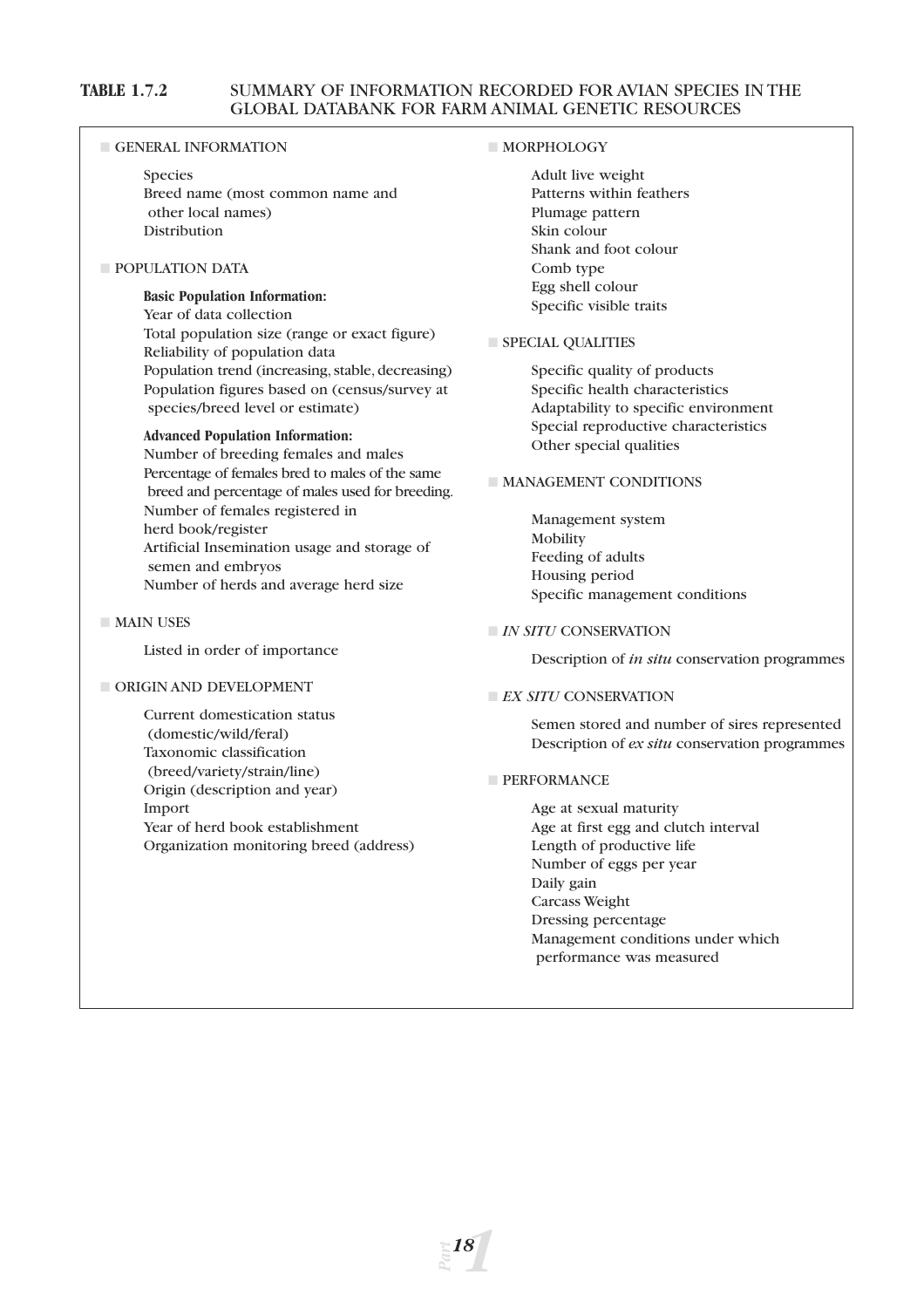In 1999, data on extinct breeds was extracted from Mason's World Dictionary of Livestock Breeds,Types and Varieties (1996) and entered into the Global Databank for Farm Animal Genetic Resources. National Co-ordinators and Informal Contacts were contacted and requested to confirm the loss of these breeds and to provide additional information on other extinct breeds that are not documented in Mason (see Part 2.3 for further information on extinct breeds).

# ■ PUBLISHED LITERATURE

A literature search was carried out for all breeds to collate initial information on population size and basic phenotypic performance. Several of the FAO Animal Production and Health series publications also provided substantial initial data, particularly volumes 46 and 65 published in 1984 and 1989. These publications describe the animal genetic resources of China and the former Union of Soviet Socialist Republics. Population data for breeds in developing countries are scarce. More direct reporting of this data is required.An improved recording and updating effort is needed within many countries to obtain the necessary survey data.

#### ■THE GLOBAL IMAGE DATABANK FOR FARM ANIMAL GENETIC RESOURCES

FAO receives many requests, particularly from the media, countries and other stakeholders interested in particular breeds, for quality images of animal genetic resources.To provide a reliable and efficient global service, FAO is developing a high quality image database to complement and link directly with the Global Databank for Farm Animal Genetic Resources. Survey country contacts and species experts throughout the world are invited to provide images (good quality slides, photo prints including high resolution virtual images) showing the breeds in various aspects within their primary production environment, together with brief informative descriptions of the images and identification of the photographer.

# **1.8 RESPONSIBILITY FOR QUALITY OF DATA**

Under the Convention on Biological Diversity (CBD) (see also URL: http://www.biodiv.org/), implemented as international law in 1993, each country has sovereignty over all genetic resources occurring within its jurisdiction.Thus, each country must be responsible for validating and maintaining current data describing the status and characteristics of their resources and for reporting on this internationally.

The breed survey questionnaires are completed by country contacts, co-ordinated by the country-identified National Co-ordinators for the Management of Animal Genetic Resources.These individuals and the National Coordinating Institutions may be located in governments, research institutes, universities or NGOs having an effective link with governments. National Focal Points for the Management of Animal Genetic Resources also have primary technical responsibility for the country for collating and validating data maintained in the Global Databank for Farm Animal Genetic Resources.All countries deciding to participate in the first report on the State of the World's Animal Genetic Resources will need to have identified with FAO their National Focal Point for the Management of Animal Genetic Resources.

Some countries provide more detailed and better quality information than do others. In many cases further efforts have been made to validate and augment the original information supplied. Often this has not been possible as either the information requested is unavailable or the National Co-ordinator is not in a position to provide it.

#### PLEASE HELP

If you,the reader,are aware of,and are in a position to furnish further information on the breeds listed,or on other breeds that are not listed, current or extinct, please contact your National Co-ordinator – see Annex 2.2 for names and addresses of current National Co-ordinators for the Management of Animal Genetic Resources. Continuously updated National Co-ordinator information for your country can be found in the communication module of DAD-IS (**URL: http://www.fao.org/dad-is/**).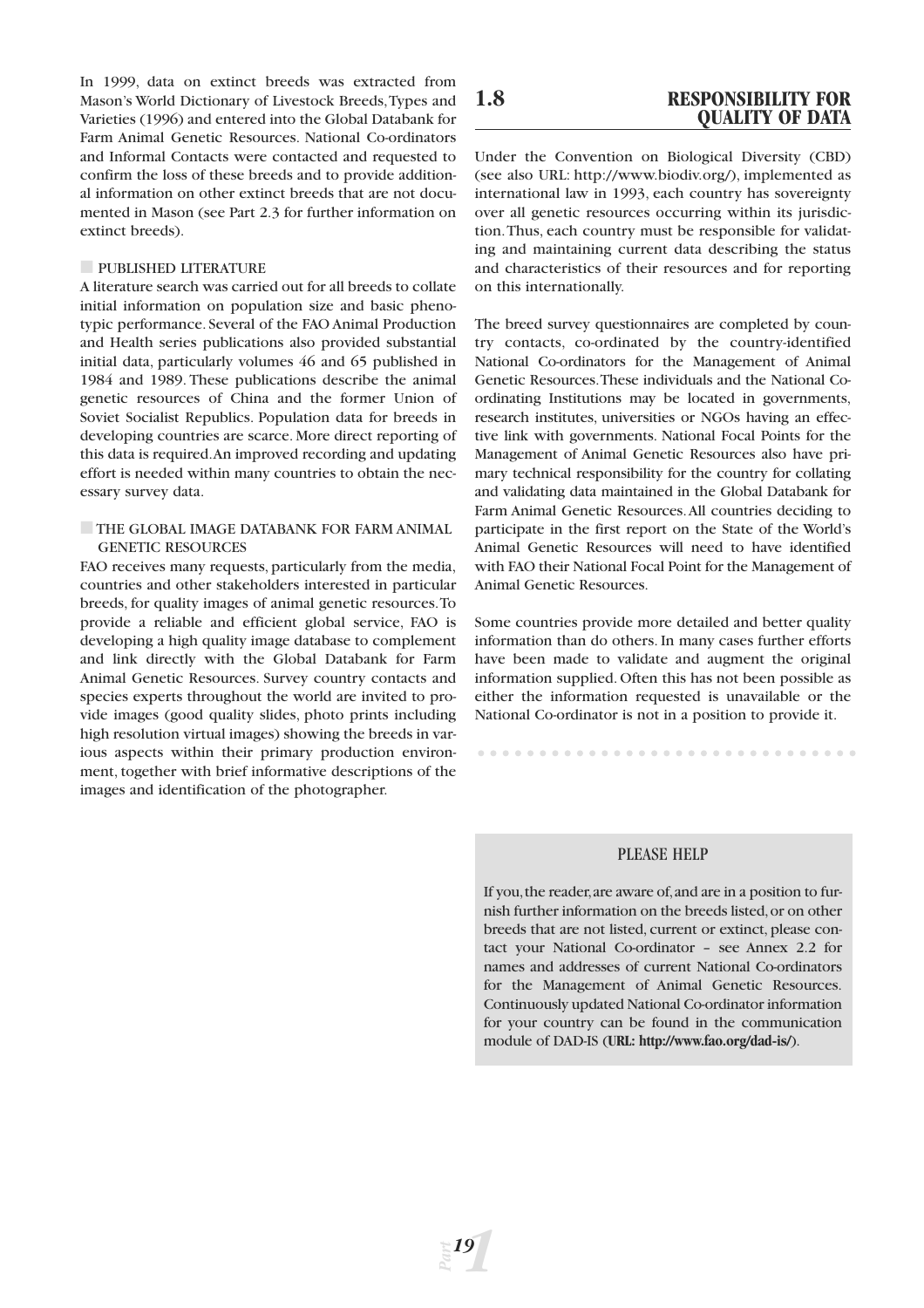# **1.9 DEFINITION OF TERMS**

AGROBIODIVERSITY or AGRICULTURAL BIOLOGICAL DIVERSITY: that component of biodiversity that contributes to food and agriculture production. The term agrobiodiversity encompasses within-species, species and ecosystem diversity.

ANIMAL GENETIC RESOURCES DATABANK: a databank that contains inventories of farm animal genetic resources and their immediate wild relatives, including any information that helps to characterize these resources.

ANIMAL GENOME (GENE) BANK: a planned and managed repository containing animal genetic resources. Repositories include the environment in which the genetic resource has developed, or is now normally found (*in situ*) or facilities elsewhere (*ex situ* – in vivo or in vitro). For in vitro, ex situ genome bank facilities, germplasm is stored in the form of one or more of the following: semen, ova, embryos and tissue samples.

BIODIVERSITY or BIOLOGICAL DIVERSITY: the variety of life in all its forms, levels and combinations, encompassing genetic diversity, species diversity and ecosystem diversity.

BREED: either a subspecific group of domestic livestock with definable and identifiable external characteristics that enable it to be separated by visual appraisal from other similarly defined groups within the same species,or a group for which geographical and/or cultural separation from phenotypically similar groups has led to acceptance of its separate identity. Note: Breeds have been developed according to geographic and cultural differences, and to meet human food and agricultural requirements.In this sense,breed is not a technical term.The differences, both visual and otherwise, between breeds account for much of the diversity associated with each domestic animal species. Breed is often accepted as a cultural rather than a technical term.

CHARACTERIZATION OF ANIMAL GENETIC RESOURCES: all activities associated with the description of animal genetic resources aimed at better knowledge of these resources and their state. Characterization by a country of its animal genetic resources will incorporate development of necessary descriptors for use,identification of the country's sovereign animal genetic resources; baseline and advanced surveying of these populations including their enumeration and visual description, their comparative genetic description in one or more production environments, their valuation, and ongoing monitoring of those animal genetic resources at risk.

CRITICAL: a breed is categorized as critical if: The total number of breeding females is less than or equal to 100 or the total number of breeding males is less than or equal to five; **or** The overall population size is less than or equal to 120 and decreasing and the percentage of females being bred to males of the same breed is below 80 percent.

CRITICAL-MAINTAINED: are those critical populations for which active conservation programmes are in place or populations are maintained by commercial companies or research institutions.

DOMESTIC ANIMAL DIVERSITY (DAD): the spectrum of genetic differences within each breed, and across all breeds within each domestic animal species, together with the species differences; all of which are available for the sustainable intensification of food and agriculture production.

ENDANGERED: a breed is categorized as endangered if: The total number of breeding females is greater than 100 and less than or equal to 1 000 or the total number of breeding males is less than or equal to 20 and greater than five; **OR** The overall population size is greater than 80 and less than 100 and increasing and the percentage of females being bred to males of the same breed is above 80 percent; **OR** The overall population size is greater than 1 000 and less than or equal to 1 200 decreasing and the percentage of females being bred to males of the same breed is below 80 percent.

ENDANGERED -MAINTAINED:are those endangered populations for which active conservation programmes are in place or populations are maintained by commercial companies or research institutions.

*EX SITU* CONSERVATION OF FARM ANIMAL GENETIC DIVERSITY: all conservation of genetic material in vivo, but out of the environment in which it developed, and in vitro including, inter alia, the cryoconservation of semen, oocytes, embryos, cells or tissues. Note that ex situ conservation and ex situ preservation are considered here to be synonymous.

EXTINCT: a breed is categorized as extinct if: It is no longer possible to recreate the breed population.This situation becomes absolute when there are no breeding males or breeding females remaining.In reality extinction may be realized well before the loss of the last animal, gamete or embryo.

FARM ANIMAL GENETIC RESOURCES (AnGR): those animal species that are used, or may be used, for the production of food and agriculture, and the populations within each of them. These populations within each species can be classified as wild and feral populations, landraces and primary populations, standardized breeds, selected lines, and any conserved genetic material.

*IN SITU* CONSERVATION OF FARM ANIMAL GENETIC DIVERSITY: all measures to maintain live animal breeding populations, including those involved in active breeding programmes in the agro-ecosystem where they either developed or are now normally found, together with husbandry activities that are undertaken to ensure the continued contribution of these resources to sustainable food and agricultural production, now and in the future.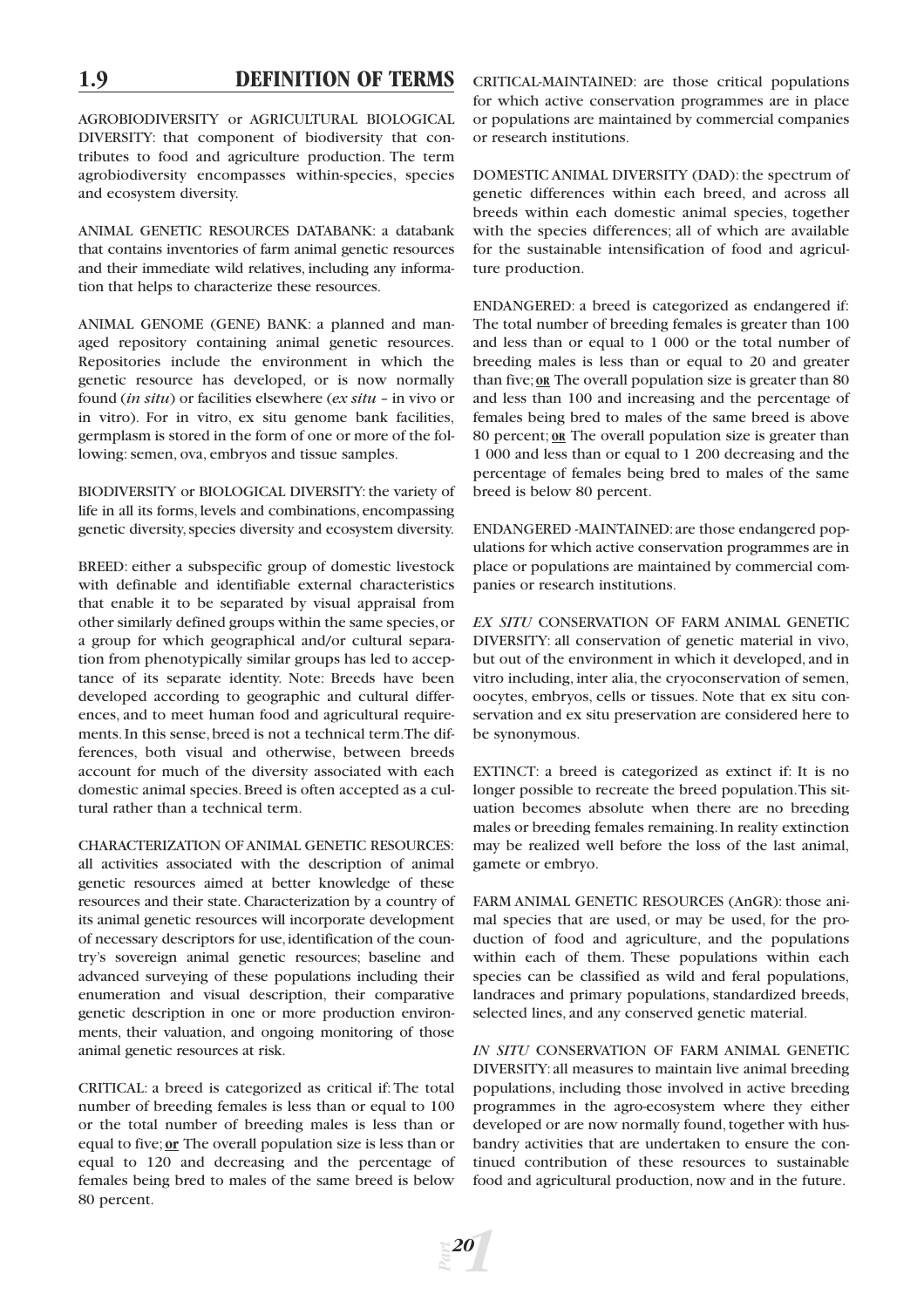LINE:similar to a strain but refers to commercial line breeding, which is the breeding of birds that have outstanding performance characteristics within closed populations.

MANAGEMENT OF FARM ANIMAL GENETIC RESOURCES: the sum total of technical, policy, and logistical operations involved in understanding (characterization), using and developing (utilization), maintaining (conservation), accessing, and sharing the benefits of animal genetic resources.

NOT AT RISK:a breed is categorized as Not at Risk if none of the above definitions apply and:The total number of breeding females and males are greater than 1 000 and 20, respectively; **OR** If the population size is greater than 1 200 and the overall population size is increasing.

PRODUCTION ENVIRONMENT: all input–output relationships, over time, at a particular location.The relationships will include biological, climatic, economic, social, cultural and political factors,which combine to determine the productive potential of a particular livestock enterprise.

- HIGH-INPUT PRODUCTION ENVIRONMENT: a production environment where all rate-limiting inputs to animal production can be managed to ensure high levels of survival, reproduction and output. Output and production risks are constrained primarily by managerial decisions.
- MEDIUM-INPUT PRODUCTION ENVIRONMENT: a production environment where management of the available resources has the scope to overcome the negative effects of the environment on animal production, although it is common for one or more factors to limit output, survival or reproduction in a serious fashion.
- LOW-INPUT PRODUCTION ENVIRONMENT: a production environment where one or more rate-limiting inputs impose continuous or variable severe pressure on livestock, resulting in low survival, reproductive rate or output. Output and production risks are exposed to major influences which may go beyond human management capacity.

POPULATION: a generic term but when used in a genetic sense it defines an interbreeding group, and may refer to all the animals within a breed, variety or strain. The genetics of the population is concerned with the genetic constitution of the sum total of individuals it comprises, and with the transmission from generation to generation of the large number of genes and the alternative forms of these genes carried by each animal.

STRAIN: a group of birds within a variety named after their breeder and which has been developed with the aim to improve some special morphological or performance characteristics.

UTILIZATION OF FARM ANIMAL GENETIC RESOURCES: the use and development of animal genetic resources for the production of food and agriculture. The use in production systems of AnGRs that already possess high levels of adaptive fitness to the environments concerned, and the deployment of sound genetic principles,will facilitate sustainable development of the AnGRs and the sustainable intensification of the production systems themselves.The wise use of AnGRs is possible without depleting domestic animal diversity. Development of AnGRs includes a broad mix of ongoing activities that must be well planned and executed for success,and compounded over time, hence with high value. It requires careful definition of breeding objectives and the planning, establishment and maintenance of effective and efficient animal recording and breeding strategies.

VARIETY: a subdivision within a breed, characterised largely by distinctive colour of plumage or markings.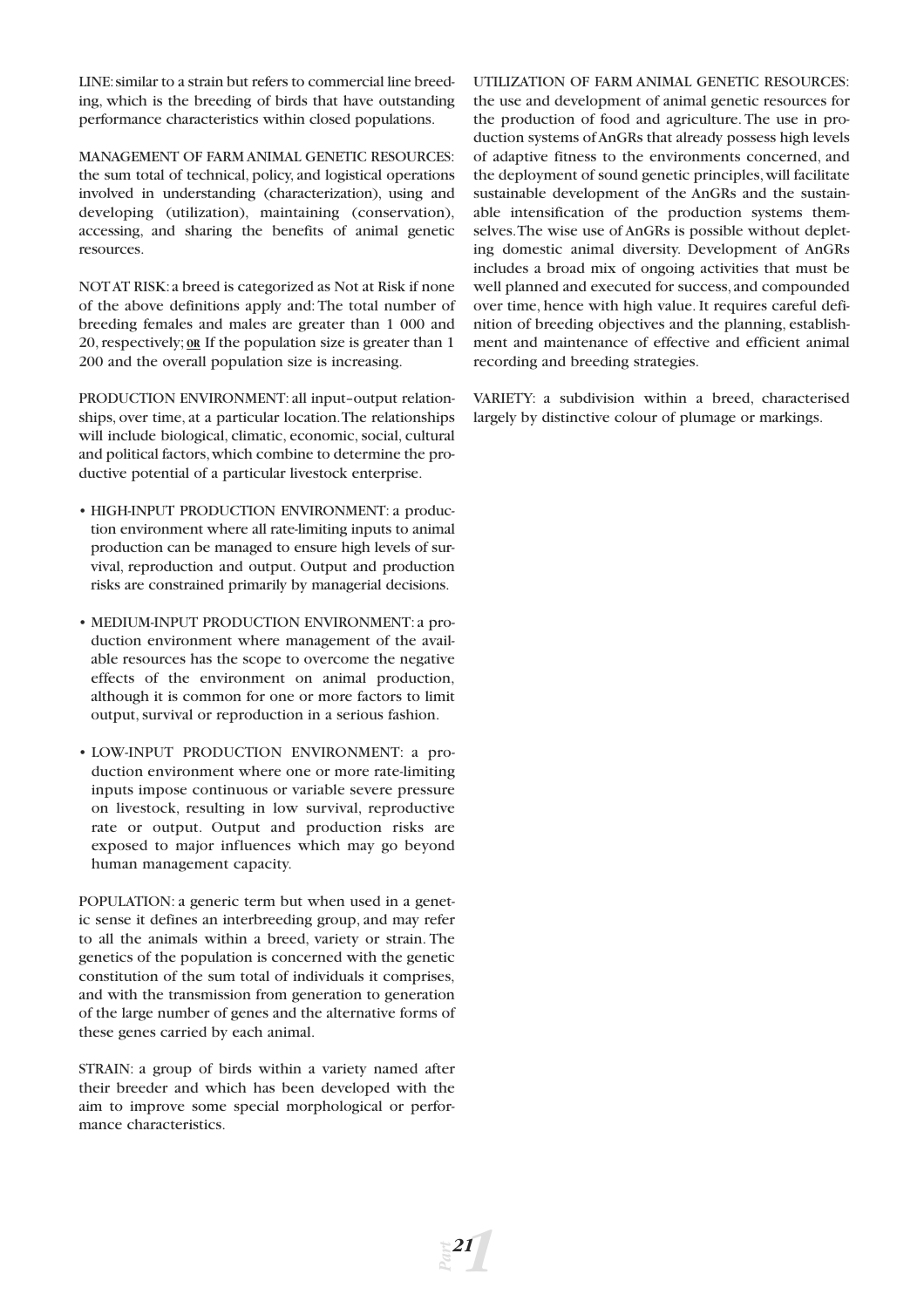# **1.10 CONSERVING DOMESTIC ANIMAL GENETIC RESOURCES**

Estimates of the number of species of living organisms on earth range from two million to 100 million with a best estimate of somewhere near 10 million.Less than 0.5 percent of these species are known to be birds and mammals. Within this small slice of biological diversity there are some 40+ domestic livestock species. Only 14 percent of these species contribute to 82 percent of the world's food and agriculture production. Over the last 12 000 years these 14 species have been domesticated and have evolved into separate and genetically unique breeds adapted to their local environments and community requirements.There are some 6 000 to 7 000 domestic breeds remaining.These breeds and the species they represent, together with the 80+ species of wild relatives, comprise the world's animal genetic resources important for food and agriculture.

# WHAT IS DOMESTIC ANIMAL DIVERSITY?

Domestic animal diversity has evolved over millions of years through the processes of natural selection forming and stabilizing each of the species used in food and agriculture. Over the more recent millennia the interaction between environmental and human selection has led to the development of genetically distinct breeds. Domestic animal diversity is the spectrum of genetic differences within and across all breeds and species utilised in agriculture.

Selection processes, directed by both humans and the environment, together with the random sampling processes causing genetic populations to drift over generations, have accelerated the development of the diversity within species leading to the creation of distinct genetic differences amongst breeds.Thus breeds, as well as species,have become important in the sustainability of production environments and the human communities that depend on agricultural ecosystems. Research to date suggests that about 50 percent of the genetic variation in each domestic animal species is breed level variation. Compared to domestic species, in the wild, relatively less diversity is observed within species.

# WHAT IS THE ROLE OF ANIMAL PRODUCTION IN AGRICULTURE?

Animal production currently contributes between 30 and 40 percent of the total global economic value of food and agriculture with some 1.96 billion people depending at least in part directly upon farm animal species for their livelihood. Whilst its direct contribution to the value of food production is around 19 percent, animal production makes a range of further critical contributions.

Animal production provides a large component of the essential fertilizer for much of the world's developing agriculture.Without these organic nutrients much of the soil would not remain productive. Animal manure also serves as the primary source of fuel for cooking and heating in many communities. In addition animals provide much of the draught power used to cultivate, irrigate and harvest crops, together with much of the transport in the world today. Animal products are also used as fibre for clothing and hides and leather meet a variety of material needs.Animal products are also used in medicines and in some communities have great cultural significance. Additionally, animal production serves to contribute to employment of villagers throughout the year. Furthermore, in much of the developing world domestic animals serve as an important cash reserve,a natural bank making important contributions to poor farmers' ability to manage risk. Finally, having a broad range of animal species is essential for the many mixed farming systems that are almost always more sustainable than monoculture in major agricultural production environments.

# WHY CONSERVE DOMESTIC ANIMAL DIVERSITY?

The conservation of domestic animal diversity is essential to meet future needs.The earth comprises a vast range of environments in which the production of food and agriculture must be practised.These environments are not static but are dynamic and may change through seasons,years and decades. In order to cope with an unpredictable future, genetic reserves capable of readily responding to directional forces imposed by a broad spectrum of environments must be maintained. Maintaining genetic diversity is an insurance package against future adverse conditions. Due to diversity among environments, nutritional standards and challenges from infectious agents, a large number of breeds are required.These act as storehouses of genetic variation which forms the basis for selection and may be drawn upon in times of biological stress such as famine, drought or disease epidemics. The wide range of challenges faced by animals requires the use of a wide range of breeds and species, each specifically adapted to a different set of conditions.

Maintaining diversity also provides stability within a production environment. If more than one breed or species is kept, given the failure of one to produce under certain conditions, others can be drawn upon. By maintaining more breeds and species, farmers are thus spreading risk.

In addition, with increasing global human population pressures, the quantity of food and other products must increase.Indeed,it is predicted that more than a doubling of meat and milk production will be required over the next 20 years. Furthermore, the range and quality of food and agricultural products sought by communities is affected by cultural differences and variations in purchasing powers.The increasing demand for a broad range of products, both locally and globally, requires a dynamic, adaptable, adjustable livestock system.

Changes in the production of food and agriculture influence local ecosystems.The different requirements of the domestic animal species and indeed of the breeds of each species, and the differences in behaviour and in product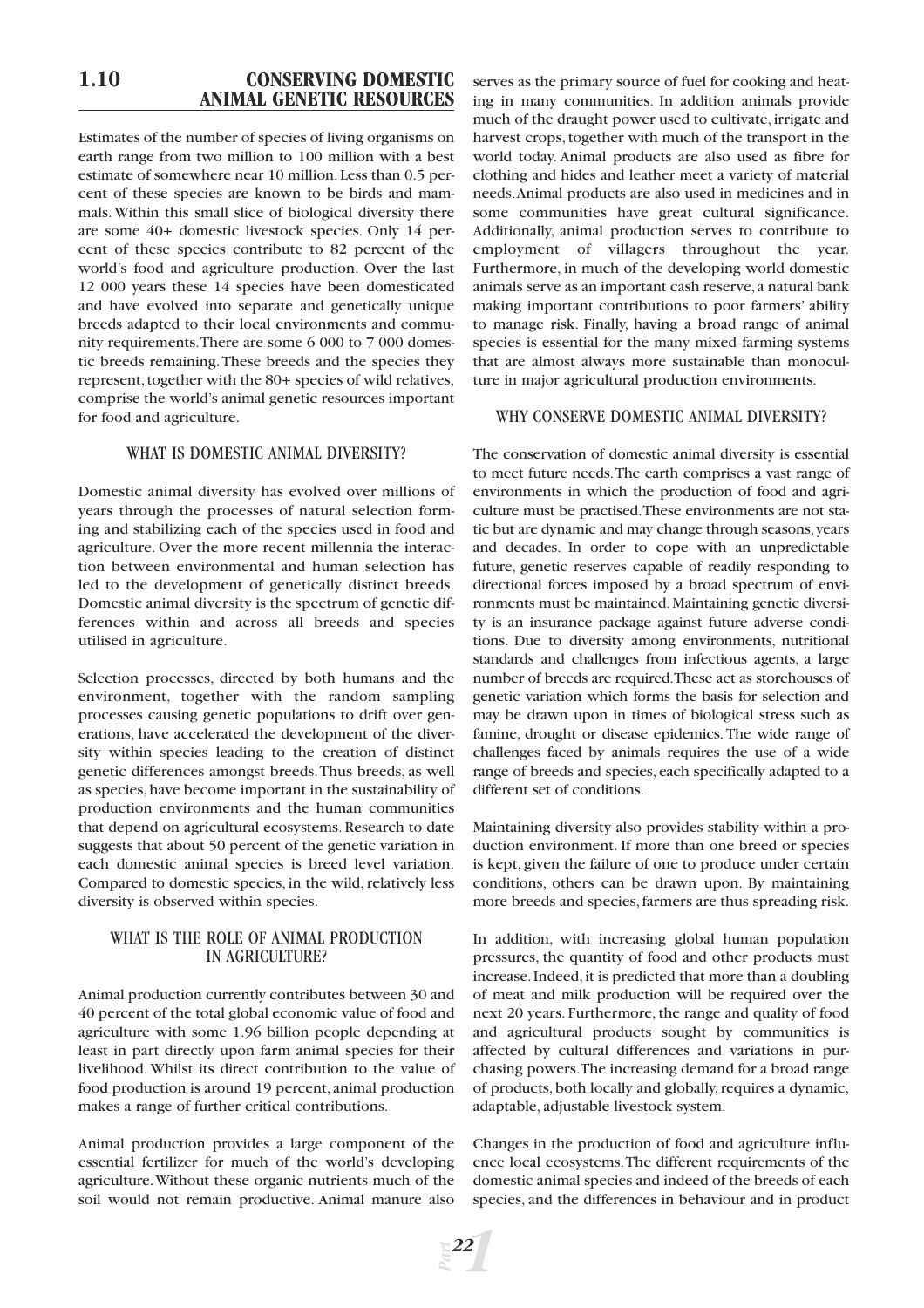outputs have differential effects on, and interactions with, the respective production environments. Sustainability in these different environments will require different genetic types.

Furthermore, genetic diversity, particularly that within wild species, represents a storehouse of untested and unchallenged potential. Wild species may contain valuable but, as yet, unknown resources that could be useful and indeed essential for the future.

Not only should diversity be maintained for practical purposes,but also for cultural reasons.A community's domestic animals can enhance the environment as a living system, thus also enhancing the human inhabitants' quality of life. Domestic animal diversity that has evolved over more than 12 000 years is an integral component of our heritage, to be nurtured for future generations.

#### IS DOMESTIC ANIMAL DIVERSITY REPLACEABLE?

Domestic animal diversity cannot be replaced.As much as novel biotechnologies may attempt to improve breeds, it is not possible to replace lost diversity particularly over the time horizon now required to meet the human induced imperative. In practice, loss of diversity is forever.

Recent achievements in biotechnology have been enormous and the rapid increase in scientific knowledge acts to strengthen and accelerate these advances. Biotechnology offers the opportunity to better characterize, utilize, conserve and access animal genetic resources for food and agriculture production. However, there is neither an existing nor will there likely be a future biotechnology with the capacity to recreate and equal the naturally occurring diversity in the world today. Providing the inherent diversity associated with the farm animal species is conserved as a store of genetic potential, changes and improvements to existing breeds will continue to occur naturally over time, in response to the various dynamic environments, humankind's changing needs and through genetic drift.

To date, only a small number of engineered genes have proven useful for the improvement of plant production. Some transgenic cultivars of major food crops incorporating resistance to stress factors such as temperature, pests and herbicides, and with the potential to produce added food supplements have been successfully produced.The use and distribution of such plants is increasing rapidly.Animals, however, are more complex and costly than plants.All animals contain about 80 000 genes all of which interact in a complex system with each other. Unique combinations of genes are responsible for the adaptive fitness of a breed necessary for production in a particular environment.Transgenic alterations to individual genes are now becoming possible. In the near future these will likely begin to supplement classical selective breeding practices offering added opportunities to realize food security. The potential risks in doing this will need to be assessed on a case-by-case basis against the

benefits of achieving more rapid genetic improvement in food and agriculture production.

The management costs required to maintain the existing pool of animal genetic diversity, in such a way as to protect and prepare for a range of indeterminate, unforeseeable future uses are, however, negligible compared to the massive costs involved in biotechnology development. Additionally, although biotechnology can contribute to agricultural improvement and aid conservation efforts, in no way does it have the capacity to regenerate diversity if it is lost. For developing countries the practice of good management of their treasure chests of genetic potential remains the most viable option, and is essential to ensure the future sustainability of animal production for agriculture.

# ARE THE HIGHEST PRODUCERS UNIVERSALLY THE BEST?

Marked differences between production systems, such as product needs and prices, disease occurrence, spread and control methods and climatic differences will often require, for each environment, the use of quite different genetic resources to realize sustained production of food and agriculture. The food and agriculture requirements of developed and developing world consumers are largely incomparable.

In the developed world, just as Formula 1 racing cars require a high quantity of specialized inputs to perform on specific tracks,so too do the small number of highly geared breeds that have been refined over the last four or five decades to satisfy the immediate needs of developed world consumers. Currently some 400 of these finely tuned breeds, produced mainly for meat, milk and eggs, are being intensively developed, mostly in high input systems.

However, in the developing world, the majority of the world's people and agriculture continue to utilize low to medium input production systems. In such agro-ecosystems emphasis on further refining and fine tuning locally adapted indigenous breeds will result in more sustainable outcomes than utilising high producing breeds that have been improved in developed world environments. The adaptive fitness of genetic resources to their local production environments is an important consideration for sustainable intensification of these lower input, generally high stress production systems.

In developing countries, locally adapted indigenous breeds or landraces commonly demonstrate low absolute production figures, although productivity is commonly high when the level of input and the necessary long production cycle are taken into account. Indigenous breeds have evolved to survive and reproduce in their local environments. Often, developing country production environments include combinations of intense stressors. Unless these can be rapidly overcome, then the use and further development of locally adapted breeds should be favoured. Indigenous breeds are an important asset to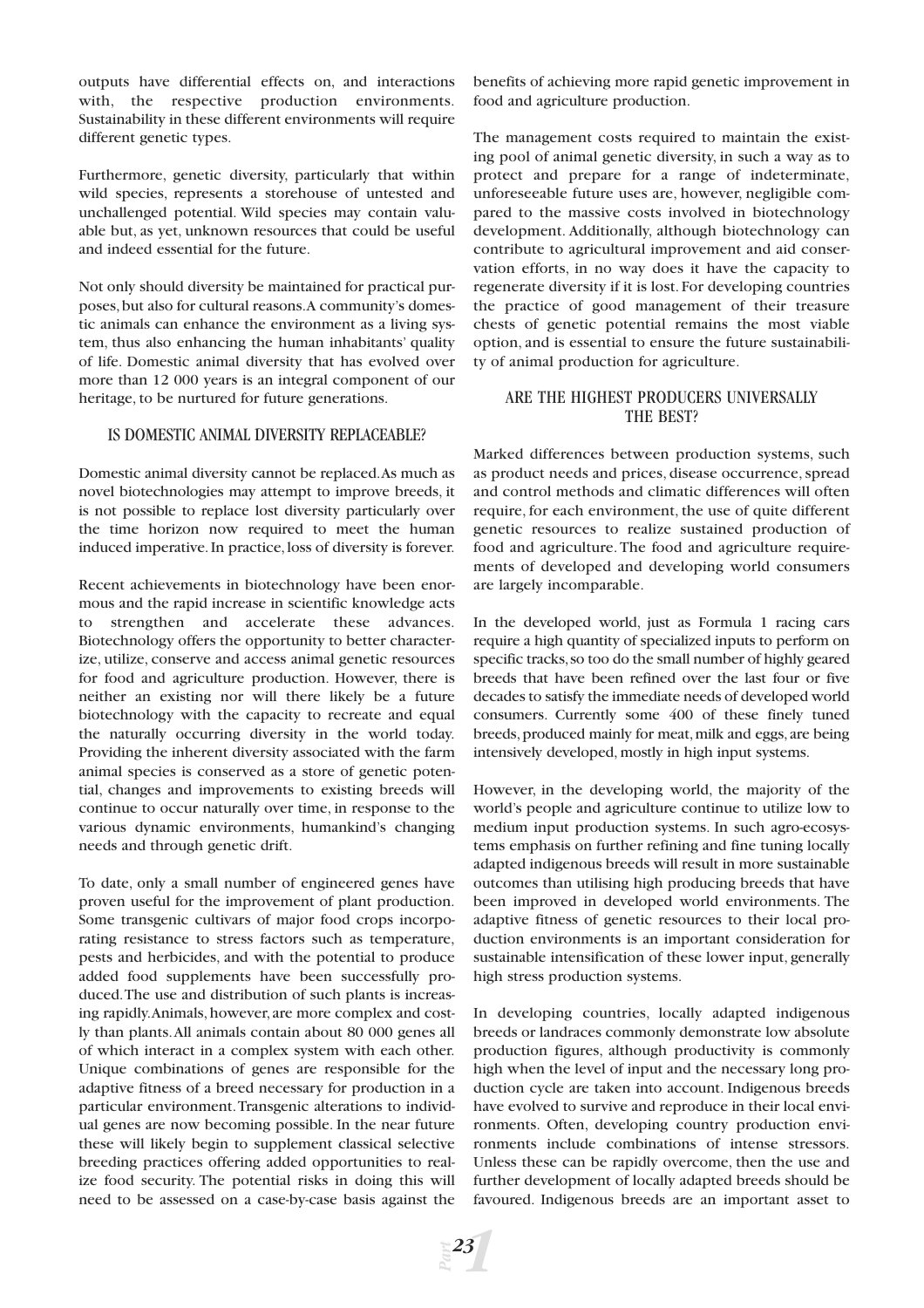countries for many reasons, but particularly because, over time, they have developed unique combinations of adaptive traits to best respond to the pressures of the local environment.These adaptive traits include:

- •tolerance / resistance to various diseases
- •tolerance to fluctuations in availability and quality of feed resources and water supply
- •tolerance to extreme temperatures, humidity and other climatic factors
- •adaptation to low capacity management conditions
- •ability to survive, produce and reproduce for long periods of time

# WHAT IS CONSERVATION?

Conservation is the management of human use of the biosphere so that it may yield the greatest sustainable benefit to present generations while maintaining its potential to meet the needs and aspirations of future generations.

The conservation of farm animal genetic resources refers to all human activities including strategies, plans, policies, and actions undertaken to ensure that the diversity of farm animal genetic resources is maintained to contribute to food and agricultural production and productivity, now and in the future. Having ratified the Convention on Biological Diversity, it is the sovereign prerogative of countries to establish their national conservation strategy for animal genetic resources at risk.

The requirements for effective management of conservation needs at the country level encompass for each species:

- •The identification and listing of breeds;
- •Their description and characterization, in order to understand their unique qualities and potential contributions, and to identify those breeds that have the greatest potential to contribute to necessary variety in the future;
- •Monitoring the population statistics for each breed and regularly reporting to the world those breed populations currently at risk of extinction;
- •Facilitating the current use of as many breeds as possible – the wise use of a breed is likely to be the most costeffective way of conserving its gene pool for the future;
- •Storing adequate samples of as many of the unique breeds as possible, in the form of live animals if feasible, preferably supplemented by managed banks of frozen semen, ova and embryos, to enable the future regeneration of a lost population of animals;
- •Implementing education and training programmes in conservation genetics and effective field techniques;
- •Maximizing involvement of all stakeholders that are necessary to make the programme a success; and

•Assisting with the development of the necessary national and international policy and legal instruments.

Conservation is often seen as simply preserving or storing samples of semen and/or embryos. This alone will not provide effective national and regional programmes for maintaining and making the best use of animal genetic diversity.

# WHAT IS *IN SITU* CONSERVATION?

The *in situ* conservation of farm animal genetic diversity incorporates all measures that aim to maintain live animal breeding populations, including those involved in active breeding programmes in the agro-ecosystem where they either developed or are now normally found, together with husbandry activities that are undertaken to ensure the continued contribution of these resources to sustainable food and agricultural production, now and in the future. For wild relatives, *in situ* conservation, generally called *in situ* preservation, is the maintenance of live populations of animals in their adaptive environment or as close to it as practically possible.

# WHAT IS *EX SITU* CONSERVATION?

In the context of the conservation of domestic animal diversity, *ex situ* conservation means storage.*Ex situ* conservation of farm animal genetic diversity is all conservation of genetic material *in vivo*, but out of the environment in which it developed, and *in vitro* including, *inter alia*, the cryo-conservation of semen, oocytes, embryos, cells or tissues.Note that *ex situ* conservation and *ex situ* preservation are considered here to be synonymous. Long-term storage of animal germplasm using cryo-conservation is possible for many, but not all, of the important animal livestock species.

Growing recognition of the roles and values of animal genetic resources over the past couple of decades has led to the initiation of conservation efforts. Many countries have attempted, or are attempting, to conserve some of their most important breeds using both *in situ* and *ex situ* conservation measures. Nevertheless, conservation efforts for animal genetic resources lag far behind conservation efforts for plant genetic resources.

# IS THERE ONLY ONE RECIPE FOR CONSERVATION?

Whilst the basic operations of identification and characterization of genetic resources are universally required and an information system and management entity essential for the facilitation and co-ordination of the conservation effort,a variety of activities and technologies is needed in order to include all the processes required to best conserve a particular breed. Factors such as the breed's current use, the climatic, social and political stability of the area in which it is located, the number of animals in the existing breed population and the extent and type of performance recording and cross-breeding employed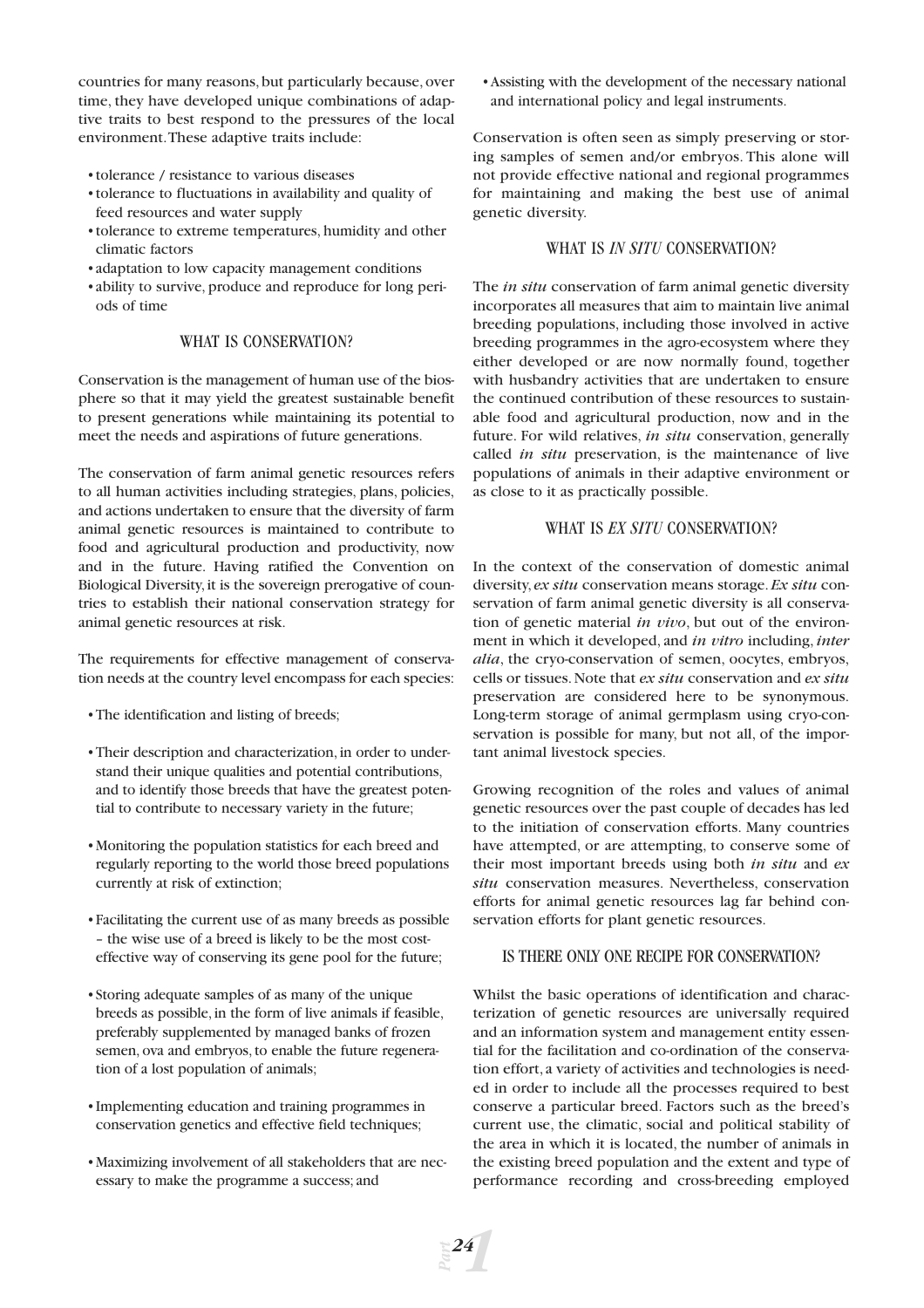should all be considered. National policies and local attitudes, culture, and of course, available finance are also important factors.The conservation means is also dependent upon the species involved, the financial and human resource capacity, the establishment of policy concerning incentives for conserving breeds at risk and availability of reliable long-term cryo-preservation storage. Regional back-up conservation facilities are being demonstrated by some countries as very cost-effective.

# HOW CAN EFFECTIVE MANAGEMENT OF DOMESTIC ANIMAL DIVERSITY BE IMPLEMENTED?

With the knowledge that 32 percent of the recorded animal genetic resources globally are at high risk of loss, and with so little known about most of the breeds involved, it would be unwise to suggest that the scarce available finances should be spent on a small number of breed rescue projects.The emphasis must be on implementing a sound global management infrastructure that overcomes the erosion of animal genetic resources and ensures their better development and sustainable use.In situations where animal genetic resources are not of current use by farmers, then a management programme which also provides for a breed conservation strategy will be crucial to success.

Countries possess different subsets of animal genetic resources and, as recognized by the Convention on Biological Diversity, they have sovereignty over them. Therefore effective programmes of sustainable use and conservation by individual nations must provide the foundation for successful regional and global programmes of management. National strategies for the management of animal genetic resources should involve all stakeholders, from farmers to government policy makers. Broader participation means better management of animal genetic resources.

FAO has the international mandate for improving agriculture and food production for current and future world populations - with particular emphasis on developing countries. To this end, FAO is meeting the global challenge of effective conservation and sustainable use of animal genetic resources by assisting countries in the design of comprehensive national strategies for the management of their animal genetic resources and by co-ordinating policy development and management at the regional and global levels.

# **1.11 THE GLOBAL STRATEGY FOR MANAGEMENT OF FARM ANIMAL GENETIC RESOURCES**

In 1992, the United Nations Conference on Environment and Development (The Earth Summit), the Convention on Biological Diversity and Agenda 21 formally identified domestic animal diversity as a genuine and important component of global biodiversity. Based on an expert consultation in 1992, an expanded priority programme of work associated with shaping and developing a Global Strategy for the Management of Farm Animal Genetic Resources (hereafter referred to as the Global Strategy) was recommended by FAO.The Global Strategy is now operational.

The goal of the Global Strategy is to overcome the erosion of animal genetic resources and to ensure the global better development and use of these resources. The Global Strategy provides a framework to assist countries, regions and other stakeholders plan, implement and maintain management programmes. The Global Strategy involves four fundamental components:

- •an intergovernmental support mechanism for enabling direct government involvement and ensuring continuity of policy advice;
- •a technical programme of interdependent activities to better characterize, use, develop and conserve those irreplaceable resource;
- •a geographically distributed and country-based structure, supported by regional and global focal points (Figure 1.11.1), to assist national actions; and
- •a reporting component to aid action planning and to monitor and evaluate progress.

At the core of the Global Strategy are several integrally related activities: the monitoring and describing of existing animal genetic resources; breed characterization at the molecular level to assess between breed diversity in order to maximize cost-effectiveness of management; a computer-based system serving as the information axis for country use(see also URL: http://www.fao.org/dadis/); *in situ* and *ex situ* conservation strategies designed to make best use of and to maintain unique animal genetic resources; training in all aspects of sustainable intensification and conservation procedures; and communicating to the community the importance of animal genetic resources. Review of progress and long term vision for the Global Strategy is provided through the FAO's Commission on Genetic Resources for Food and Agriculture and its Intergovernmental Technical Working Group on Animal Genetic Resources.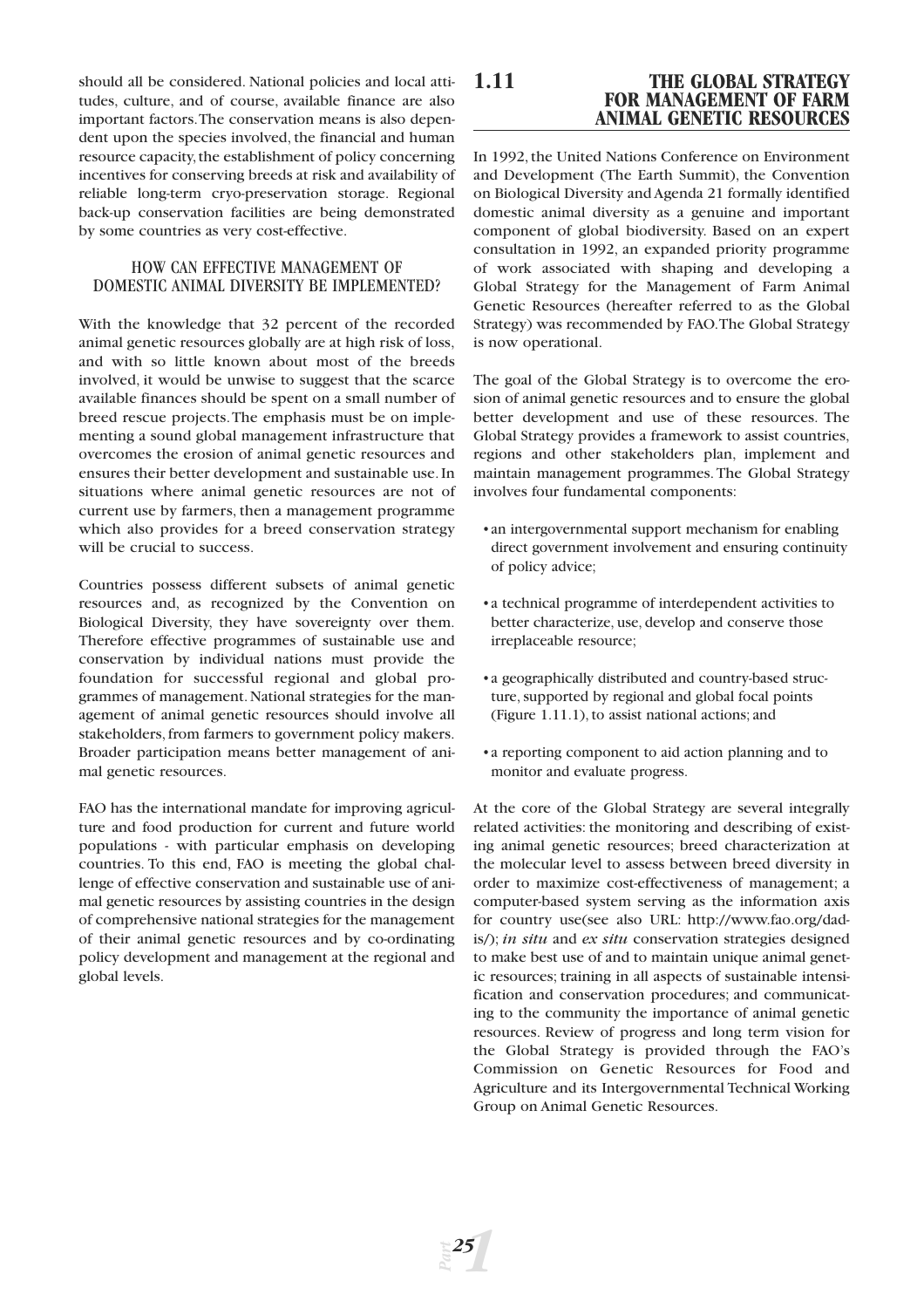# **FIGURE 1.11.1** STRUCTURE OF THE GLOBAL STRATEGY FOR MANAGEMENT OF FARM ANIMAL GENETIC RESOURCES



# UNDERSTANDING THE STATE OF THE WORLD'S ANIMAL GENETIC RESOURCES

Recognising the need for increasing national and regional capacity to use, develop and conserve animal genetic resources, plus the ability to report on status and trends of the animal genetic resources and programmes supporting their management, the Intergovernmental Technical Working Group on Animal Genetic Resources (ITWG-AnGR) of FAO's Commission on Genetic Resources for Food and Agriculture (URL: http://www.fao.org/WAI-CENT/FAOINFO/AGRICULT/cgrfa/default.htm) recommended at its first meeting, September 1998, that FAO coordinate the development,over 2000 – 2005,of a countrydriven Report on the State of the World's Animal Genetic Resources (SoW-AnGR). Subsequently, this recommendation was endorsed by the Commission and the ITWG-AnGR subsequently finalized the Guidelines for Development of Country Reports.

The SoW-AnGR will underpin the further development of the Global Strategy.The objective of the SoW-AnGR is to develop national capacities and international co-operation to achieve the sustainable intensification of livestock production systems through the wise use and development of farm animal genetic resources whilst taking into consideration the constraints and opportunities created by growing demands on the livestock sector and by changing climate and technologies.

The first SoW-AnGR Report will provide a foundation

for setting country, regional and global priorities and programmes and for developing co-operation and assistance in maintaining and enhancing the contribution of animal genetic resources to food and agriculture. The outcomes sought by the SoW-AnGR Process include:

- •Assessing national and regional capacity to manage animal genetic resources, and facilitating priority-setting inter alia for training and technology transfer and other forms of capacity-building.
- •Increasing awareness of the many roles and values of animal genetic resources in order to promote action aimed at the better use, development and conservation of these essential resources.
- •Promoting informed planning and collaboration among governments, non-governmental organizations and experts involved in the management of animal genetic resources.
- •Providing the Commission on Genetic Resources for Food and Agriculture with comprehensive data and information on the state of animal genetic resources, as a basis for policy and management development in this sector, identifying gaps and opportunities and thereby providing a foundation for establishing priorities for country, regional and global action.
- •Improving understanding of the status of breeds and of wild relatives of domesticated animals that are at risk,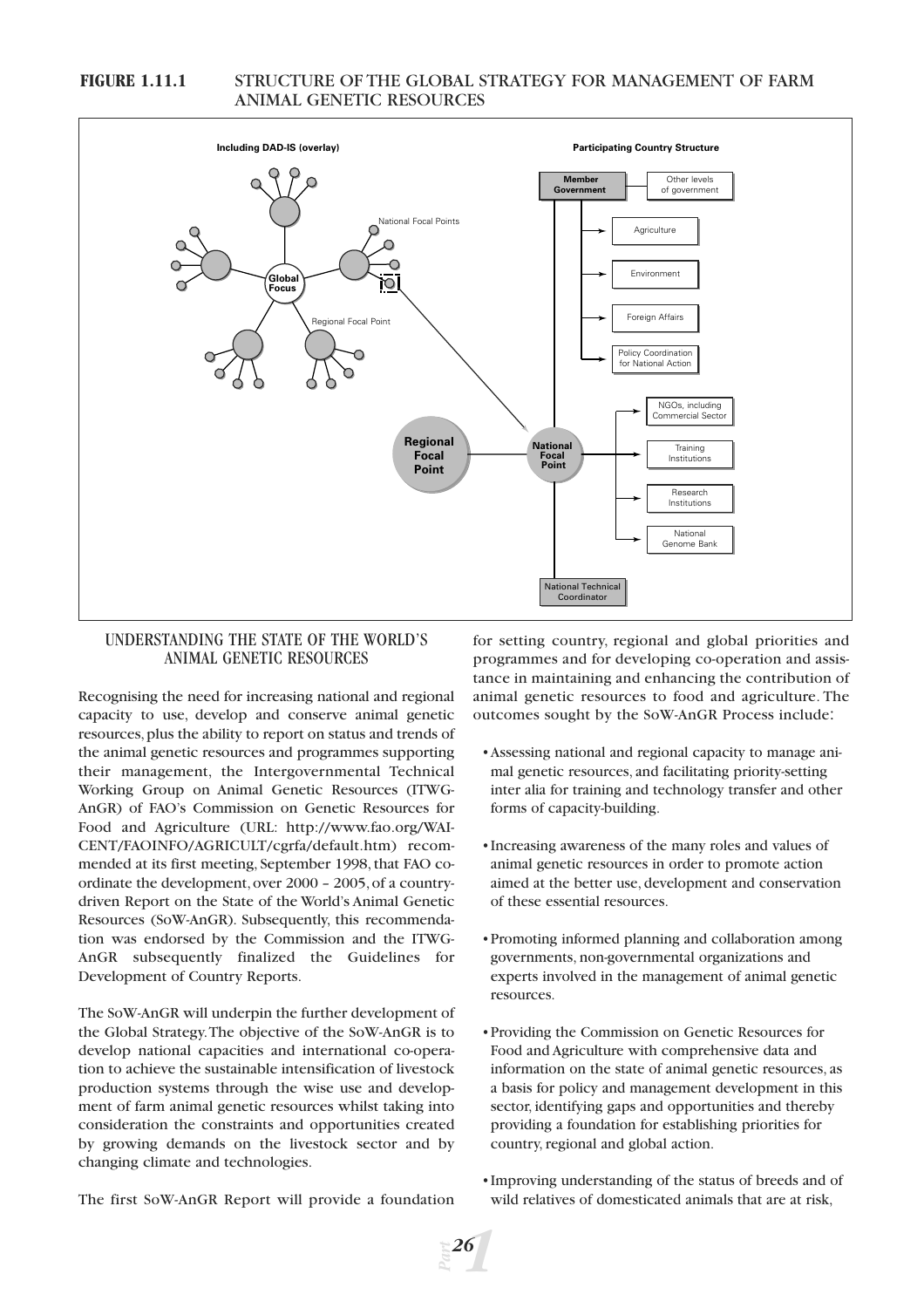thus providing a foundation for an Early Warning System for animal genetic resources.

The SoW–AnGR process will not be limited to collecting information and reporting. During this process, follow-up activities and high-priority country projects will be identified and launched using information from the SoW-AnGR Strategic Priority Actions Report reflecting an array of longer-term outcomes sought which should include the essential elements of: institution and capacity building; characterization, sustainable use and development; and conservation

The governing bodies of FAO have strongly emphasized that the process for developing the first Report on SoW-AnGR must be country-driven, ensuring that national and regional capacities, issues, priorities and needs are reliably identified. The process will be co-ordinated by the SoW-AnGR Global Focal Point at FAO and guided by the ITWG-AnGR. For further information on progress and involvement, contact your National Co-ordinator and refer to the DAD-IS Stage 3 SoW-AnGR module at URL: http://fao.org/dad-is/.

#### FURTHER INITIATIVES

FAO is responsible for assisting countries in the development of an effective global programme of management for farm animal genetic resources. However, FAO is not the only organization making substantial contributions to effective management of these resources. In recent years there has been a range of other international, regional and national discussions on domestic animal genetic resources, and some national and regional bodies and programmes have been initiated.

Some examples of these initiatives are: in India the formation of a national animal genetic resources bureau and network; in Brazil the initiation of a national genetic resources and biotechnology programme (CENARGEN); in the United States of America the establishment of the national germplasm evaluation programme; in the European Community the focus on genetic resources and the establishment of a standing committee on animal genetic resources by the European Association of Animal Production (EAAP) resulting in the implementation of a range of other initiatives; the co-ordination of a Pan-African programme in animal genetic resources through the International Livestock Research Institute (ILRI) which is responsible for the CGIARs system-wide animal genetic resources initiative; in Latin American and the Caribbean the initiation of a network for animal genetic resources (REGENAL) and of an Inter-American System for the Sustainable Use and Conservation of Genetic Resources by the Inter-American Institute for Co-operation in Agriculture (IICA);the maintenance by the Nordic governments of joint standing committees on genetic resources and the Nordic Genebank; and the beginning of Regional Focal Points for animal genetic resources in Asia, Europe, Latin America and the Caribbean, the Near East and the Southern African Development Community (SADC), to assist countries.

This section provides a collection of references relating to the management of animal genetic resources. Only some of the many available journal articles have been included in the bibliography. Please see also section 3.17, which provides a range of references for wild relatives of animal genetic resources and also the bibliography at the end of Part 4. If you are aware of any further significant publications, please inform FAO by using the Pro Forma provided in Annex 2.1. Note that the following abbreviations are used to denote the languages of some publications: **Ar** = Arabic,  $C =$  Chinese,  $E =$  English,  $F =$  French,  $G =$  German, **I** = Italian, **S** = Spanish, **Sl**= Slovene.

**Acharya, R.M. & Bhat, P.N.** 1984. *Livestock and poultry genetic resources in India*. India, Indian Veterinary Research Institute.

**Adalsteinsson S. (ed.).** 1994. Genetic resources in farm animals and plants. Report from research symposium, 27-29 May 1994. Nordic Council of Ministers, Copenhagen, Denmark. *TemaNord* 1994:603.

**Agabriel, J., Bony, J. and Micol, D.** 1998*. Le bison d'Amérique – élevage, production et qualité de la viande.* Paris, INRA.

**Alderson L. (ed.)**. 1990. *Genetic conservation of domestic livestock.* Wallingford, UK, CAB International.

**Alderson, L. & Bodo, I. (eds.)**. 1992. *Genetic Conservation of Domestic Livestock. Vol. II.*, Wallingford, UK, CAB International.

**Alderson, L.** 1994.*Rare breeds: endangered farm animals in photographs.* New York, USA, Little, Brown and Company.

**American Poultry Association**.1993.*The American standard of perfection – a complete description of all recognized breeds and varieties of domestic poultry.* Oregon, USA, American Poultry Association, Inc.

**Audiot, A.** 1995. *Races d'hier pour l'élevage de demain.* Paris, INRA Editions.

**Barker, J.S.F.** 1980. Animal genetic resources in Asia and Oceania – The perspective. pp. 13-19 In: *Proc. SABRAO Workshop on Animal Genetic Resources in Asia and Oceania.* Tropical Agriculture Research Center, Tsukuba, Japan.

**Barker, J.S.F.** 1994. Animal breeding and conservation genetics, pp. 381-395 In: *Conservation Genetics,* V. Loeschcke, J.Tomiuk and S.K. Jain. Basel (eds.), Birkhäuser Verlag.

**Barker, J.S.F.** 1998. Animal genetic resources and sustainable development.*Proceedings of the 6th World Congress on Genetics Applied to Livestock Production, Armidale, Australia, 28. 19-26.*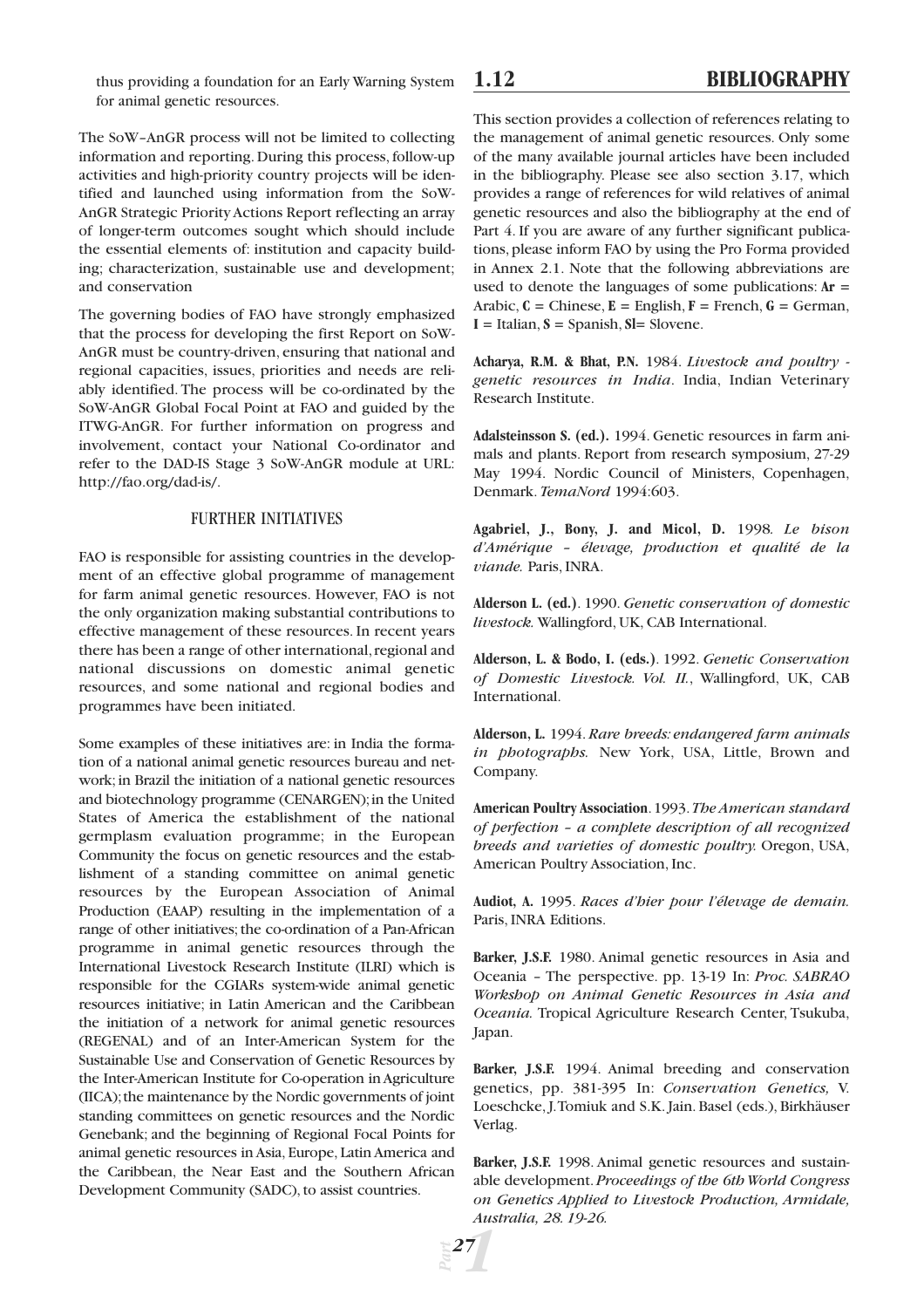**Biodiversity Support Program**. 1993. *African biodiversity: foundation for the future.* Maryland, USA, Professional Printing Inc.

**Bixby, D., Christman, C., Ehrman, C.J., Sponenberg, D.P.** 1994. *Taking stock: the North American livestock census.* USA, The McDonald & Woodward Publishing Company

**Blake, V. & Price-Jones, D. (eds.)** 1994*. Raising rare breeds: heritage poultry breeds Conservation Guide.* Ontario, Canada, Joywind Farm Rare Breeds Conservancy Inc.

**Board on Agriculture**. 1993. *Managing global genetic resources - livestock.* Committee on Managing Global Genetic Resources: Agricultural Imperatives, National Research Council. National Academy Press, Washington, D.C., USA.

**Board on Science and Technology for International Development/National Research Council.** 1991 *Microlivestock – littleknown small animals with a promising economic future.* Washington, DC, National Academic Press.

**Boujenane, I.** 1999. *Les ressources génétiques ovines au maroc.* Documents Scientifiques et Techniques. Maroc, Actes Editions.

**Bourne, D. & Blench, R. (eds.)**. 1999*. Can livestock and wildlife co-exist? – an interdisciplinary approach.* London, Overseas Development Institute.

**Bowling, A.T.** 1996. *Horse genetics.* Wallingford, UK, CAB International.

**Bowling, A.T. & Ruvinsky, A. (eds.).** 2000. *The genetics of the horse.* Wallingford, UK, CAB International.

**Bowman, J.C.** 1974.Conservation of rare livestock breeds in the United Kingdom.*Proceedings of the 1st World Congress on Genetics Applied to Livestock Production, Madrid, Spain*, 2, 23-29.

**Boyd, L. & Houpt, K.A.** 1994*.Przewalski's horse – the history and biology of an endangered species.* New York,USA, State University of New York Press.

**Brown, E.** 1906. *Races of domestic poultry.* Reprint Learnex Publishers Ltd. (1985).

**Brown, L.R., Kane, H. & Ayres, E.** 1993.*Vital Signs*.New York, W.W. Norton &Co.

**Bundes Deutscher Rassegeflügelzüchter**. 1995. *Deutscher Rassegeflügel – Standard.* Offizielle Musterbeschreibungen des Bundes Deutscher Rassegeflügelzüchter e.V. Nürnberg, Howa Druck & Satz GmbH.

**Cadavid, A.Z. (ed.)**. 1993. *Recursos genéticos indígenas y campesinos del occidente de Colombia – política, situación actual y perspectivas.* Corpes de Occidente.

**Campher, J.P., Hunlun, C. & van Zyl, G.J.** 1998. *South African livestock breeding.* Bloemfontein, South Africa, South African Stud Book and Livestock Improvement Association.

**CBD/UN/UNEP.** In prep. *Handbook of the convention on biological diversity.* London, Earthscan Publications Ltd.

**CEC.** 1993. Data collection, conservation and use of farm animal genetic resources.*Proceedings of a CEC Workshop and Training Course, Dec. 7.-9. 1992*. Simon, D. and Buchenauer D (eds.). Brussels, CEC.

**Charrier, A. & van Haarlem, R. (eds.)**. 1997. Biodiversity, an issue in higher education. *Proceedings of the third European Conference on Higher Education for Agriculture. September 18-21 1996.* Wageningen, The Netherlands.

**Chiperzak, J.** 1994*. Raising rare breeds – livestock and poultry conservation.* Ontario, Canada, Joywind Farm Rare Breeds Conservancy Inc.

**Christman, C.J., Sponenberg D.P. & Bixby D.E. (eds.)**. 1997. *A rare breeds album of American livestock.* Pittsboro, NC, USA,American Livestock Breeds Conservancy

**Cockrill, W.R.** 1976. *The buffaloes of China.* Rome.

**Consiglio Nationale delle Ricerche**. 1997. *Atlante ethnografico delle popolazioni equine e asinine Italiane - per la salvaguardia delle risors genetiche.* Gandini, G. and Rognoni, G. (eds.)

**Crawford, R.** 1990. *Poultry breeding and genetics.* New York, Elsevier Science Publishers.

**Crawford, R.D., Lister, E.E. & Buckley, J.T. (eds.)**. 1995. *Proceedings of the third global conference on conservation of domestic animal genetic resources,* Kingston, Canada,August 1994.

**Cunningham, E.P.** 1996. Genetic diversity in domestic animals:strategies for conservation and development.In:R.H. Miller, V.G. Pursal & H.D. Norman (eds.) *Beltsville Symposia in Agricultural Research XX, Biotechnology's Role in the Genetic Improvement of Farm Animals,* ASA, USA, 13-23

**De Haan, C., Steinfeld, H. & Blackburn, H.** 1998 *Livestock and the environment – finding a balance.* Wageningen, The Netherlands, International Agricultural Centre.

**Delgado, C., Rosegrant, M., Steinfeld, H., Ehui, S. & Courbois, C.** 1999. Livestock to 2020 – the next food revolution. *Food, Agriculture and the Environment Discussion Paper 28.* Washington, DC, IFPRI.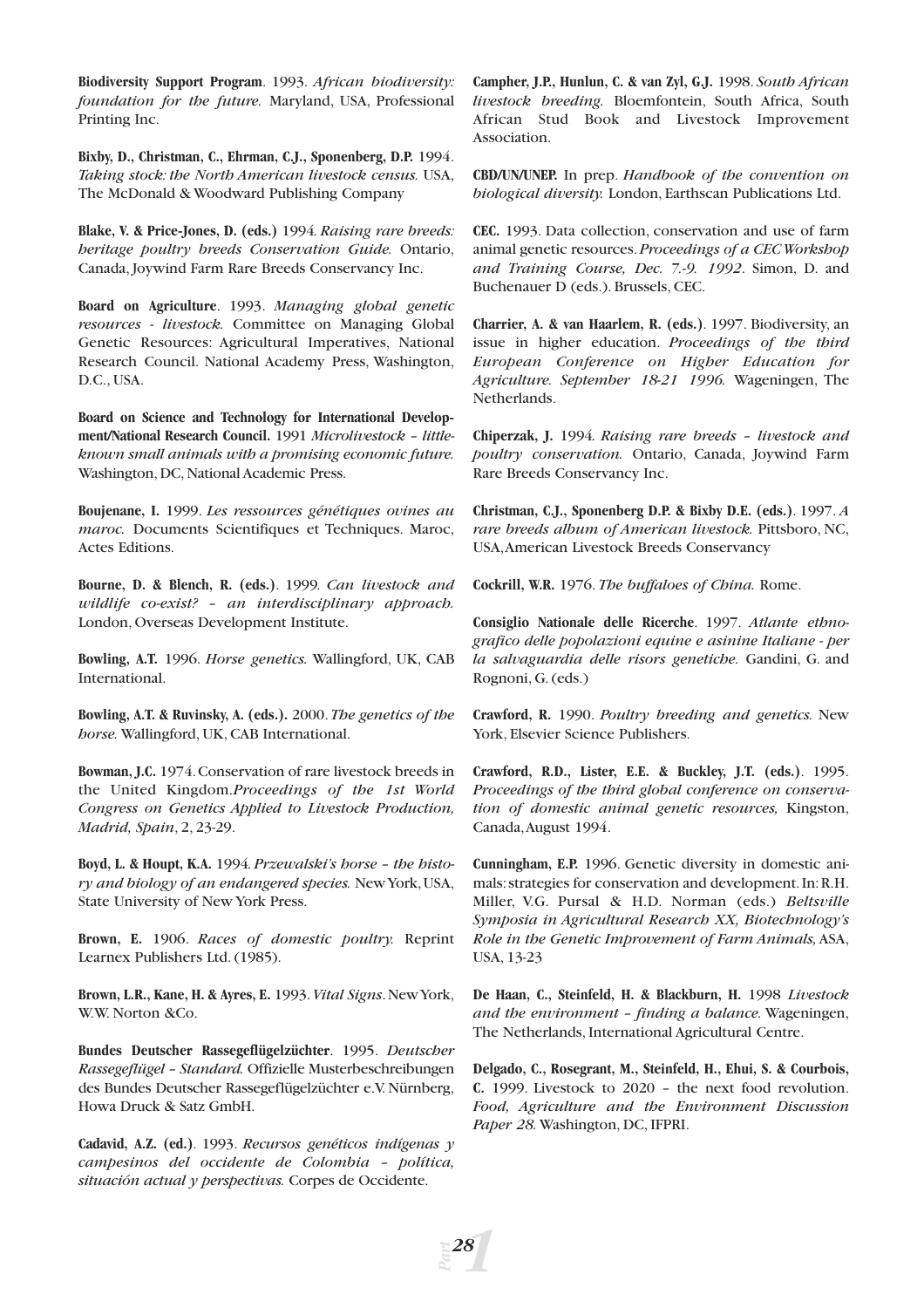**DGfZ**. 1999. *Erhaltung der genetischen Vielfalt bei landwirtschaftlichen Nutztieren.* Bericht über die Tätigkeit des Arbeitausschusses der Deutschen Gesellschaft für Züchtungskunde e.V. (DGfZ) zur Erhaltung der genetischen Vielfalt bei landwirtschaftlichen Nutztieren von 1998 bis 1999. DGfZ – Schriftenreihe. Heft 14. Bonn, Deutsche Gesellschaft fur Züchtungskunde e.V.

**Dolan, R.** 1998.*The Orma Boran – a trypanotolerant East African breed.* Kenya, Kenya Trypanosomiasis Research Institute.

**EAAP**. 1996. Cattle in the Mediterranean area. Flamant, J.C., Boyazoglu, J. & Nardone, A. (eds.) *EAAP Publication* 86. Proceedings of a special session of the Cattle Commission Madrid. 1992.Wageningen,Wageningen Pers.

**EAAP/FAO/ICBDS**. 1995.The livestock production sector in Eastern Europe as affected by current changes. Proceedings of the 3rd Round Table organized by EAAP, FAO and the Institute for Cattle Breeding and Dairy Science of the Warsaw Agricultural University (ICBDS), Warsaw, 11-13 February. 1993. *EAAP Publication 73.* Wageningen,Wageningen Pers.

**Epstein, H.** 1971. *The origin of domestic animals of Africa. Vol. I & II.* New York, USA, Africana Publishing Corporation.

**ESAP/EAAP/FAO/CIHEAM/OIE**.1993.Prospects of buffalo production in the Mediterranean and the Middle East. Shafie, M.M., Barkawi, A.H., Ibrahim, S.A. & Sadek, R.R. (eds*.). EAAP Publication 62.*Proceedings of the joint ESAP,EAAP, FAO, ICAMAS and OIE Symposium, Cairo, Egypt, 9-12 November.1992.Wageningen,Pudoc Scientific Publishers.

**Escobar, R.C.** 1984. *Animal breeding and production of American camelids.* Peru, Ron Hennig.

**Falge, R.** 1996. Maintenance and conservation of domestic animal resources *ex-situ* in zoological gardens and domestic animal parks.In:F.Begemann,C.Ehling & R.Falge (eds.) *Schriften zu genetischen Ressourcen, 5, p. 60-77*. Bonn, IGR.

**FAO**.1953.*Zebu cattle of India and Pakistan.* Prepared by Joshi, N.R. and Phillips, R.W. Rome.

**FAO**.1957.*Types and breeds of African cattle.* Prepared by Joshi, N.R., McLaughlin E.A. and Phillips R.W. Rome.

**FAO**. 1977a. Animal breeding. Selected articles from the World Animal Review. *Animal Production and Health* 1. (C, E, F, S). Rome.

**FAO.** 1977b. Bibliography of the criollo cattle of the Americas, by Müller-Haye, B.. *Animal Production and Health* 5 (E, S). Rome.

**FAO**. 1977c. Mediterranean cattle and sheep in crossbreeding. Report of an expert consultation on breed evaluation and crossbreeding, Rome, Italy 30 March - 1 April 1977. *Animal Production and Health* 6 (E, F). Rome.

**FAO.** 1980. Prolific tropical sheep, by Mason, I.L. *Animal Production and Health* 17 (E, F, S). Rome.

**FAO**.1981.Recursos genéticos animales en América Latina. Müller-Haye, B., & Gelman, J. (eds.). *Animal Production and Health* 22 (S) Rome.

**FAO.** 1982a. Breeding plans for ruminant livestock in the tropics, by Mason, I.L. & Buvanendran, V. *Animal Production and Health* 34 (E, F, S). Rome.

**FAO**. 1982b. Reproductive efficiency in cattle. *Animal Production and Health* 25 (C, E, F, S). Rome.

**FAO**. 1982c. Sheep and goat breeds of India, by Acharya, R.M. *Animal Production and Health* 30 (E). Rome.

**FAO**. 1983-2000. *Animal genetic resources information bulletin (AGRI),* Issues 1-26. Rome.

**FAO**.1983.Intensive sheep production in the Near East,by Economides,S.*Animal Production and Health* 40 (Ar,E). Rome.

**FAO**. 1984a. Animal genetic resources conservation by management,data banks and training.*Animal Production and Health* 44/1 (E). Rome.

**FAO.** 1984b. Livestock breeds of China, by Peilieu, C. *Animal Production and Health* 46 (E, F, S). Rome.

**FAO.** 1985a. Management of vicuña: its contribution to rural development in the high Andes of Peru, by Cuefo, L.J., Ponce, C.F., Cardich, E. & Rios, M.A. *FAO conservation guide 11.* Rome.

**FAO**.1985b.The Awassi sheep with special reference to the improved dairy type, by Epstein, H. *Animal Production and Health* 57 (E). Rome.

**FAO**. 1986a. Animal genetic resources data banks - 1. Computer systems study for regional data banks. *Animal Production and Health* 59/1 (E). Rome.

**FAO**. 1986b. Animal genetic resources data banks - 2. Descriptor lists for cattle, buffalo, pigs, sheep and goats. *Animal Production and Health* 59/2 (E, F, S). Rome.

**FAO**. 1986c. Animal genetic resources data banks - 3. Descriptor lists for poultry. *Animal Production and Health* 59/3 (E, F, S). Rome.

**FAO.** 1986d. Sheep and goats in Turkey, by Yalçin, B.C. *Animal Production and Health* 60 (E). Rome.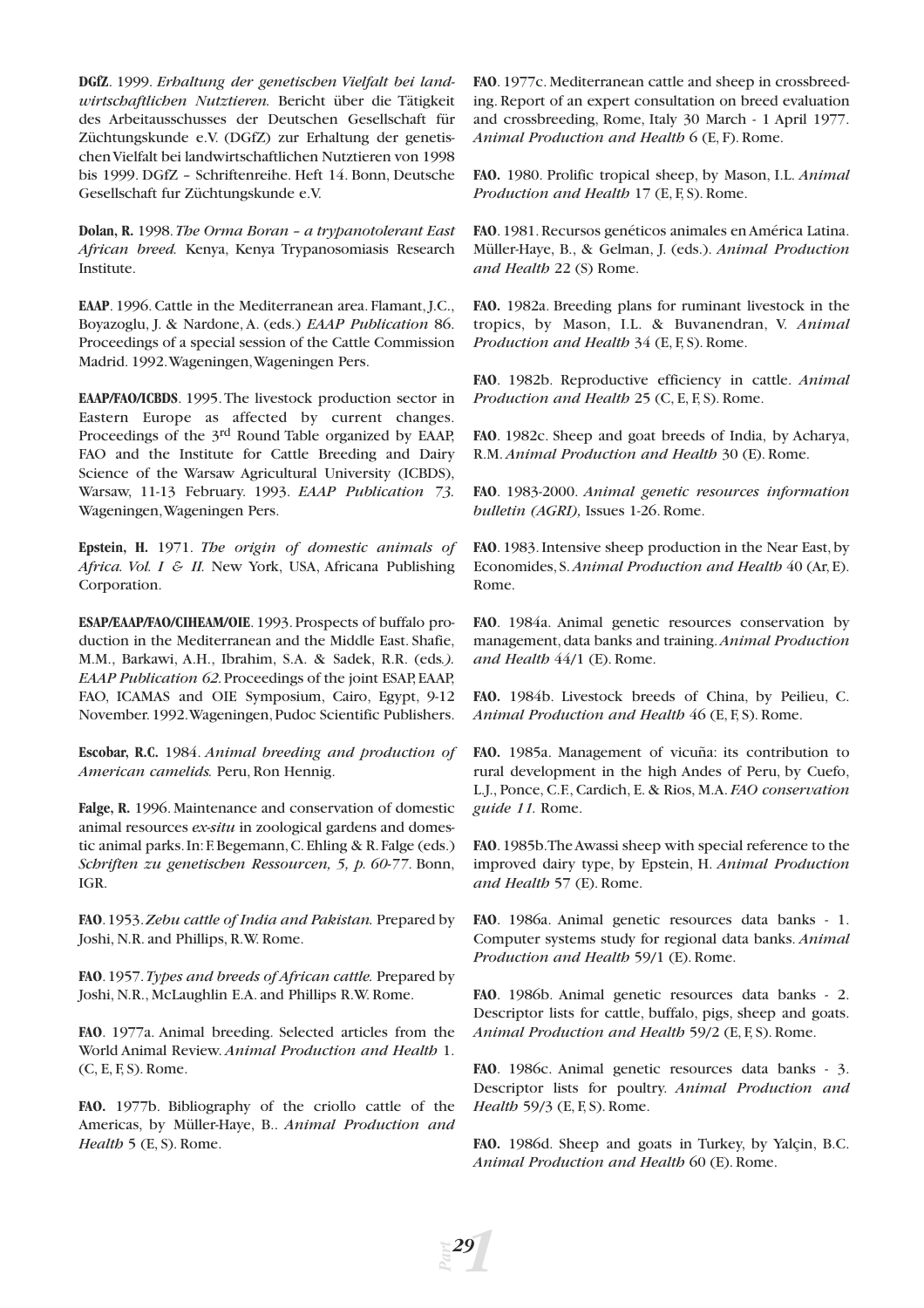**FAO**. 1986e. Small ruminant production in the developing countries. Proceedings of an expert Consultation, Sofia, Bulgaria, 8-12 July. 1985.Timon, U.M., Hanrahan, J.P.(eds.). *Animal Production and Health* 58 (E). Rome.

**FAO**. 1987a. Animal genetic resources - strategies for improved use and conservation. Proceedings of 2nd meeting of FAO/UNEP Expert Panel,Warsaw, Poland, June 1986 and Proceedings of the EAAP/PSAS Symposium on Small Populations of Domestic Animals. Hodges, J. (ed.) *Animal Production and Health* 66 (E). Rome.

**FAO**.1987b.Crossbreeding *Bos indicus* and *Bos taurus* for milk production in the tropics. *Animal Production and Health* 68 (E). Rome.

**FAO**. 1987c. Small ruminants in the Near East - Vol.I. Selected papers prepared for the expert consultation on small ruminant research and development in the Near East,Tunis,23-27 Oct**.** 1985.Qureshi,A.W.& Fitzhugh,H.A. (eds.) *Animal Production and Health* 54 (E). Rome.

**FAO**. 1987d. Small ruminants in the Near East - Vol.II. Selected articles from World Animal Review 1972-1986. *Animal Production and Health* 55 (Ar, E). Rome.

**FAO.** 1987e.Trypanotolerant cattle and livestock development in West and Central Africa - Vols. I & II, by Shaw, A.P.M. & Hoste, C.H.. *Animal Production and Health* 67/1&2 (E). Rome.

**FAO.** 1988a. Le bétail trypanotolérant en Afrique occidentale et centrale - Vol.3. Bilan d'une décennie. by Hoste, C.H., Chalon, E. d'Ieteren, G. & Trail, J.C.M. *Animal Production and Health* 20/3 (F). Rome.

**FAO**. 1988b. The camel: development research. *Proceedings of Kuwait Seminar, 20-23 Oct. 1986. Middle and Near East regional Animal Production and Health* (E,Ar). Rome.

**FAO**. 1989a. Animal Genetic Resources of the USSR. Dmitriev, N.G., Ernst, L.K. (eds.). *Animal Production and Health* 65 (E). Rome.

**FAO**. 1989b. Rapport du séminaire sur la production porcine en Afrique tropicale,Yaoundé*.*

**FAO**. 1989c. *Ex situ* cryoconservation of genomes and genes of endangered cattle breeds by means of modern biotechnological methods, by Brem, G., Brenig, B., Müller, M., & Springmann, K**.** *Animal Production and Health* 76 (E). Rome.

**FAO**.1989d.Sheep and goat meat production in the humid tropics of West Africa. Proceedings of seminar held in Yamoussoukro, Côte d'Ivoire, 21-25 Sept**.** 1987. Timon, V.M., Baber, R.P. (eds.).*Animal Production and Health* 70 (E, F). Rome.

FAO. 1989e. Small ruminants in the Near East - Vol. III. North Africa.*Animal Production and Health* 74 (E). Rome.

**FAO.** 1990a.Animal genetic resources. A global programme for sustainable development.Wiener, G. (ed.). *Proceedings of an FAO Expert Consultation, Rome, Italy, September 1990* (E). Rome.

**FAO**. 1990b*. Characteristics of Chinese Yellow cattle ecospecies and their course of utilization.* Edited by the Institute of Animal Science, Chinese Academy of Agricultural Sciences.Agricultural Publishing House

**FAO**. 1990c. *Proceedings of the FAO expert consultation on waterfowl production in Africa - Accra. 1990.* Rome.

**FAO**. 1990d. Reproduction in camels – a review. *Animal Production and Health* 82 (E). Rome.

**FAO**.1991a.*Advances y perspectivas del conocimiento de los camelidos Sudamericanos.* Fernández-Baca, S. (ed.). Santiago, Chile, FAO.

**FAO.** 1991b. Small ruminant production and the small ruminant genetic resource in tropical Africa, by Wilson, R.T. *Animal Production and Health* 88 (E). Rome.

**FAO**. 1992a. Endangered breeds of livestock of East Asia, by Chen Y. In: *Animal Production and Health* 80, Gerald Wiener (ed.). Beijing, FAO Rome and Agricultural Science and Technology Publishing House of China.

**FAO.** 1992b. Genetic improvement of hair sheep in the tropics, by Ponzoni, R.W*.Animal Production and Health* 101 (E). Rome.

**FAO.** 1992c. *In situ* conservation of livestock and poultry, by Henson, E.L. *Animal Production and Health* 99 (E). Rome.

**FAO**. 1992d. Proceedings of the FAO expert consultation on the genetic aspects of trypanotolerance, Rome, Italy, 3- 4 Sept**.** 1991. *Animal Production and Health* 94 (E). Rome.

**FAO**. 1992c. Sustainable livestock production in the mountain agro-ecosystem of Nepal. *Animal Production and Health* 105 (E). Rome.

**FAO**. 1992d. The management of global animal genetic resources. Proceedings of an Expert Consultation, Rome, Italy,April 1992. Hodges, J. (ed.). *Animal Production and Health* 104 (E). Rome.

**FAO**. 1992e.Training Manual for Animal Gene Bank in Asia. Chupin, D., Yaochun, C., Zhihua, J. (eds.). *Proceedings of an FAO Training Course, Nanjing Agricultural University, Nanjing, China, Jan. 10.-21. 1992.* Rome.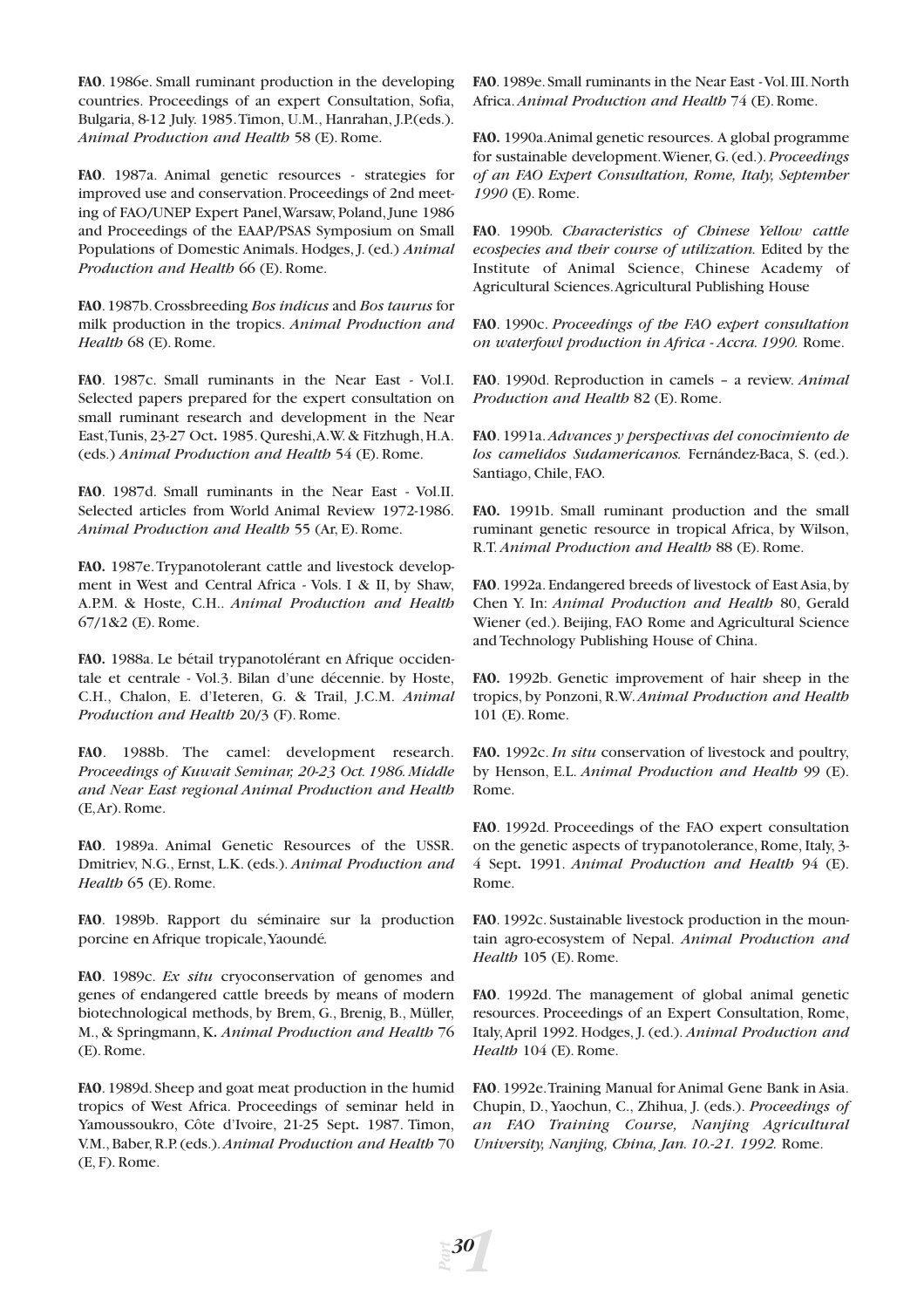**FAO**. 1993a. Amélioration génétique des bovins en Afrique de l'Ouest (L'). *Animal Production and Health* 110 (F). Rome.

**FAO**. 1993b. Evaluation of breeds and crosses of domestic animals, by Dickerson, G.E. *Animal Production and Health* 108 (E). Rome.

**FAO**. 1993c. Strategies for sustainable animal agriculture in developing countries, Proceedings of an FAO Expert Consultation, Rome, Italy, 10. - 14. Dec**.** 1990 . Mack, S. (ed.). *Animal Production and Health* 107 (E). Rome.

**FAO**.1993d.Sustainable animal production from small farm systems in South-East Asia. *Animal Production and Health* 106 (E). Rome.

**FAO**. 1994a.*Implications of the convention on biological diversity - management of animal genetic resources and the conservation of domestic animal diversity.* Strauss, M.S. (ed.). Report of an Informal Working Group, 28-29 March 1994. Rome.

**FAO**. 1994b. Improving sheep reproduction in the Near East. *Animal Production and Health* 103 (Ar). Rome.

**FAO.** 1994c. *Quail production systems - a review*, by Shanawany, M.M. Rome.

**FAO.** 1995a. El capibara (*hydrochoerus hydrochaeris*) – Estado actual de su producción, by Jiménez, E.G. *Animal Production and Health* 122 (S). Rome.

**FAO**. 1995b. *FAO documentation on biological diversity and genetic resources 1985-1995*. Rome.

**FAO**. 1995c. *The yak.* Li. C. & Wiener, G (eds). Bangkok, FAO-RAP.

**FAO**. 1996. Manual de prácticas de manejo de alpacas y llamas. Estudios FAO: *Producción y Sanidad Animal 130*. (S). Rome.

**FAO**. 1997a. Análisis de sistemas de producción animal. Tomo 1: Las herramientas conceptuales*. Animal Production and Health* 143.Rome.

**FAO**. 1997b. Análisis de sistemas de producción animal. Tomo 2: Las herramientas básicas. *Animal Production and Health* 140. Rome.

**FAO**. 1997c. Producción de cuyes (*Cavia porcellus*). *Animal Production and Health* 138. Rome.

**FAO**. 1998. *DAD-IS 2.0 User's manual for national coordinators for the management of farm animal genetic resources*. Rome.

**FAO**. 1999a. *Agroforestería para la producción animal en América Latina.* Rome.

**FAO**.1999b.*Farmers, their animals and the environment.* 16 min VHS video film (PAL, SECAM, NTSC). (E). Rome.

**FAO.** 1999c. Glossary of biotechnology and genetic engineering,by Zaid,A.,Hughes,H.G.,Porceddu,E.& Nicholas, F.W. *FAO Research and Technology Paper*, 7. Rome.

**FAO.** 1999d. Ostrich production systems, by Shanawany, M.M*. Animal Production and Health* 144. Rome.

**FAO**. 1999e. The Global Strategy for the Management of Farm Animal Genetic Resources. *Executive Brief.* Rome.

**FAO.** 2000.FAOSTAT Database [URL:http://apps.fao.org/cgibin/nph-db.pl.]. Rome.

**FAO,** (in prep.). *Secondary guidelines for the development of national farm animal genetic resources management plans: developing breeding strategies.* Rome.

**FAO/ABA/Kasetsart University**. 1994. Long-term genetic improvement of the buffalo. Bunyavejchewin, P. Chantalakhana, C. & Sangdid, S. (eds.). *Proceedings of the first ABA (Asian Buffalo Association) Congress held in Khon Kaen, Thailand 17-21 January 1994.* Bangkok, Buffalo and Beef Production Research and Development Center.

**FAO/APHCA**. 1993. Harvesting livestock's diversity. *Asian Livestock,* vol. XVII no. 10.Thailand.

**FAO/APHCA**. 1994.Yak – living treasures of Asian highlands. *Asian Livestock,* vol. XIX no. 10.Thailand, FAO.

**FAO/CIHEAM/EAAP**. 1997. Draught animal power in Europe and the Mediterranean basin. *REU Technical Series* 45. Rome.

**FAO/CIHEAM/OEP**. 1995. Strategies for sheep and goat breeding. Vol. 11. Cahiers options méditerranéennes*.* Gabina, D. (ed.). *Proceedings of the meeting of the joint FAO/CIHEAM Network on Sheep and Goats, Subnetwork on Animal Resources, Sidi-Thabet (Tunisia), 26-28 March 1995.* Zaragoza, INO Reproducciones.

**FAO/EAAP**. 1995. Goat production in the Mediterranean. El Aich, A., Landau, S., Bourbouze, A., Rubino, R. & Morandfehr, P. (eds.) *EAAP Publication 71*. Wageningen, The Netherlands,Wageningen Pers.

**FAO/ILCA/UNEP**. 1980a. Trypanotolerant livestock in West and Central Africa - Vol.1 General study. *Animal Production and Health* 20/1 (E, F). Rome.

**FAO/ILCA/UNEP**. 1980b. Trypanotolerant livestock in West and Central Africa - Vol.2 Country studies. *Animal Production and Health* 20/2 (E, F). Rome.

**FAO-REUR**.1994.Game farming in Europe.*REUR Technical Series* 31. Rome.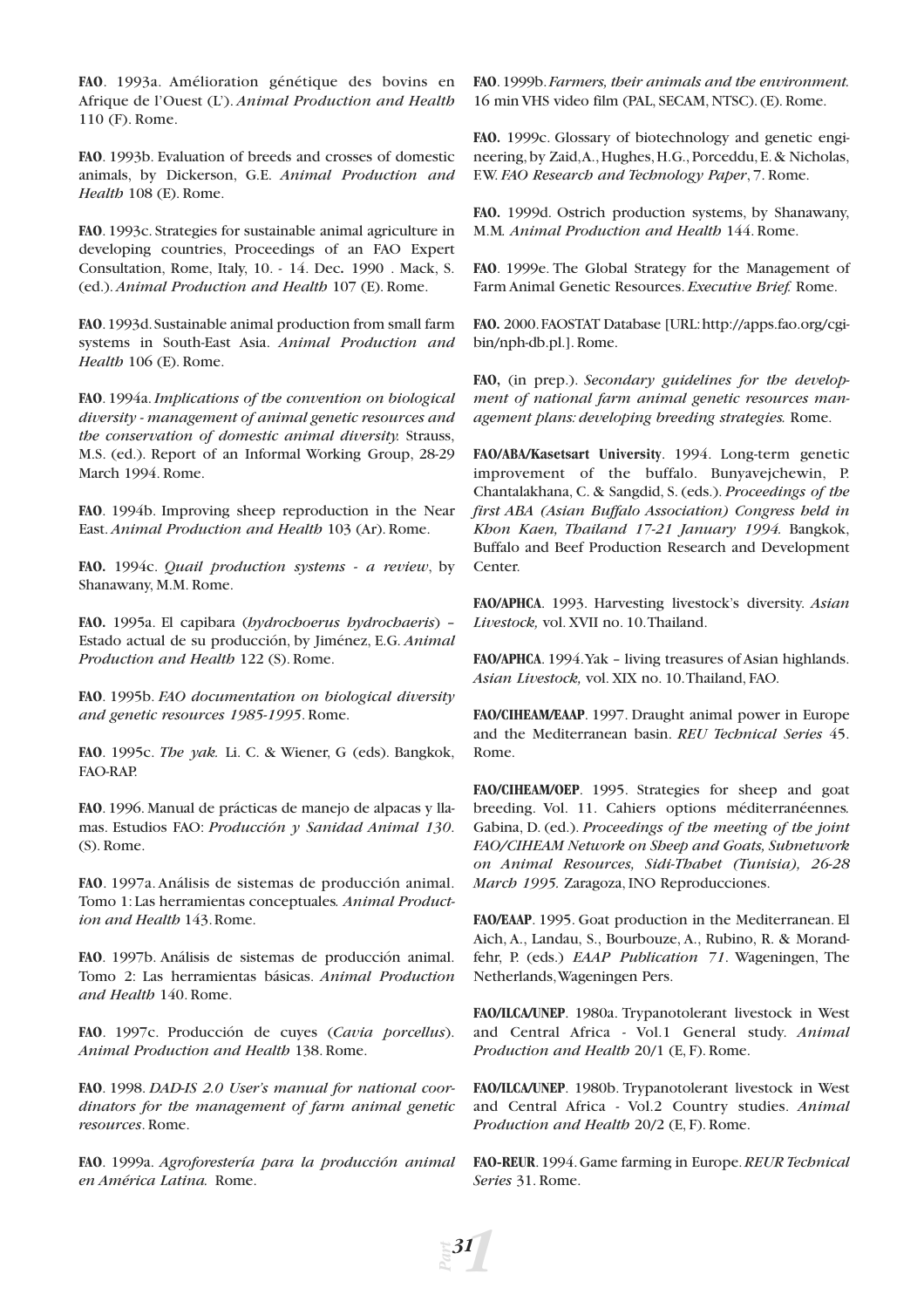**FAO-REUR/EAAP/Humbolt University Berlin**. 1997. Task force on livestock production in Eastern Europe – breeding strategies for cattle, sheep and pigs in Eastern Europe. Proceedings of an International Workshop 21-22 January. 1996. Peters, K.J. and Renaud, J. (eds.). *REUR Technical Series* 47*.* Rome.

**FAO/UNEP**.1977.Declining breeds of Mediterranean sheep, by Brooke, C.H. & Ryder, M.I. *Animal Production and Health* 8 (E, F). Rome.

**FAO/UNEP**. 1980. Report of the FAO/UNEP expert consultation on the evaluation and conservation of animal genetic resources in Latin America, held in Bogotá, Colombia, 6-9. Nov**.** 1978. Rome.

**FAO/UNEP**. 1981. Animal genetic resources - conservation and management. Proceedings of an FAO/UNEP technical consultation. *Animal Production and Health* 24 (C,E). Rome.

**FAO/UNEP.** 1984a. Animal genetic resources conservation by management, data banks and training, Proceedings of a Joint FAO/UNEP Expert Panel Meeting (Part I) held in Budapest, 5. - 16. Sept. 1983. *Animal Production and Health* 44/1 (E). Rome.

**FAO/UNEP.** 1984b. Animal genetic resources: cryogenic storage of germplasm and molecular engineering, Proceedings of a Joint FAO/UNEP Expert Panel Meeting (Part II) held in Budapest, 5. - 16. Sept. 1983. *Animal Production and Health* 44/2 (E). Rome.

**FAO/UNEP.** 1986.The Przewalski horse and restoration to its natural habitat in Mongolia. FAO/UNEP Expert Consultation held in Moscow, USSR, 29-31 May 1985. *Animal Production and Health* 61 (E). Rome.

**FAO/UNEP.** 1993. *World watch list for domestic animal diversity,* 1st edition. Loftus, R. & Scherf, B. (eds). (E). Rome.

**FAO/UNEP.** 1995. *World watch list for domestic animal diversity*, 2nd edition. Scherf, B. (ed.). (E, F, S). Rome.

**FAO/UNEP.** 1998a. *Primary guidelines for development of national farm animal genetic resources management plans*. (E, F, S). Rome.

**FAO/UNEP.** 1998b. *Secondary guidelines for development of national farm animal genetic resources management plans: animal recording for medium input production environment.* (E). Rome.

**FAO/UNEP**. 1998c. *Secondary guidelines for development of national farm animal genetic resources management plans:management of small populations at risk.* (E/F/S). Rome.

**FAO/UNEP**. 1998d. *Secondary guidelines for development of national farm animal genetic resources management plans: measurement of domestic animal diversity (MoDAD).* Original Working Group Report. (E). Rome.

**FAO/UNEP/Uni. Vet. Science, Hungary**. 1984a*.Animal genetic resource conservation and management (Vol.1).* Bodó, I., Buvanendran, V., Hodges. J. (eds.). Hungary, FAO/UNEP/Uni.Vet. Science.

**FAO/UNEP/Uni. Vet. Science, Hungary**. 1984b.A*nimal genetic resource conservation and management (Vol.II).* Bodó, I.& Hodges.J.(eds.).Hungary,FAO/UNEP/Uni.Vet.Science.

**FAO/USDA/IICA**. 1995. Memoria del taller hacia un sistema interamericano de recursos geneticos animales. San José (Costa Rica) 11-13 July.Alarcón, E., Gonzáles, E., Hammond K. (eds.). Rome.

**FAO/World Bank/IAC**. 1998. *Livestock and the environment – international conference.* Proceedings of the International Conference on Livestock and the Environment, Ede/Wageningen, The Netherlands, 16-20 June 1997. Wageningen, The Netherlands, International Agricultural Centre.

**Farid, M.F.A.** 1981. *Camelids bibliography.* Damascus, Syria,The Arab Centre for the Studies of Arid Zones and Dry Lands.

**Felius, M.** 1995. *Cattle breeds: an encyclopaedia.* The Netherlands, Misset.

**Fernández-Baca, S. (ed.)**. 1991*. Avances y perspectivas del conocimiento de los cameidos sudamericanos.* Santiago, Chile, FAO-RLAC.

**Fries R. & Rudinsky A. (eds.)**. 1999. *The genetics of cattle.* Wallingford, UK, CAB International.

**Galal, S., Boyazoglu, J. & Hammond, K.** 1999. Workshop on developing breeding strategies for lower input animal production environments, Bella, Italy, 22-25 September. 1999. *ICAR Technical Series* 3.

**Gall, C.** 1996. *Goat breeds of the world.* Weikersheim, Germany, Margraf Verlag.

**Gerken, M & Renieri, C.** 1994.*Proceedings of the European Symposium on South American Camelids, Bonn, Germany 30 September – 1 October 1993.* Italy, Universitá degli Studi di Camerino.

**Gjelstad, B., Kolstad, N. & Maijala, K. (eds.)**. 1993. *Husdyr I Norden – Vår arv – vårt ansvar.* Oslo, Landbruksforlaget.

**Gómez, M.** 1997. *Euskal herriko bertako arrazak – katalogo etnologikoa.* Mesa Técnica de Recursos Genéticos Animales.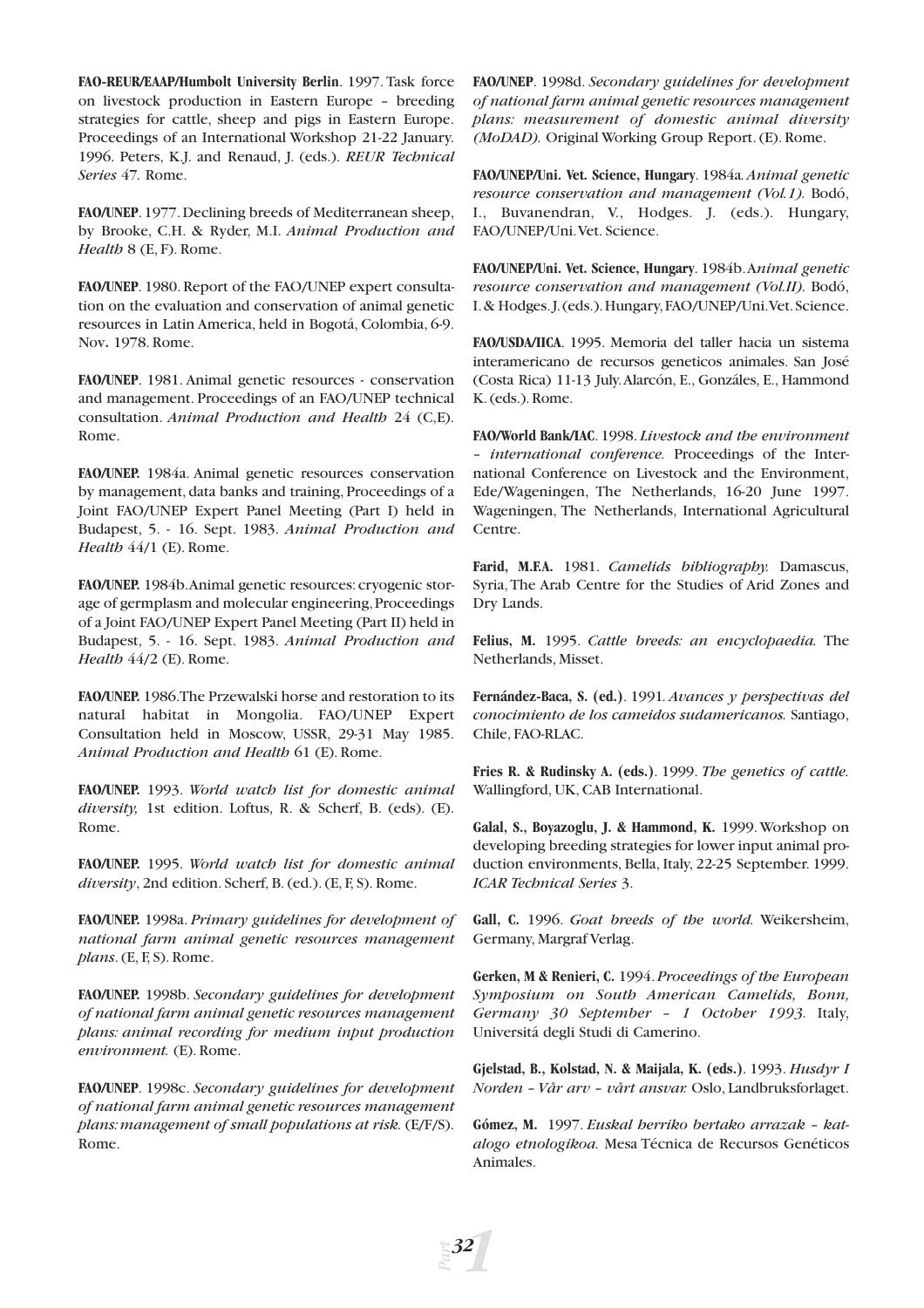**Hall S.J.G. & Bradley D.G.** 1995. Conserving livestock breed biodiversity.*Trends in Ecology and Evolution,* 10:267-270.

**Hall, S.J.G. & Ruane J.** 1993.Livestock breeds and their conservation - a global overview. *Conservation Biology*, 7, 815-825.

**Hallander, H.** 1990 *Svenska lantraser – deras betydelse förr och nu.* Bokförlaget, Bla Ankan.

**Hammond, K.** 1993.The status and conservation of animal genetic resources. In: *Reunião Anual da Sociedade Brasileira de Zootecnia*, 30. Rio de Janeiro, Brazil.

**Hammond, K. & Leitch, H.W.** 1996.The FAO global program for management of farm animal genetic resources. In: R.H. Miller, V.G. Pursel & H.D. Norman (eds.) *Biotechnology's role in the genetic improvement of farm animals.* Beltsville Symposium in Agricultural Research, XX. Savoy, Illinois,American Society of Animal Science.

**Hasnain, H.U.** 1985. Sheep and goats in Pakistan. *Animal Production and Health* 56 (E). Rome, FAO.

**Hawksworth, D.L., Kirk, P.M. & Clarke, S.D.** 1997.Biodiversity information: needs and options. *Proceedings of the 1996 International Workshop on Biodiversity Information.* Wallingford, UK, CAB International.

**Hemmes H.** 1990. *Domestication.* New York, Cambridge University Press.

**ICAR**. 1998. International workshop on animal recording for smallholders in developing countries.Anand (India) 20- 23 October 1997.Trivedi, K.R. (ed.).*Technical Series no.1.*

**ICAR/ EAAP/ FAO**. 1998.*Round table workshop: cattle identification and milk recording in Central and Eastern European countries.* 23 August. 1998,Warsaw, Poland.

**IEMVT**. 1985. *Le dromedaire et le chameau.* Richard, D. (ed.). Maisons-Alfort, France, Institut D'Elevage et de Medicine Veterinaire des Pays Tropicaux.

**IEMVT**. 1990. *Bibliographie sur le dromedaire et le chameau.* Saint-Martin, G., Nitcheman, M.F., Richard, D., Richard, M.A.(eds.), 2nd edition, Volume I & II. Maisons-Alfort, France, Institut D'Elevage et de Medicine Veterinaire des Pays Tropicaux.

**ILCA**. 1992a. Domestic animal genetic resources information database (DAGRID). International Livestock Research Institute (ILRI), Animal Genetic Resources, Addis Ababa, Ethiopia.

**ILCA**. 1992b.African animal genetic resources: their characterisation, conservation and utilisation*.* Rege, J.E.O. & Lipner, M.E. (eds.). *Proceedings of a Research Planning Workshop, ILCA, Addis Ababa, Ethiopia. 19-21 Feb. 1992.* ILCA.

**IUCN/UNEP/WWF/FAO/UNESCO**. 1980. *World conservation strategy. living resources conservation for sustainable development.* Switzerland, IUCN.

**Juma, C.** 1989. *The gene hunters - biotechnology and the scramble for seeds.* Princeton, New Jersey, USA, Princeton University Press.

**Kandasamy, N. & Panneerselvam, S.** 1997*. A survey of Kangayam cattle* (ICAR ad hoc Scheme). Namakkal, India, Department of Genetics, Veterinary College and Research Institute.

**Kaushik, S.N. & Mudgal, V.D.** 1992*. Tharparker cattle of India (A pride dual purpose breed).* India, ICAR.

**Kresse, W.** 1999.*Pferderassen der Welt.* Stuttgart,Germany, Eugen Ulmer Verlag GmbH & Co.

**Lopes, P.S., Euclydes, R.F., Torres, R. & Guimarães, S.E.F.** 1999. *Simpósio Internacional de genética e melhoramento animal, 21-24 September, Viçosa, Brazil.* Brazil, Departamento de Zootechnia, Universidade Federale de Viçosa*.*

**Lydekker, R.** 1912. *The ox and its kindred.* London.

**Lynch, M. & Walsh, B.** 1998.*Genetics and analysis of quantitative traits.* Massachusetts, USA, Sinauer Associates, Inc.

**Maijala, K., Adelsteinsson, S., Danell, B., Gjelstad, B., Vangen, O., & Neimann-Soerensen, A.** 1992. Conservation of animal genetic resources in Scandinavia. In: L.Alderson & I. Bodo (eds.), *Genetic Conservation of Livestock,* 2, 30-46*.* Wallingford, UK, CAB International.

**Maijala, K., Cherekaev, A.V., Devillard, J. M., Reklewski, Z., Rogoni, G., Simon, D.L., & Steane D.E.** 1984. Conservation of animal genetic resources in Europe.Final report of an EAAP working party, *Livestock Production Science*, 11, 3 - 22.

**Mariante, A. da S. & Fernandez-Baca, S.** 1998.Animal genetic resources and sustainable development in the Americas. *Proceedings of the 6th World Congress of Genetics Applied to Livestock Production, Armidale, Australia,* 28, 27-34.

**Mason, I.L.** 1967. *Sheep breeds of the Mediterranean.* Rome, CAB International.

**Mason I.L.** 1974. Introduction to the round table A: The conservation of animal genetic resources. *First World Congr. Genet.Appl. Livestock Prod., Madrid*, 2, 13-22.

**Mason, I.L.** 1984. *Evolution of domesticated animals.* London, Longman.

**Mason, I.L.** 1988. W*orld dictionary of livestock breeds.* (3rd edition).Wallingford, UK, CAB International.

**Mason, I.L.** 1996.*A world dictionary of livestock breeds, types and varieties* (4th edition). Wallingford, UK, CAB International.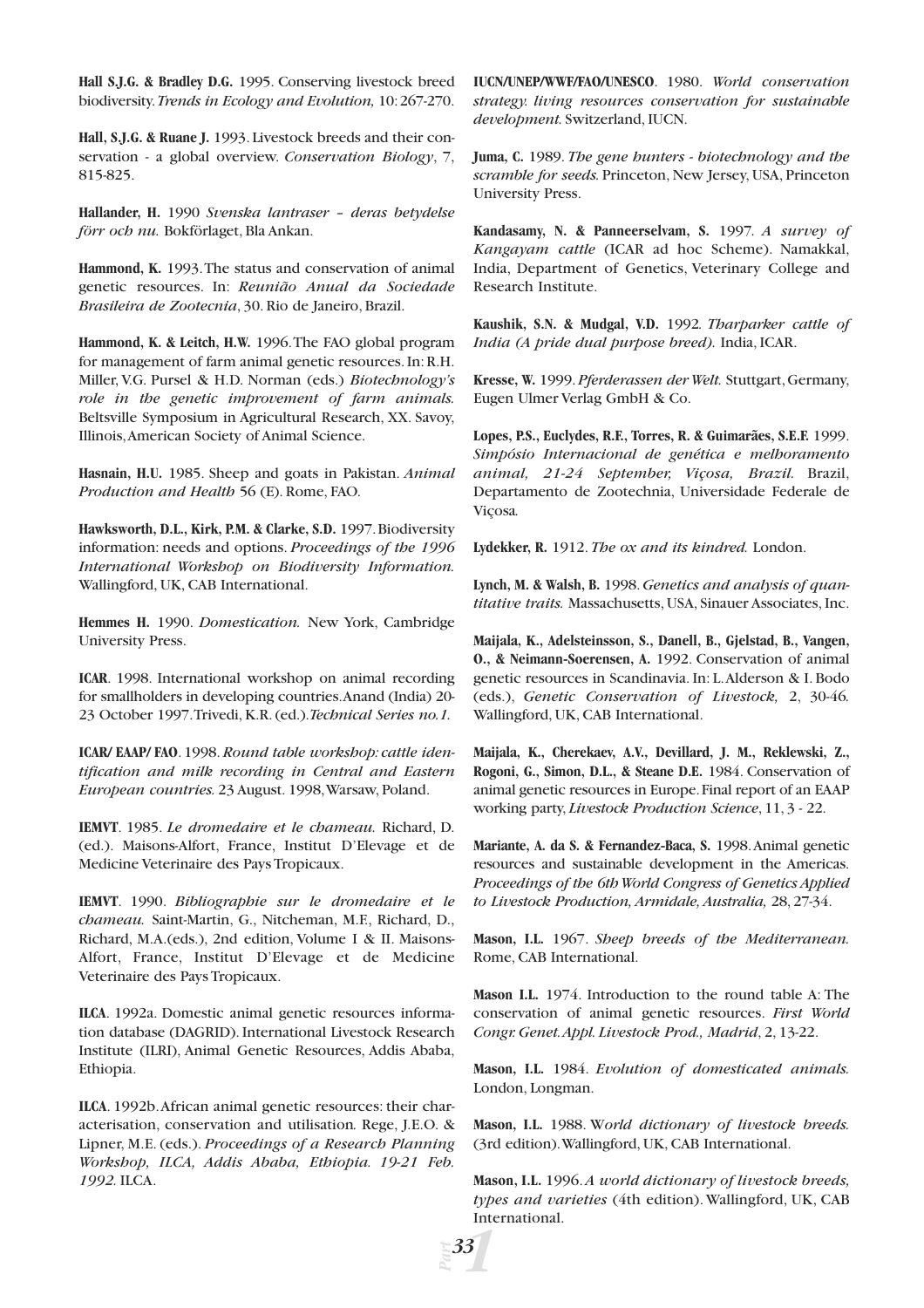**Matassino D.** 1988. Il futuro delle biotecnologie nelle produzioni animali: Alcuni aspetti scientifici e tecnici. *Prod. anim.* l, III Serie, p.35.

**McNeely, J.A. & Somchevita, S.** 1996. Biodiversity in Asia – challenges and opportunities for the scientific community. *Proceedings of a conference on prospects of co-operation on biodiversity activities, Chiang Rai, Thailand 15-19 January 1996*. Bangkok, Thailand, Office of Environmental Policy and Planning Ministry of Science, Technology and Environment.

**Mhlanga, F.N., Khombe, C.T. & Makuza, S.M.** 1999. *Evaluation of indigenous livestock genotypes in Zimbabwe.* Harare, Department of Animal Science, University of Zimbabwe.

**Miller, D.J., Craig, S.R. and Rana, G.M. (eds.)**. 1997. Conservation and management of yak genetic diversity. *Proceedings of a Workshop. International Center for Integrated Mountain Development. Kathmandu, Nepal.*

**Miller R.H.** 1977.The need for and potential application of germplasm preservation in cattle.*J. Hered.,* 68: 365-374.

**Ministerio de Agricultura**. 1985. *Catalogo de razas autoctonas españolas. I Especie Ovina y Caprina.* Madrid, Neografis.

**Ministerio de Agricultura**. 1986. *Catalogo de razas autoctonas españolas. II Especie Bovina.* Belda, A.S. (ed.) Madrid, Neografis.

**Mukasa-Mugerwa, E.** 1981. The camel (*Camelus Dromedarius*): a bibliographical review. *ICA Monograph* No 5.Addis Ababa, Ethiopia, ILCA.

**National Research Council**. 1981*. The water buffalo – new prospects for an underutilised animal.* Report of an Ad Hoc Panel of the Advisory Committee on Technology Innovation, Board on Science and Technology for International Development, Commission on International Relations and National Research Council. Washington, DC, National Academy Press.

**National Research Council**. 1983. *Little-known Asian animals with a promising economic future.* Report of an Ad Hoc Panel of the Advisory Committee on Technology for International Development, Office of International Affairs. Washington, DC, National Academy Press.

**National Research Council**. 1992. *Conserving biodiversity – a research agenda for development agencies.* Report of a Panel of the Board on Science and technology for International Development, US National Research Council.Washington, DC, National Academy Press.

**National Research Council**. 1993. *Managing global genetic resources – livestock.* Washington, DC, National Academy Press.

**National Research Institute of Animal Production / Polish Society of Animal Production**.1994.*Conservation measures for rare animal breeds.* International Symposium, Balice, May 17-19 1994.

**Nordic Council of Ministers**.1994.Genetic resources in farm animals and plants – report from research symposium 27- 29 May 1994. Copenhagen.

**Novoa, C. & Florez, A.** 1991. *Producción de rumiantes menores:Alpacas.* Lima, Peru, RERUMEN.

**OAU/STRC/IBAR**. 1985.Animal genetic resources in Africa high potential and endangered livestock*. Proceedings of an Expert Committee Meeting: Indigenous Livestock of Africa, 24-28 Nov. 1983, Bulawayo, Zimbabwe.* Kenya, OAU/STRC/IBAR.

**OEP/FEZ/CIHEAM/FAO/CICPLB**. 1990.Amélioration génétique des bovins sous climat sud-méditerranéen. Belhhadj, M.T. & Tisserand J-L. (eds). *EAAP Publication* 47.Wageningen, Pudoc.

**Olivier, R. & Woodford, M.** 1994*.Aerial surveys for Kouprey in Cambodia.* NWF/IUCN/WWF Programme for Endangered Species in Asia. Oxford, Information Press.

**Ollivier, L.** 1996.The role of domestic animal diversity in the improvement of animal production. *AAA Biotec*, Ferrara, 1-11.

**Ollivier, L., Bodo I. &. Simon, D.L.** 1994. Current developments in the conservation of domestic animal diversity in Europe. *Proceedings of the 5th World Congress of Genetics Applied to Livestock Production, Guelph, Canada, August 1994, 455-461*.

**Organization for Economic Cooperation and Development (OECD)**. 1989. OECD environment data compendium. Paris, OECD.

Payne, W.J.A. 1964. The origin of domestic cattle in Africa. *Emp. J. Exp.Agric*.32(126):97-113.

**Payne, W.J.A.** 1990.*An introduction to animal husbandry in the tropics.* London, Longman Scientific & Technical.

**Payne, W.J.A. & Hodges, J.** 1997. *Tropical cattle – origins, breeds and breeding policies.* UK, Blackwell Science.

Peel, L. & Tribe, D.E. 1983. Domestication, conservation and use of animal resources. *World Animal Science* Vol. A1. Amsterdam,The Netherlands, Elsevier Publishers.

**Perrings, C., Maler, K.G., Folke, C., Holling, C.S. & Jansson, B.O.** 1995*. Biodiversity loss – economic and ecological issues.* New York, Cambridge University Press.

**Piper, L. & Ruvinsky, A. (eds.)**. 1997. *The genetics of sheep.* Wallingford, UK, CAB International.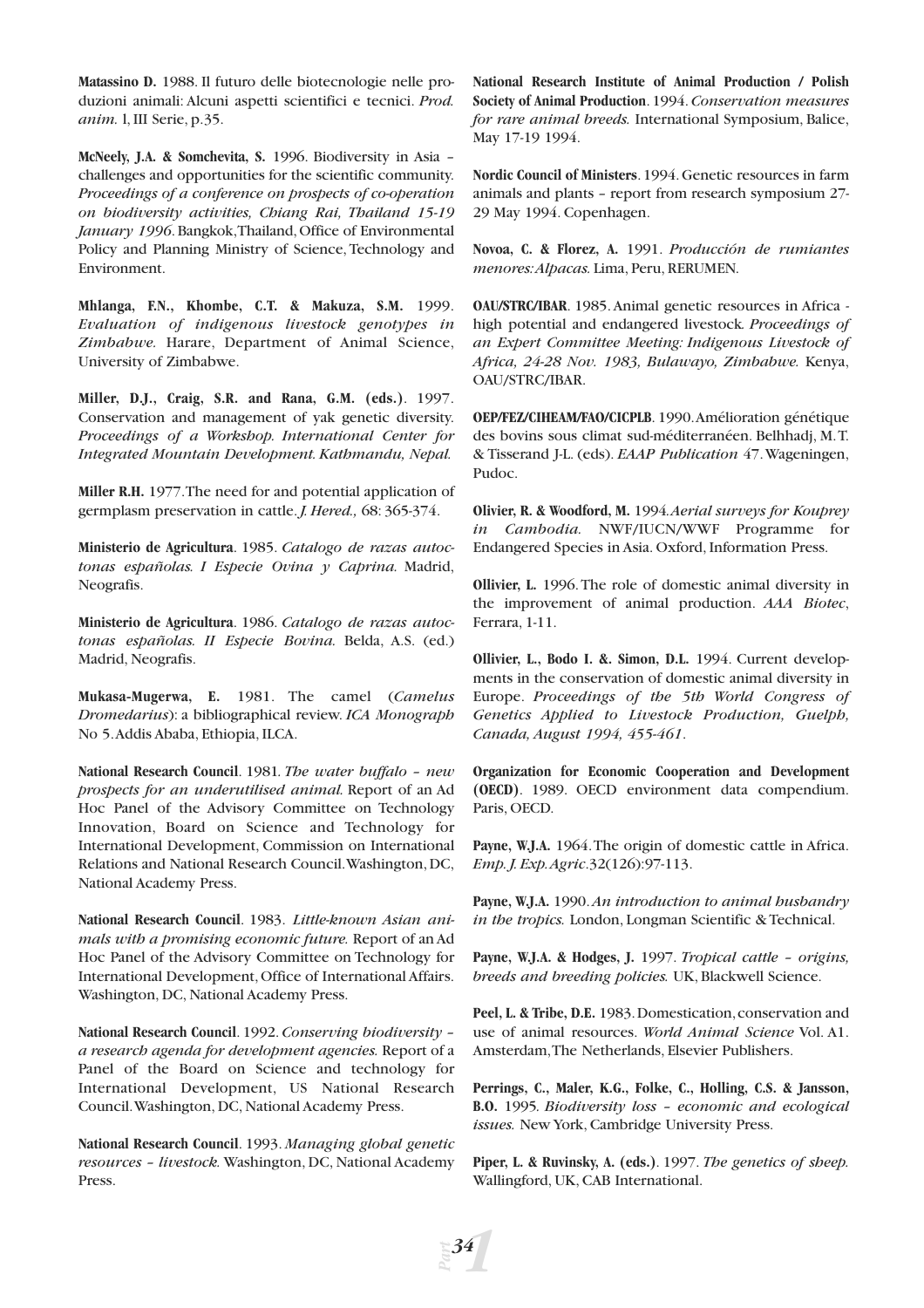**Pisenti, J.M., Delany, M.E., Taylor, R.L., Abbott, U.K., Abplanalp, H., Arthur, J.A., Bakst, M.R., Baxter-Jones, C., Bitgood, J.J., Bradley, F.A., Cheng, K.M., Dietert, R.R., Dodgson, J.B., Donoghue, A.M., Emsley, A.B., Etches, R.J., Frahm, R.R., Gerrits, R.J., Goetinck, P.F., Grunder, A.A., Harry, D.E., Lamont, S.J., Martin, G.R., McGuire, P.E., Moberg, G.P., Pierro, L.J., Qualset, C.O., Qureshi, M.A., Shultz, F.T. & Wilson, B.W.** 1999. *Avian genetic resources at risk:an assessment and proposal for conservation of genetic stocks in the USA and Canada.* University of California Genetic Resources Program, USA.

**Périquet, J.C.** 1995*. Standards officiels – volailles grandes races, oies, canards, pintades et dindons.* France, Scaf Modèle déposé.

**Porter, V.** 1993. *Pigs - a handbook to the breeds of the world.* New York, USA, Comstock Publishing Associates.

**Pro Specie Rara**. 1995. Landwirtschaftliche Genressourcen der Alpen. *Bristol-Schriftenreihe Band 4.* (G, F, I, Sl). Zurich, Bristol-Stiftung.

**Ramsay, K., Harris, L. & Kotzé, A.** 2000. *Landrace breeds: South Africa's indigenous and locally developed farm animals.* Pretoria, South Africa, Farm Animal Conservation Trust.

**Rege, J.E.O.** 1998.The contribution of indigenous livestock to the economies of Sub-Saharan African countries. In: *Livestock Development Policies in Eastern and Southern Africa, Proceedings Regional Seminar, Mbabane, Swaziland, July 28 - August 1. 1997.* CTA, 91-108.

**Rege, J.E.O. (ed.)**. 1999. Economic valuation of animal genetic resources. *Proceedings of an FAO/ILRI Workshop held at FAO Headquarters, Rome, Italy, 15-17 March 1999.* Nairobi, ILRI.

**Rothschild, M.F. & Ruvinsky, A. (eds.)**. 1998. *The genetics of the pig.* Wallingford, UK, CAB International.

**Ruane, J.** 1993. Documenting the world's domestic animal resources. *Animal Genetic Resources Information Bulletin* 11, 13-21.

**Sambraus, H.H.** 1992. *A colour atlas of livestock breeds.* London,Wolfe Publishing Ltd.

**Sambraus, H.H.** 1994. *Gefährdete Nutztierrassen: Ihre Zuchtgeschichte, Nutzung und Bewahrung.* Stuttgart, Germany, Ulmer.

**Scandinavian Institute of African Studies**. 1984.The camelid an all-purpose animal. Vols. I & II. Cockrill, W.R. (ed.). *Proceedings of the Khartoum Workshop on Camels, Dec. 1979.* Scandinavian Institute of African Studies, Uppsala, Sweden.

**Schwartz, H.J. & Dioli, M. (eds.)**.1992.*The one-humped camel in Eastern Africa – A pictorial guide to diseases, health care and management.*Germany,Verlag,Josef Margraf.

**Serrano, E.R., Bermejo, J.V.D., Franganillo, A.R. & Vallejo, M.E.C.** 1995. Conservacion de razas autoctonas andaluzas en peligro de extincion. *Monografias* 11/94.

**Shrestha, J.N.B. & Hansen, C.** 1998. Canada's animal genetic resources: cattle breeds in Canada. *Technical Bulletin 1998-2E,* Centre for Food and Animal Research contribution number 98-04.

Simon, D.L. 1984. Conservation of animal genetic resources - a review. *Livestock Production Science*, 11, 23 - 36.

**Simon, D.L. & Buchenauer, D.** 1993. Genetic diversity of European livestock breeds. *EAAP Publication* No 66. Wageningen,The Netherlands,Wageningen Press**.**

**Societe centrale d'aviculture de France.** 1995. Standards officiels: volailles grandes races, oies, canards, pintades et dindons.

**Somes, R.G.** 1988.*International registry of poultry genetic stocks - a directory of specialized lines and strains, mutations, breeds and varieties of chickens, Japanese Quail and turkeys.* Storrs Agricultural Experiment Station,The University of Connecticut Storrs, Connecticut 06268, Document Number Bulletin 476**.**

**Sponenberg, D.P., & Christman, C.J.** 1995. *A conservation breeding handbook.* Pittsboro, USA, The American Livestock Breeds Conservancy.

**Steinfeld, H., de Haan, C. & Blackburn, H.** 1998. *Livestock–environment interactions – issues and options.* Wageningen, The Netherlands, International Agricultural Centre.

**Stromberg, L.** 1996. *Poultry of the world.* Port Perry, Canada, Silvio Mattacchione and Company.

**Swedish Environmental Protection Agency**. 1993. *Biological diversity in Sweden – a country study.* Sweden, Ingvar Bingman.

**Syed, K.S.** 1991*. Buffaloes of Pakistan.*Islamabad, Pakistan Agricultural Research Council.

**Taiwan Livestock Research Institute**. 1991. Catalogue of the native poultry of Southeast Asia. Food and Fertilizer Technology Center for the Asian and Pacific Region, *FFTC Book Series No.43*.

Turton, J.D. 1974. The collection, storage and dissemination of information on breeds of livestock. *Proceedings of 1st World Congress On Genetics Applied To Livestock Production, Madrid, 7-11 Oct. 1974, 61-74.*

**UN**. 1992. *Agenda 21 – The United Nations Programme of Action from Rio.* New York,United Nations Department of Public Information.